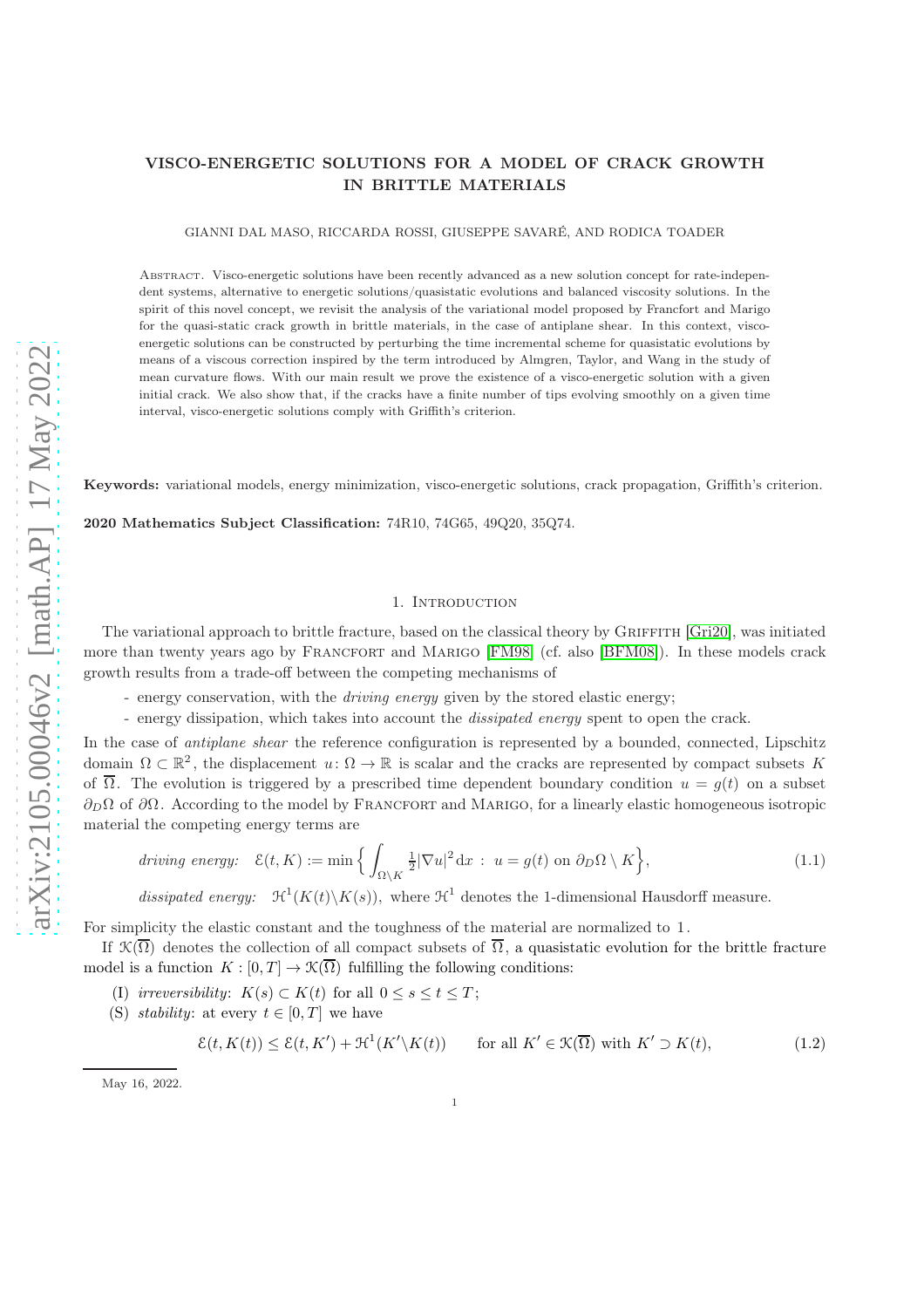namely the release of potential energy when passing from the current state  $K(t)$  to any other state  $K' \in \mathcal{K}(\overline{\Omega})$  is smaller than the energy dissipated, that is why [\(1.2\)](#page-0-0) can also be understood as a stability condition;

(E) energy-dissipation balance:

<span id="page-1-1"></span>
$$
\mathcal{E}(t, K(t)) + \mathcal{H}^1(K(t)\backslash K(s)) = \mathcal{E}(s, K(s)) + \int_s^t \partial_t \mathcal{E}(r, K(r)) dr \quad \text{for all } 0 \le s \le t \le T,
$$
 (1.3)

involving the stored energy at the process times s and t, the energy dissipated in the time interval  $[s, t]$ , and the work of the external forces represented by the integral term.

Condition (E) was introduced in the realm of crack propagation in [\[DMT02b\]](#page-30-1); its key role was also highlighted in [\[MT99,](#page-31-2) [MTL02,](#page-31-3) [MT04\]](#page-31-4), where the closely related concept of energetic solution to a rate-independent system was advanced. In [\[DMT02b\]](#page-30-1), the notion of quasistatic evolution for cracks was analyzed in the antiplane case, imposing a bound on the number of connected components of the crack. Thus, the state space  $\mathcal{K}(\overline{\Omega})$ was replaced by the space  $\mathcal{K}_m(\overline{\Omega})$  of all compact subsets of  $\overline{\Omega}$  with at most m connected components and finite 1-dimensional Hausdorff measure. The existence of quasistatic evolutions satisfying (I), (S), and (E) was proved by constructing discrete-time approximate solutions: given a partition  $0 = t_{\tau}^0 < t_{\tau}^1 < \ldots < t_{\tau}^{N_{\tau}} = T$  of  $[0, T]$ , the time incremental minimization scheme

<span id="page-1-0"></span>
$$
K_{\tau}^{i} \in \operatorname{Argmin}\left\{ \mathcal{E}(t_{\tau}^{i}, K) + \mathcal{H}^{1}(K \setminus K_{\tau}^{i-1}) : K \in \mathcal{K}_{m}(\overline{\Omega}), K \supset K_{\tau}^{i-1} \right\} \quad \text{for } i = 1, \dots, N_{\tau} \quad (1.4)
$$

provides an approximate solution which converges to a continuous-time solution as the time step tends to 0. Ever since, the analysis of quasistatic evolutions for crack propagation models has been extended in several directions, cf., e.g., [\[Cha03,](#page-30-2) [FL03,](#page-31-5) [DMFT05,](#page-30-3) [DML10,](#page-30-4) [FS18\]](#page-31-6). In fact, thanks to their flexibility and robustness, the notion of quasistatic evolution and the parallel concept of *energetic solution* have been extensively applied to a broad class of rate-independent systems (cf. [\[MR15\]](#page-31-7) for a survey).

Nonetheless, it has been known for some time that quasistatic evolutions/energetic solutions have a drawback. Namely, when the energy functional driving the system is nonconvex, such evolutions, as functions of time, may have 'too early' and 'too long' jumps between energy wells, cf., e.g., [\[KMZ08,](#page-31-8) Ex. 6.3], and the full characterization of energetic solutions to 1-dimensional rate-independent systems proved in [\[RS13\]](#page-31-9). Essentially, this is due to the global character of the stability condition (S), which involves the overall energy landscape. These considerations have motivated the quest of alternative weak solvability notions based on local, rather than global, minimality.

To our knowledge, the first attempt in this direction dates back to [\[DMT02a\]](#page-30-5), where, as an alternative to [\(1.4\)](#page-1-0), the following time incremental minimization scheme was proposed for brittle fracture growth (still in the two-dimensional antiplane case):

$$
(u^i_\tau,K^i_\tau)\in \operatorname{Argmin}\bigl\{\mathcal{E}(t^i_\tau,K)+\mathcal{H}^1(K\backslash K^{i-1}_\tau)+\lambda\|u-u^{i-1}_\tau\|^2_{L^2(\Omega)}\,:\, K\in \mathcal{K}_m(\overline{\Omega}),\, K\supset K^{i-1}_\tau, u\in H^1(\Omega\backslash K)\bigr\}
$$

for  $i = 1, ..., N_{\tau}$ , with  $\lambda > 0$  a *fixed* constant. The additional  $L^2$ -contribution penalizes the  $L^2$ -distance of the updated discrete displacement  $u^i_\tau$  from the previous  $u^{i-1}_\tau$ , and thus enforces locality on the time discrete level. We also record the notion of fracture evolution by local minimality advanced in [\[Lar10\]](#page-31-10).

A more general approach to a reformulation of rate-independent evolution devoid of unnatural jumps was pioneered in [\[EM06\]](#page-30-6). It stemmed from the idea that rate-independent evolution originates in the limit of systems governed by two time scales: the 'fast' inner scale of the system and the 'slow', but dominant, time scale of the external forces. In this perspective, viscous dissipation is negligible during a time interval in which the system evolves continuously, but it is expected to enter into the system behavior at jumps. Thus, one selects those solutions to the original rate-independent system that arise as limits of solutions to the viscously regularized system. This procedure leads to an alternative solution concept featuring a local, in place of a global, stability/minimality condition, and an energy-dissipation balance that provides a description of the system behavior at jumps, with the possible onset of 'viscous behavior'. On the one hand, the vanishing-viscosity technique has been formalized in an abstract setting in [\[MRS12,](#page-31-11) [MRS16\]](#page-31-12) (cf. also [\[Neg14\]](#page-31-13)), that codified the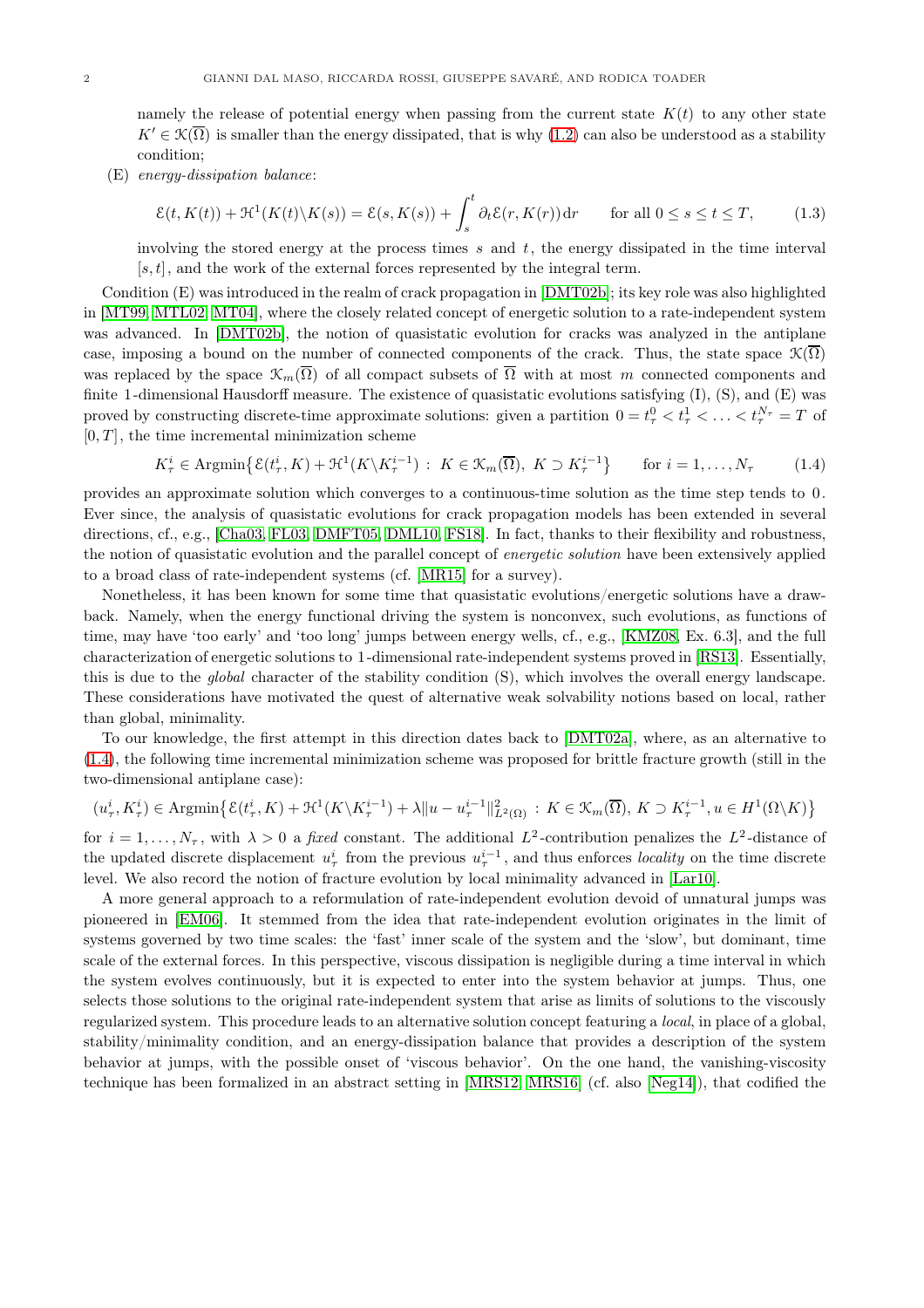properties of these 'vanishing-viscosity solutions' in the notion of balanced viscosity solution. On the other hand, it has been developed and refined in various concrete applications, cf., e.g., [\[DDS11,](#page-30-7) [BFM12,](#page-30-8) [KRZ13,](#page-31-14) [CL16\]](#page-30-9)).

As far as brittle fracture models are concerned, however, the vanishing-viscosity approach has been carried out either assuming that the crack path is a priori known, or in specific geometric settings, cf., e.g., [\[TZ09,](#page-32-0) [Cag08,](#page-30-10) [KMZ08,](#page-31-8) [KZM10,](#page-31-15) [LT11,](#page-31-16) [LT13,](#page-31-17) [Alm17,](#page-30-11) [CL17,](#page-30-12) [ALL20\]](#page-30-13)). These restrictions are related to the fact that the construction of balanced viscosity solutions ultimately relies on the validity of a suitable chain rule for the energy functional driving the system, which seems to be hard to obtain for more general fracture models.

That is why, finding an appropriate mathematical formulation for the evolution of brittle fracture as an alternative to the notion of quasistatic evolution, without specific assumptions on the cracks, is still an upto-date and challenging issue. In this paper we aim to contribute to it by showing how the concept of viscoenergetic solution to a rate-independent system, recently introduced in [\[MS18\]](#page-31-18), can be successfully applied to the two-dimensional antiplane model first addressed in [\[DMT02b\]](#page-30-1).

As we will see, visco-energetic solutions have a structure in between that of energetic and balanced viscosity solutions. This intermediate character is also apparent in their characterization, obtained for one-dimensional systems in [\[Min17\]](#page-31-19), in the results of [\[RS17\]](#page-31-20), and in their applicability to rate-independent systems in damage, plasticity, and delamination, cf. [\[Ros19\]](#page-31-21). Here we are going to demonstrate that the model by FRANCFORT and Marigo, at least in the versions considered in [\[DMT02b\]](#page-30-1) and [\[Cha03\]](#page-30-2), provides yet another example of rate-independent process for which visco-energetic solutions are an adequate tool, while the balanced viscosity concept fails to apply.

Visco-energetic evolution of brittle fracture. Visco-energetic (hereafter often abbreviated as VE) solutions were introduced in [\[MS18\]](#page-31-18) in the context of an abstract rate-independent system whose state space is a Hausdorff topological space  $(X, \sigma)$ , endowed with

- (1) a driving energy functional  $\mathcal{E}: [0,T] \times X \to (-\infty + \infty];$
- (2) a (possibly asymmetric, quasi-)distance  $d: X \times X \to [0, +\infty]$  that encodes the energy dissipation of the system.

In the spirit of [\[DMT02a\]](#page-30-5), the key idea at the core of VE concept is to enforce locality by suitably perturbing the time incremental minimization scheme. In the general context addressed in [\[MS18\]](#page-31-18), this perturbation is obtained by means of

(3) a viscous correction, namely a lower semicontinuous functional  $\delta: X \times X \to [0, +\infty]$ , compatible with d in a suitable sense.

The above elements constitute a viscously corrected rate-independent system  $(X, \mathcal{E}, \sigma, \mathsf{d}, \delta)$ . We now illustrate how the brittle fracture model analyzed in [\[DMT02b\]](#page-30-1) can be revisited within the approach of [\[MS18\]](#page-31-18) by a careful choice of the ambient space, the driving energy, the dissipation quasi-distance, and the viscous correction. In what follows, we are going to work in the space

$$
X = \mathcal{K}_{\text{fin}}(\overline{\Omega}) := \left\{ K \in \mathcal{K}(\overline{\Omega}) : K \text{ has a finite number of connected components, } \mathcal{H}^1(K) < \infty \right\} \tag{1.5}
$$
\nendowed with the topology of the Hausdorff distance h.

The evolution is driven by the energy functional  $\mathcal{E} : [0, T] \times \mathcal{K}_{fin}(\overline{\Omega}) \to [0, +\infty)$  defined in [\(1.1\)](#page-0-1).

Instead of imposing an a priori bound on the number of connected components of the crack as in [\[DMT02b\]](#page-30-1), we penalize the nucleation of new connected components by means of the quasi-distance  $\alpha(K, K')$  defined as the number of connected components of K' disjoint from K. Indeed, we fix a constant  $\lambda > 0$  and we consider the dissipation distance  $d: \mathcal{K}(\overline{\Omega}) \times \mathcal{K}(\overline{\Omega}) \to [0, +\infty]$  defined by

$$
\mathsf{d}(K, K') := \mathfrak{H}^1(K' \backslash K) + \lambda \alpha(K, K') \tag{1.6}
$$

if  $K \subset K'$ , and set equal to  $+\infty$  otherwise. The additional term  $\lambda \alpha(K, K')$  controls the number of connected components: indeed, the constant  $\lambda$  accounts for the energetic cost of the nucleation of a new connected component of the crack. This novel contribution plays a crucial role in the proof of the lower semicontinuity of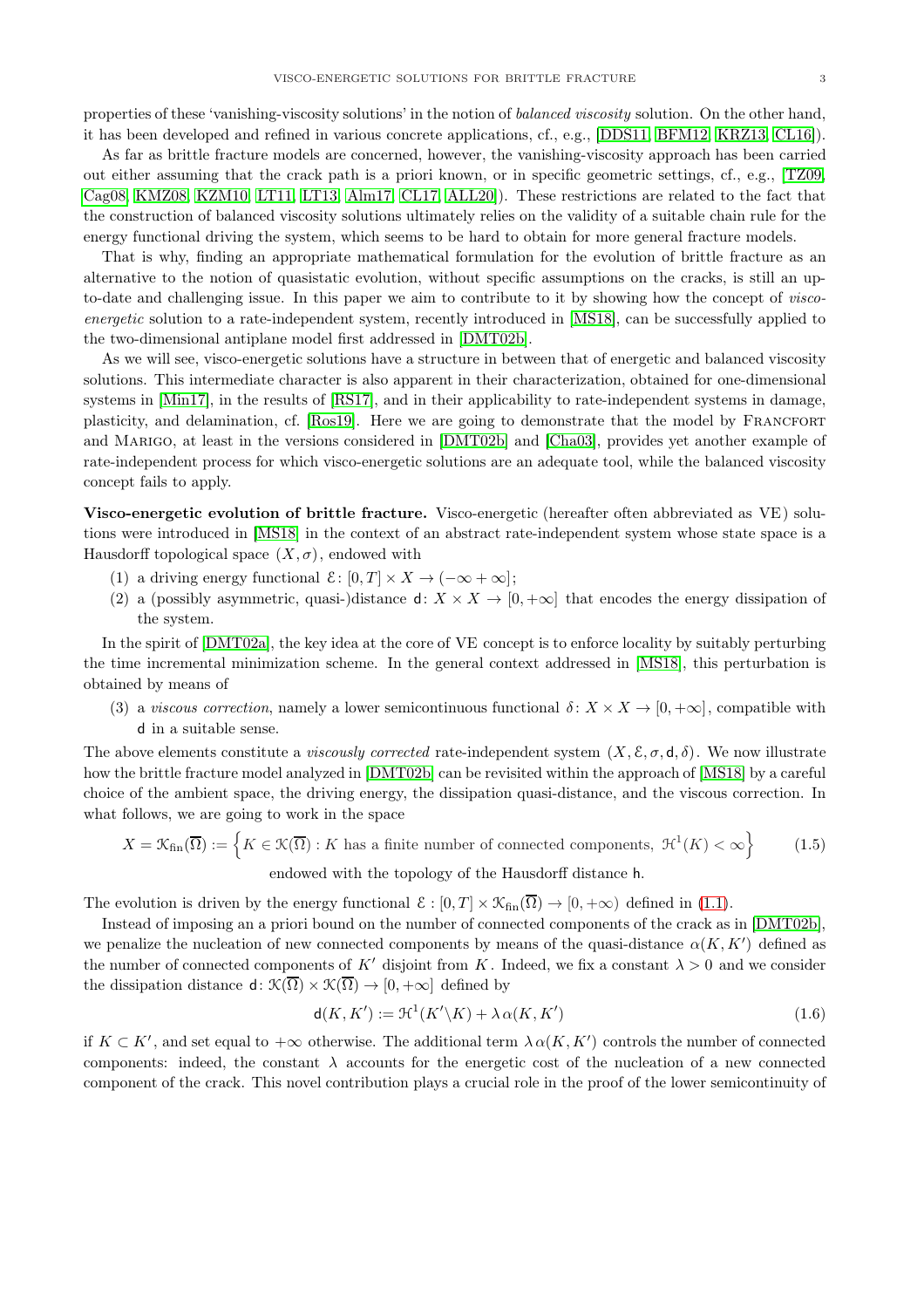d with respect to the Hausdorff distance, as stated in Proposition [3.6](#page-8-0) ahead. This result is a generalization of the classical Gołąb Theorem: it provides a lower semicontinuity estimate for the Hausdorff measure  $\mathcal{H}^1(K_n\backslash H_n)$ , for two sequences  $(H_n)_n$  and  $(K_n)_n$  of compact subsets of  $\overline{\Omega}$  that may possibly have infinitely many connected components, provided that a bound on the number of connected components of the sets  $(K_n\backslash H_n)_n$  is imposed. Another key structural condition of d is the triangle inequality, which follows from the (non-trivial) triangle inequality for  $\alpha$  proved in Lemma [3.4.](#page-7-0)

We choose as viscous correction the functional  $\delta : \mathcal{K}(\overline{\Omega}) \times \mathcal{K}(\overline{\Omega}) \to [0, +\infty]$  given by

<span id="page-3-0"></span>
$$
\delta(K, K') := \Delta(K, K') + \mu \alpha(K, K'), \quad \text{with } \Delta(K, K') := \int_{K' \backslash K} \text{dist}(x, K) d\mathcal{H}^1(x), \quad \text{if } K \subset K', \tag{1.7}
$$

for some  $\mu > 0$ . Unlike d, the functional  $\delta$  does not satisfy the triangle inequality. Indeed, in the regular case considered in Section [6,](#page-26-0) when K' is close to K the integral contribution  $\Delta$  to  $\delta$  is approximately the sum of the squares of the length increments of the branches of the crack. The functional  $\Delta$  is inspired by the one introduced by Almgren, Taylor and Wang in [\[ATW93\]](#page-30-14), cf. also [\[DG93,](#page-30-15) [LS95\]](#page-31-22), where it plays the role of a sort of a squared  $L^2$ -distance between K and K' in the *Minimizing Movement* scheme for the mean curvature flow. A similar term has already been used in [\[LT11,](#page-31-16) [LT13\]](#page-31-17) to study a viscosity-driven model of crack growth. The higher order nature of  $\delta$  is in fact revealed by the following inequality, which relates  $\Delta$ ,  $\mathcal{H}^1$ , and the Hausdorff distance h:

<span id="page-3-3"></span>
$$
\Delta(K, K') \le \mathsf{h}(K, K') \, \mathfrak{H}^1(K' \backslash K). \tag{1.8}
$$

,

Let us point out that the term  $\Delta(K, K')$  in [\(1.7\)](#page-3-0) is well defined for arbitrary compact sets K and K' and, unlike in [\[LT11,](#page-31-16) [LT13\]](#page-31-17), no structural assumptions are imposed. In particular, no a priori bound on the number of connected components of the cracks is required, thanks to the term  $\mu \alpha(K,K')$  (again, the constant  $\mu$  can be interpreted as an additional energetic cost due to the nucleation of a new connected component). Like for the dissipation distance d, the latter contribution to the viscous correction indeed plays an important part in the proof of the lower semicontinuity properties of  $\delta$  (Proposition 3.10).

We mention here that, while we have set all physical constants equal to 1 for simplicity, we have preferred to emphasize the dependence of the model on the regularization constants  $\lambda$  and  $\mu$ , which can be chosen arbitrarily small.

Hereafter, we shall refer to the quintuple

 $(\mathcal{K}_{fin}(\overline{\Omega}), \mathcal{E}, \mathsf{h}, \mathsf{d}, \delta)$  as a *viscously corrected* rate-independent system for brittle fracture.

Along the footsteps of [\[MS18\]](#page-31-18) we construct discrete solutions by solving time incremental minimization scheme

$$
K_{\tau}^{i} \in \operatorname{Argmin}_{K \in \mathcal{K}_{\text{fin}}(\overline{\Omega})} \left( \mathcal{E}(t_{\tau}^{i}, K) + \mathsf{d}(K_{\tau}^{i-1}, K) + \delta(K_{\tau}^{i-1}, K) \right) \qquad \text{for } i = 1, \dots, N_{\tau}, \tag{1.9}
$$
  
with  $K_{\tau}^{0} := K_{0}$  the initial crack. Since

<span id="page-3-1"></span>
$$
\mathsf{D}(K,K') := \mathsf{d}(K,K') + \delta(K,K') = \mathfrak{H}^1(K'\backslash K) + \Delta(K,K') + (\lambda + \mu)\alpha(K,K') \quad \text{if } K \subset K'
$$

the minimum problem [\(1.9\)](#page-3-1) rephrases in the following form

<span id="page-3-2"></span>
$$
K_{\tau}^{i} \in \operatorname{Argmin}_{K \in \mathcal{K}_{\text{fin}}(\overline{\Omega}), K \supset K_{\tau}^{i-1}} \left( \mathcal{E}(t_{\tau}^{i}, K) + \mathcal{H}^{1}(K \setminus K_{\tau}^{i-1}) + \Delta(K_{\tau}^{i-1}, K) + (\lambda + \mu)\alpha(K_{\tau}^{i-1}, K) \right) \tag{1.10}
$$

which can be immediately compared with the classical minimization scheme  $(1.4)$  for quasistatic evolutions. It turns out that, for every  $i = 1, \ldots, N_\tau$  [\(1.9\)](#page-3-1) admits a solution thanks to the aforementioned lower semicontinuity properties of d and  $\delta$ , and of the energy  $\mathcal{E}$ . Our main result, **Theorem [4.7](#page-17-0)** ahead, states that there exists a vanishing sequence  $(\tau_j)_j$  of time steps along which the discrete solutions  $(K_{\tau_j})_j$ , defined by piecewise constant interpolation of the minimizers  $(K^i_\tau)^{N_\tau}_{i=1}$ , converge to a visco-energetic solution of the viscously corrected system  $(\mathcal{K}_{fin}(\overline{\Omega}), \mathcal{E}, h, d, \delta)$ . The latter is a curve  $K: [0, T] \to \mathcal{K}_{fin}(\overline{\Omega})$ , with jump set  $J_K$ , complying with the following conditions: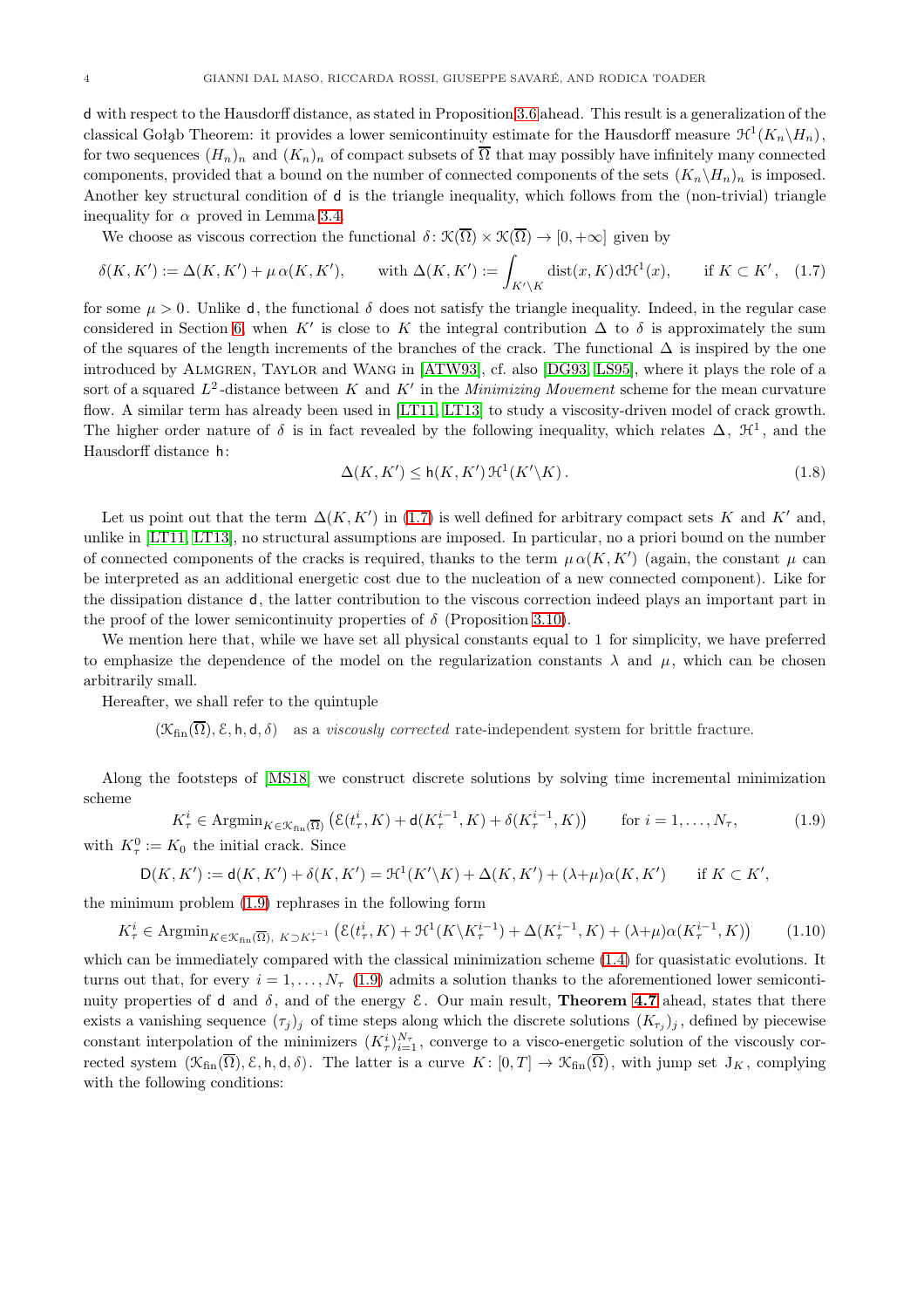(I) irreversibility:  $K(s) \subset K(t)$  for all  $0 \leq s \leq t \leq T$ ;  $(S_{VE})$  (D)-stability: at every  $t \in [0, T] \setminus J_K$  there holds  $\mathcal{E}(t, K(t)) \leq \mathcal{E}(t, K') + \mathsf{D}(K(t), K')$ 

$$
= \mathcal{E}(t, K') + \mathcal{H}^1(K' \backslash K(t)) + \Delta(K(t), K') + (\lambda + \mu)\alpha(K(t), K') \text{ for all } K' \in \mathcal{K}_{fin}(\overline{\Omega}) \text{ with } K' \supset K(t);
$$

 $(E_{VE})$  the energy-dissipation balance

$$
\mathcal{E}(t, K(t)) + \mathcal{H}^1(K(t) \setminus K(s)) + \text{Jmp}_c(K; [s, t]) = \mathcal{E}(s, K(s)) + \int_s^t \partial_t \mathcal{E}(r, K(r)) dr \quad \text{for all } 0 \le s \le t \le T.
$$

Condition  $(E_{VE})$  features an additional contribution in comparison with the energy-dissipation balance [\(1.3\)](#page-1-1). Indeed, the term Jmp<sup>c</sup> keeps track of the energy dissipated at jumps and is defined in terms of the 'viscoenergetic' cost c introduced in [\(1.11\)](#page-4-0) below.

As we have mentioned before, the structure of this solution concept is in between those of quasistatic evolutions (cf.  $(1.2) \& (1.3)$  $(1.2) \& (1.3)$ ) and of balanced viscosity solutions. On the one hand, the stability condition (S<sub>VE</sub>), though featuring the additional viscous correction  $\delta$  and holding only outside the jump set  $J_K$ , still retains a global character. On the other hand, in the energy balance  $(E_{VE})$  the dissipation of energy is not only recorded by the  $\mathcal{H}^1$ -length of the opening of the crack in the interval  $[s, t]$  but, like in the case of balanced viscosity solutions, also by an additional term that measures the energy dissipated at the jump points of K in [s, t], i.e.  $\text{Jmp}_c(K; [s,t])$ . The jump cost  $\text{Jmp}_c$  is, in turn, defined in terms of a functional c obtained by minimizing a suitable transition cost along monotone curves  $\vartheta$  connecting the two end-points K(t−) and  $K(t+)$  of the curve K at  $t \in J_K$ , namely

<span id="page-4-0"></span>
$$
\mathsf{c}(t, K(t-), K(t+)) := \inf \left\{ \mathrm{Trc}_{\mathrm{VE}}(t; \vartheta, E) : E \in \mathbb{R}, \ \vartheta \in \mathrm{C}(E; \mathcal{K}_{\mathrm{fin}}(\overline{\Omega})), \ \vartheta(E^{\pm}) = K(t \pm) \right\},\tag{1.11}
$$

where  $E^- := \inf E$  and  $E^+ := \sup E$ . The transition cost

$$
\mathrm{Trc}_{\mathrm{VE}}(t;\vartheta,E) := \mathrm{GapVar}_{\Delta}(\vartheta,E) + (\lambda + \mu)\mathrm{Var}_{\alpha}(\vartheta,E) + \sum_{s \in E \setminus \{\sup E\}} \mathscr{R}(t,\vartheta(s))
$$

consists of

- (1) a quantity related to the 'gaps', or 'holes', of the set  $E$  (which is just an arbitrary compact subset of R and may have a more complicated structure than an interval);
- (2) Var<sub>α</sub>, i.e. the total variation of the curve  $\vartheta$  induced by  $\alpha$ , modulated by the constant  $(\lambda + \mu)$  also featuring in the minimization scheme [\(1.10\)](#page-3-2);
- (3) a functional  $\mathscr{R} \colon [0, T] \times \mathcal{K}_{fin}(\overline{\Omega}) \to [0, \infty)$  that keeps track of the violation of the VE-stability condition along the curve  $\vartheta$ , as it fulfills  $\mathscr{R}(t, \vartheta(s)) > 0$  if and only if  $\vartheta(s)$  does not comply with  $(S_{VE})$  at the process time t.

It is in terms of the cost c that the VE concept offers an alternative description of the system behavior at jumps, in comparison with quasistatic evolutions. Indeed, VE solutions satisfy the jump conditions

$$
\mathcal{E}(t, K(t-)) - \mathcal{E}(t, K(t+)) = \mathcal{H}^1(K(t+)\backslash K(t-)) + \mathsf{c}(t, K(t-), K(t+)) \quad \text{for all } t \in J_K,
$$

cf. Proposition [4.8](#page-18-0) ahead. Thus, the release of elastic energy at a jump point is not only balanced by the length of the crack opening (like it would be for quasistatic evolutions), but also by the 'visco-energetic' cost between the two end-points  $K(t-)$  and  $K(t+)$ .

Nonetheless, if, along the footsteps of [\[DMT02b\]](#page-30-1), we assume that, on some interval  $(\tau_0, \tau_1) \subset [0, T]$  the VE solution constructed in Theorem [4.7](#page-17-0) has the additional property that the cracks  $K(t)$  have a fixed number of tips, which evolve in an absolutely continuous way on the interval  $(\tau_0, \tau_1)$  along simple and disjoint paths, then we can prove that Griffith's criterion for crack growth is satisfied, cf. Theorem [6.5](#page-27-0) ahead. This result is completely analogous to [\[DMT02b,](#page-30-1) Thm. 8.4] for quasistatic evolutions. It reflects the fact that VE solutions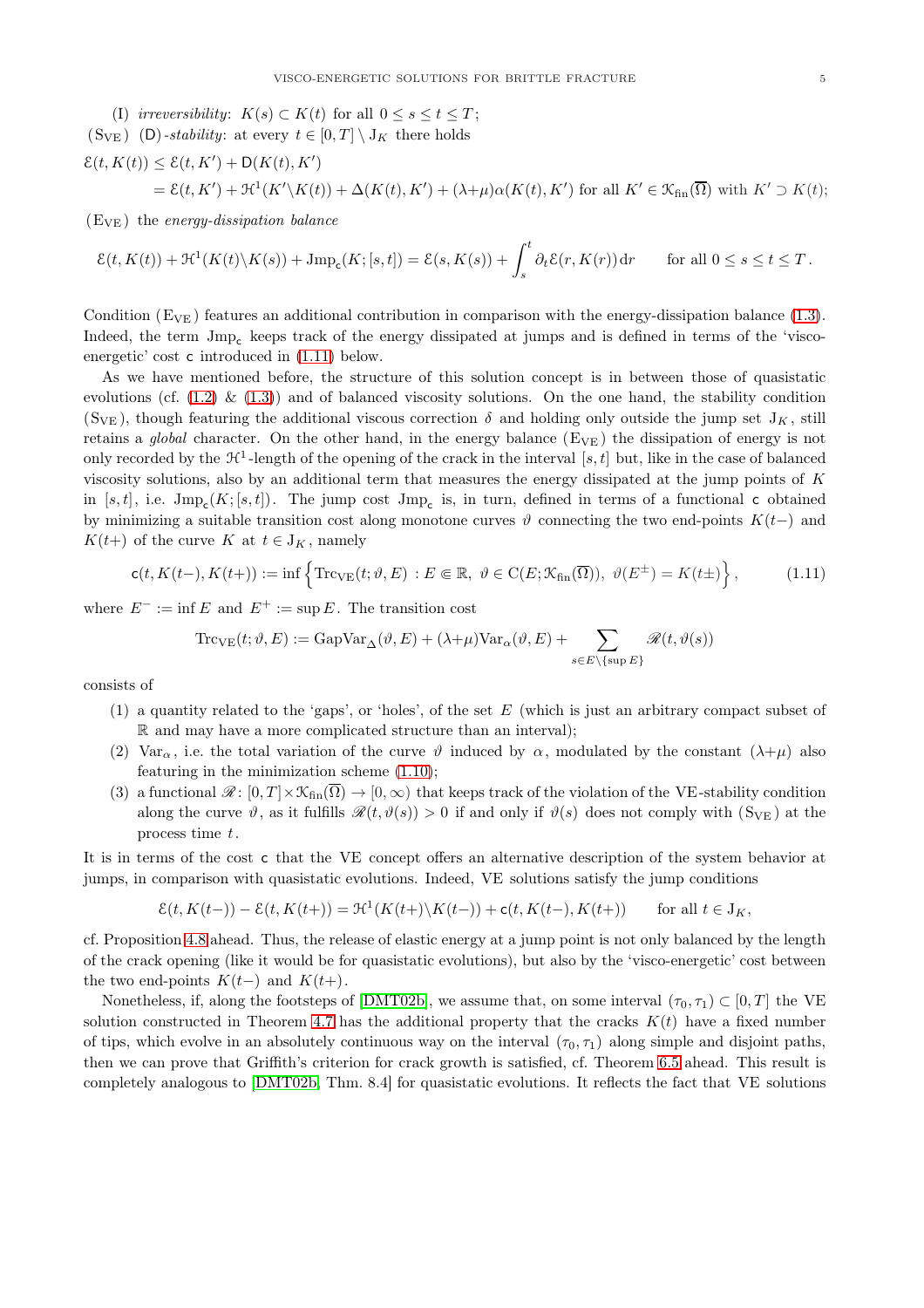essentially differ from quasistatic evolutions in the description of the energetic behavior of the system at jumps, cf. the characterization provided by Proposition [4.8](#page-18-0) ahead.

Plan of the paper. In Section [2](#page-5-0) we recall some preliminary results on Hausdorff convergence, and on the properties of the elastic energy, proved in [\[DMT02b\]](#page-30-1). Then, in Section [3](#page-6-0) we introduce the dissipation distance d and the viscous correction  $\delta$ , and settle their basic properties. Section [4](#page-13-0) is devoted to the precise definition of visco-energetic solutions and to the statement of our main existence result, Theorem [4.7.](#page-17-0) In Section [5,](#page-19-0) the proof of Theorem [4.7](#page-17-0) is carried out by showing that the viscously corrected system for brittle fracture  $(\mathcal{K}_{fin}(\overline{\Omega}), \mathcal{E}, \mathsf{h}, \mathsf{d}, \delta)$  satisfies the conditions of the general existence result [\[MS18,](#page-31-18) Thm. 3.9], which thus applies yielding the existence of VE solutions. The main result of Section [6,](#page-26-0) Theorem [6.5,](#page-27-0) provides a characterization of the behavior at the crack tips of a VE solution  $K : [0, T] \to \mathcal{K}_{fin}(\overline{\Omega})$  in an interval  $(\tau_0, \tau_1)$  during which K evolves *continuously* as a function of time and the crack set  $K(t)$  fulfills suitable geometric conditions. Finally, in Section [7](#page-29-0) we show how, relying on the results from [\[Cha03\]](#page-30-2), our existence result for VE solutions can be extended to the planar case of linearized elasticity.

#### 2. Notation and preliminaries

<span id="page-5-0"></span>Throughout the paper,  $\Omega$  is a fixed bounded connected open subset of  $\mathbb{R}^2$  with Lipschitz boundary. As in [\[DMT02b\]](#page-30-1), we shall additionally suppose that the boundary of  $\Omega$  decomposes into

- a Neumann part  $\partial_N \Omega$ , which is a (possibly empty) relatively open subset of  $\partial \Omega$  with a finite number of connected components;
- the (non-trivial) Dirichlet part  $\partial_D\Omega := \partial\Omega \setminus \overline{\partial_N\Omega}$ ; it turns out that  $\partial_D\Omega$  is also a relatively open subset of  $\partial\Omega$  with a finite number of connected components.

The one-dimensional Hausdorff measure is denoted by  $\mathcal{H}^1$ . The set of all compact subsets of  $\overline{\Omega}$  is denoted by  $\mathfrak{K}(\overline{\Omega})$ , whereas  $\mathfrak{K}_{\text{fin}}(\overline{\Omega})$  (resp.  $\mathfrak{K}_{m}(\overline{\Omega})$ ) is the set of all compact subsets K of  $\overline{\Omega}$  with  $\mathfrak{H}^1(K) < +\infty$  and a finite number of (resp. at most  $m$ ) connected components.

The spaces  $\mathfrak{K}(\overline{\Omega}), \mathfrak{K}_{fin}(\overline{\Omega})$  are endowed with the Hausdorff distance h, defined by

<span id="page-5-2"></span>
$$
h(H, K) := \max\left\{\sup_{x \in H} \text{dist}(x, K), \sup_{y \in K} \text{dist}(y, H)\right\} \quad \text{for all } H, K \in \mathcal{K}(\overline{\Omega}),\tag{2.1}
$$

where, as usual,  $dist(x, K) := min_{y \in K} |x-y|$ , with the convention that  $dist(x, \emptyset) = diam(\Omega)$  and  $sup \emptyset = 0$ , so that  $h(\emptyset, K) = 0$  if  $K = \emptyset$  and  $h(\emptyset, K) = \text{diam}(\Omega)$  if  $K \neq \emptyset$ . In particular,  $\emptyset$  is an isolated point of  $\mathfrak{K}(\overline{\Omega})$ . Given  $(K_n)_n, K \subset \mathfrak{K}(\overline{\Omega})$ , we will often write  $K_n \stackrel{h}{\to} K$  whenever  $\mathsf{h}(K_n, K) \to 0$ . With a slight abuse of notation, the topology induced by the Hausdorff distance is still denoted by h, and the corresponding product topology on  $[0, T] \times \mathcal{K}(\overline{\Omega})$  by  $h_{\mathbb{R}}$ . The following compactness theorem is well known (see, e.g., [\[Rog70,](#page-31-23) Blaschke's Selection Theorem]).

**Theorem 2.1.** The metric space  $(\mathfrak{K}(\overline{\Omega}), h)$  is compact.

We will also make use of the following result (cf. [\[DMT02b,](#page-30-1) Cor. 3.3, 3.4]), derived from the Gołąb theorem (cf., e.g., [\[MS95,](#page-31-24) Thm. 10.19]) and extending the latter, valid in the class  $\mathcal{K}_1(\overline{\Omega})$ , to the class  $\mathcal{K}_m(\overline{\Omega})$ ,  $m \ge 1$ . It shows that  $\mathcal{K}_m(\overline{\Omega})$  is closed w.r.t. Hausdorff convergence, and that, with respect to this notion of convergence the Hausdorff measure  $\mathcal{H}^1$  is lower semicontinuous on  $\mathcal{K}_m(\overline{\Omega})$  (while it is not lower semicontinuous on  $\mathcal{K}(\overline{\Omega})$ ).

<span id="page-5-1"></span>**Theorem 2.2.** Let  $m \geq 1$  and  $(K_n)_n \subset \mathcal{K}_m(\overline{\Omega})$ .

(i) If 
$$
h(K_n, K) \to 0
$$
 as  $n \to \infty$  for some  $K \in \mathcal{K}(\overline{\Omega})$ , then  $K \in \mathcal{K}_m(\overline{\Omega})$  and  

$$
\mathcal{H}^1(K \cap U) \le \liminf_{n \to \infty} \mathcal{H}^1(K_n \cap U)
$$

for every open set  $U \subset \mathbb{R}^2$ .

(ii) In addition, suppose that  $(H_n)_n, H \in \mathcal{K}(\overline{\Omega})$ , with  $h(H_n, H) \to 0$  as  $n \to \infty$ . Then,

 $\mathcal{H}^1(K\backslash H) \leq \liminf_{n\to\infty} \mathcal{H}^1(K_n\backslash H_n).$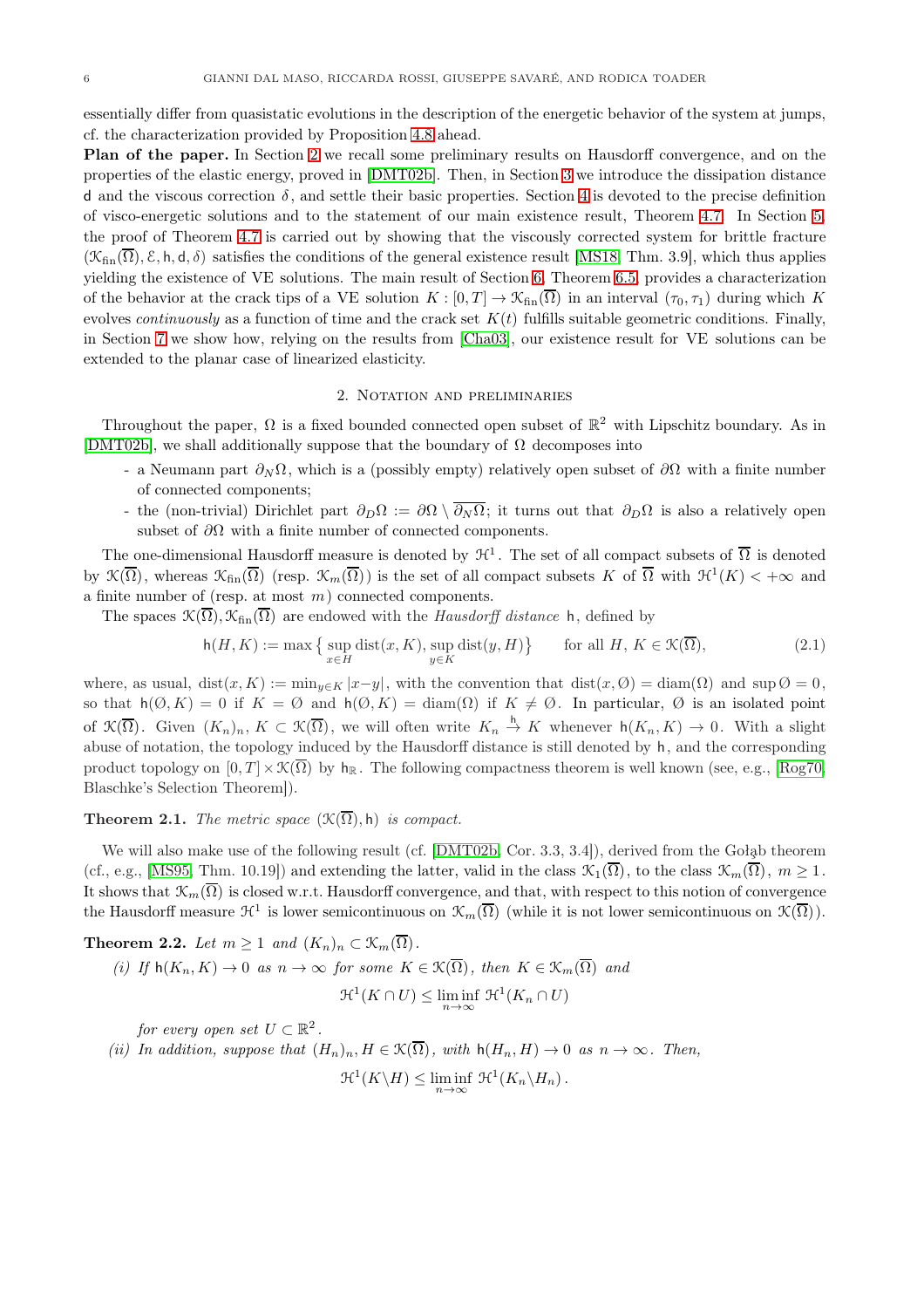Deny-Lions spaces and elastic energy. Along the footsteps of [\[DMT02b\]](#page-30-1), we will work with the *Deny-Lions* space [\[DL54\]](#page-30-16)

$$
L^{1,2}(A) := \{ u \in L^2_{loc}(A) : \nabla u \in L^2(A; \mathbb{R}^2) \},
$$
\n(2.2)

for a given  $A \subset \mathbb{R}^2$ . If A is bounded with Lipschitz boundary, then  $L^{1,2}(A) = H^1(A)$ , see [\[DMT02b,](#page-30-1) Prop. 2.2]. For a given  $g \in H^1(\Omega)$  and a given  $K \in \mathcal{K}_{fin}(\overline{\Omega})$ , let us now introduce the space of *admissible displacements* 

<span id="page-6-1"></span>
$$
\mathcal{V}(g,K) := \{ v \in L^{1,2}(\Omega \backslash K) : v = g \text{ on } \partial_D \Omega \setminus K \}.
$$
\n(2.3)

In [\(2.3\)](#page-6-1) the equality  $v = g$  is to be interpreted in the sense of traces. Note that the trace of v on  $\partial_D \Omega \setminus K$  is well defined, since  $\partial\Omega$  is Lipschitz (see e.g. [\[DMT02b,](#page-30-1) Prop. 2.2]).

As discussed in [\[DMT02b,](#page-30-1) Sec. 4], the minimum problem

$$
\min_{v \in \mathcal{V}(g,K)} \int_{\Omega \setminus K} \frac{1}{2} |\nabla v|^2 \, \mathrm{d}x \qquad \text{has a solution.} \tag{2.4}
$$

We mention in advance that this minimization problem will be involved in the definition of the energy functional  $\epsilon$  driving our system. It may happen that the minimizer is not unique, but, by strict convexity, any two minimizers have the same gradient on  $\Omega \backslash K$ . The following result, proved in [\[DMT02b,](#page-30-1) Thm. 5.1], shows the continuous dependence of these gradients on the set K and on the boundary datum  $g$ , and will ensure the continuity properties of the energy functional  $\mathcal{E}$ .

<span id="page-6-4"></span>**Proposition 2.3.** Let  $m \geq 1$  and let  $(K_n)_n$ ,  $K \in \mathcal{K}_m(\overline{\Omega})$  fulfill  $\sup_{n \in \mathbb{N}} \mathcal{H}^1(K_n) < +\infty$  and  $h(K_n, K) \to 0$ as  $n \to \infty$ . Let  $(g_n)_n$ ,  $g \in H^1(\Omega)$  with  $g_n \to g$  strongly in  $H^1(\Omega)$ . Let  $(u_n)_n$ , u fulfill

$$
u_n \in \text{Argmin}_{v \in \mathcal{V}(g_n, K_n)} \int_{\Omega \setminus K_n} \frac{1}{2} |\nabla v|^2 \, \mathrm{d}x \qquad \text{for all } n \in \mathbb{N}, \qquad u \in \text{Argmin}_{v \in \mathcal{V}(g, K)} \int_{\Omega \setminus K} \frac{1}{2} |\nabla v|^2 \, \mathrm{d}x \, .
$$

Then,

$$
\nabla u_n \to \nabla u \qquad \text{as } n \to \infty \text{ in } L^2(\Omega; \mathbb{R}^2), \tag{2.5}
$$

<span id="page-6-0"></span>where  $\nabla u_n$  and  $\nabla u$  are regarded as functions defined a.e. in  $\Omega$ .

#### 3. Setup for visco-energetic solutions for brittle fracture

In this section we precisely define the

- (1) driving energy functional  $\mathcal{E}$  (cf. [\(3.1\)](#page-6-2)),
- (2) dissipation quasi-distance  $d$  (cf.  $(3.6)$ ),
- (3) viscous correction  $\delta$  (cf. [\(3.32\)](#page-12-0)).

intervening in our notion of visco-energetic evolution of brittle fracture. Upon introducing  $\mathcal{E}$ , d, and  $\delta$ , we will also settle some of their basic properties; in particular, those underlying the definition of VE solution. Further properties will be investigated in Section [5](#page-19-0) ahead, when carrying out the proof of our existence result Theorem [4.7.](#page-17-0)

The energy functional. Throughout the paper  $g \in C^1([0,T];H^1(\Omega))$  is a fixed function, whose trace on  $\partial_D\Omega$ plays the role of a time-dependent Dirichlet loading acting on  $\partial_D\Omega$ . The energy functional  $\mathcal{E}: [0,T] \times \mathcal{K}_{fin}(\overline{\Omega}) \to$  $[0, +\infty)$  is defined by

<span id="page-6-2"></span>
$$
\mathcal{E}(t,K) := \min_{u \in \mathcal{V}(g(t),K)} \int_{\Omega \setminus K} \frac{1}{2} |\nabla u|^2 \, \mathrm{d}x,\tag{3.1}
$$

where the space of admissible displacements is given by  $(2.3)$ . As we will see in Proposition [5.1](#page-19-1) ahead,  $\mathcal{E}$  is lower semicontinuous on  $[0, T] \times \mathcal{K}_{fin}(\overline{\Omega})$ , w.r.t. to the product topology  $h_{\mathbb{R}}$  on  $[0, T] \times \mathcal{K}_{fin}(\overline{\Omega})$ , along sequences with bounded d-distance from some reference set  $K_o \in \mathcal{K}_m(\overline{\Omega})$ . A straightforward calculation shows that the power functional  $\partial_t \mathcal{E}(t, K)$  exists for every  $t \in (0, T)$  and all  $K \in \mathcal{K}_{fin}(\overline{\Omega})$  and that

<span id="page-6-3"></span>
$$
\partial_t \mathcal{E}(t, K) := \int_{\Omega \setminus K} \nabla \dot{g}(t) \cdot \nabla u(t) \, \mathrm{d}x,\tag{3.2}
$$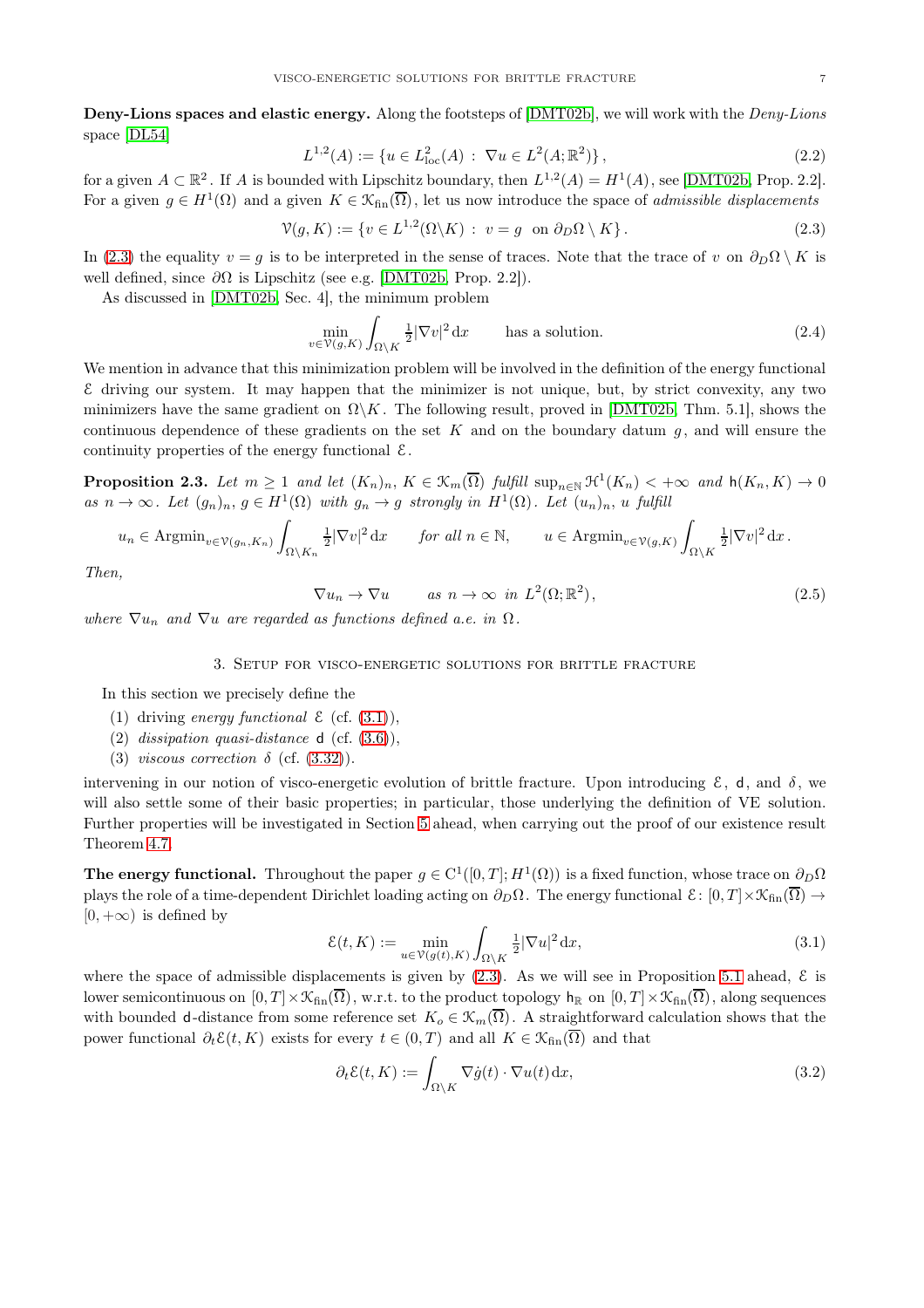where  $\dot{g}(t) \in H^1(\Omega)$  is the time derivative of the function g and  $u(t) \in \mathcal{V}(g(t), K)$  is a solution of the minimum problem [\(3.1\)](#page-6-2); the formula for  $\partial_t \mathcal{E}(t, K)$  is well given since  $\nabla u(t)$  does not depend on the choice of the minimizer, cf. Section [2.](#page-5-0) The upcoming Proposition [5.1](#page-19-1) will collect all properties of  $\mathcal E$  and  $\partial_t \mathcal E$  that are relevant for our analysis.

The dissipation quasi-distance. Preliminarily, let us introduce a quasi-distance between two sets  $H$  and  $K$ that keeps track of the (number of) connected components of K disjoint from H. More precisely,  $\alpha: \mathfrak{K}(\overline{\Omega}) \times$  $\mathcal{K}(\overline{\Omega}) \to [0, +\infty]$  is defined in this way:

if 
$$
H \subset K
$$
  $\alpha(H, K) :=$ number of the connected components of K that are disjoint from H,  
if  $H \not\subset K$   $\alpha(H, K) := +\infty$ . (3.3)

Notice that if  $H = \emptyset$  then  $\alpha(H, K)$  is simply the number of the connected components of K.

We say that a function  $\beta : \mathcal{K}(\overline{\Omega}) \times \mathcal{K}(\overline{\Omega}) \to [0, +\infty]$  fulfills the triangle inequality if

<span id="page-7-0"></span> $\beta(H, L) \leq \beta(H, K) + \beta(K, L)$  for all  $H, K, L \in \mathcal{K}(\overline{\Omega})$ . (3.4)

Our first result shows that  $\alpha$  satisfies the triangle inequality.

<span id="page-7-2"></span>**Lemma 3.1.** The function  $\alpha: \mathcal{K}(\overline{\Omega}) \times \mathcal{K}(\overline{\Omega}) \to [0, +\infty]$  fulfills the triangle inequality [\(3.4\)](#page-7-0).

*Proof.* It is enough to show [\(3.4\)](#page-7-0) for  $\alpha$  in the case in which  $\alpha(H, K) < +\infty$  and  $\alpha(K, L) < +\infty$  so that, in particular,  $H \subset K \subset L$ . Hence, a subfamily of the connected components of L which are disjoint from H consists of connected components of L which are disjoint from K. Let  $n = \alpha(K, L)$  and suppose that L has at least j connected components,  $L_1, \ldots, L_j$ , disjoint from H and that the connected components of L disjoint from K coincide with the sets  $L_{j-n+1}, \ldots, L_j$ . We now have to prove that  $\alpha(H, K) \geq j - n$ . For this, it suffices to consider the connected components  $\{L_1, \ldots, L_{j-n}\}$  intersecting K. For every  $\ell \in \{1, \ldots, j-n\}$ we have that  $L_{\ell}$  intersects at least a connected component  $K_{\ell}$  of K; since  $K \subset L$ , we ultimately have that  $K_{\ell} \subset L_{\ell}$ . Since  $L_{\ell} \cap H = \emptyset$ , also  $K_{\ell} \cap H = \emptyset$ . Therefore, each connected component  $K_{\ell}$ ,  $\ell \in \{1, \ldots, j - n\}$ , contributes to the number of connected components of K disjoint from H, which yields that  $\alpha(H, K) \geq j - n$ . Since this holds for every  $j \leq \alpha(H,L)$ , we obtain [\(3.4\)](#page-7-0).

Secondly, we prove that  $\alpha$  is lower semicontinuous w.r.t. Hausdorff convergence.

<span id="page-7-3"></span>**Lemma 3.2.** For all sequences  $(K_n)_n$ ,  $(H_n)_n \subset \mathcal{K}(\overline{\Omega})$  we have that

<span id="page-7-1"></span>
$$
\left(K_n \stackrel{\mathsf{h}}{\to} K, H_n \stackrel{\mathsf{h}}{\to} H\right) \Rightarrow \alpha(H, K) \le \liminf_{n \to \infty} \alpha(H_n, K_n). \tag{3.5}
$$

Proof. Preliminarily, we prove the following

**Claim**: for every connected component  $K^{\ell}$  of K and every  $x \in K^{\ell}$  there exists a sequence  $(K^{\ell}_{n})_{n}$  such that  $K_n^{\ell}$  is a connected component of  $K_n$  for every  $n \in \mathbb{N}$  and  $K_n^{\ell}$  $\stackrel{\mathsf{h}}{\rightarrow} \widehat{K}^{\ell}$  as  $n \rightarrow \infty$  for some connected set  $\widehat{K}^{\ell} \in \mathcal{K}(\overline{\Omega})$  such that  $x \in \widehat{K}^{\ell} \subset K^{\ell}$ .

Indeed, since  $K_n \stackrel{h}{\to} K$ , there exists a sequence  $(x_n)_n$  such that  $x_n \to x$  and  $x_n \in K_n$  for every  $n \in \mathbb{N}$ . Let  $\widehat{K}_n^{\ell}$  be the connected component of  $K_n$  containing  $x_n$ . By the Blaschke Selection and the Gołąb Theorems, up to a (not relabeled) subsequence, the sets  $(\tilde{K}_n^{\ell})_n$  converge to a connected set  $\tilde{K}^{\ell}$ , which clearly contains x. Thus,  $\hat{K}^{\ell} \subset K^{\ell}$ .

We are now in a position to prove [\(3.5\)](#page-7-1). Indeed, suppose that there are h connected components  $K^1, \ldots, K^h$ of K disjoint from H. For each  $\ell \in \{1, \ldots, h\}$ , select a point  $x_{\ell} \in K^{\ell}$  and consider the connected sets  $(K_n^{\ell})_n$ and  $\widehat{K}^{\ell}$  whose existence is ensured by the previously proved claim. Then,

$$
\forall \ell \in \{1, \ldots, h\} \quad \exists \bar{n}_{\ell} \in \mathbb{N} \ \forall n \ge \bar{n}_{\ell} : \quad K_n^{\ell} \cap H_n = \emptyset
$$

(otherwise, we would have  $\widehat{K}^{\ell} \cap H \neq \emptyset$ , hence  $K^{\ell} \cap H \neq \emptyset$ ). Thus, setting  $\overline{n} := \max_{\ell \in \{1, ..., h\}} \overline{n}_{\ell}$ , we have

$$
\alpha(H_n, K_n) \ge h \qquad \text{for all } n \ge \bar{n},
$$

and  $(3.5)$  follows.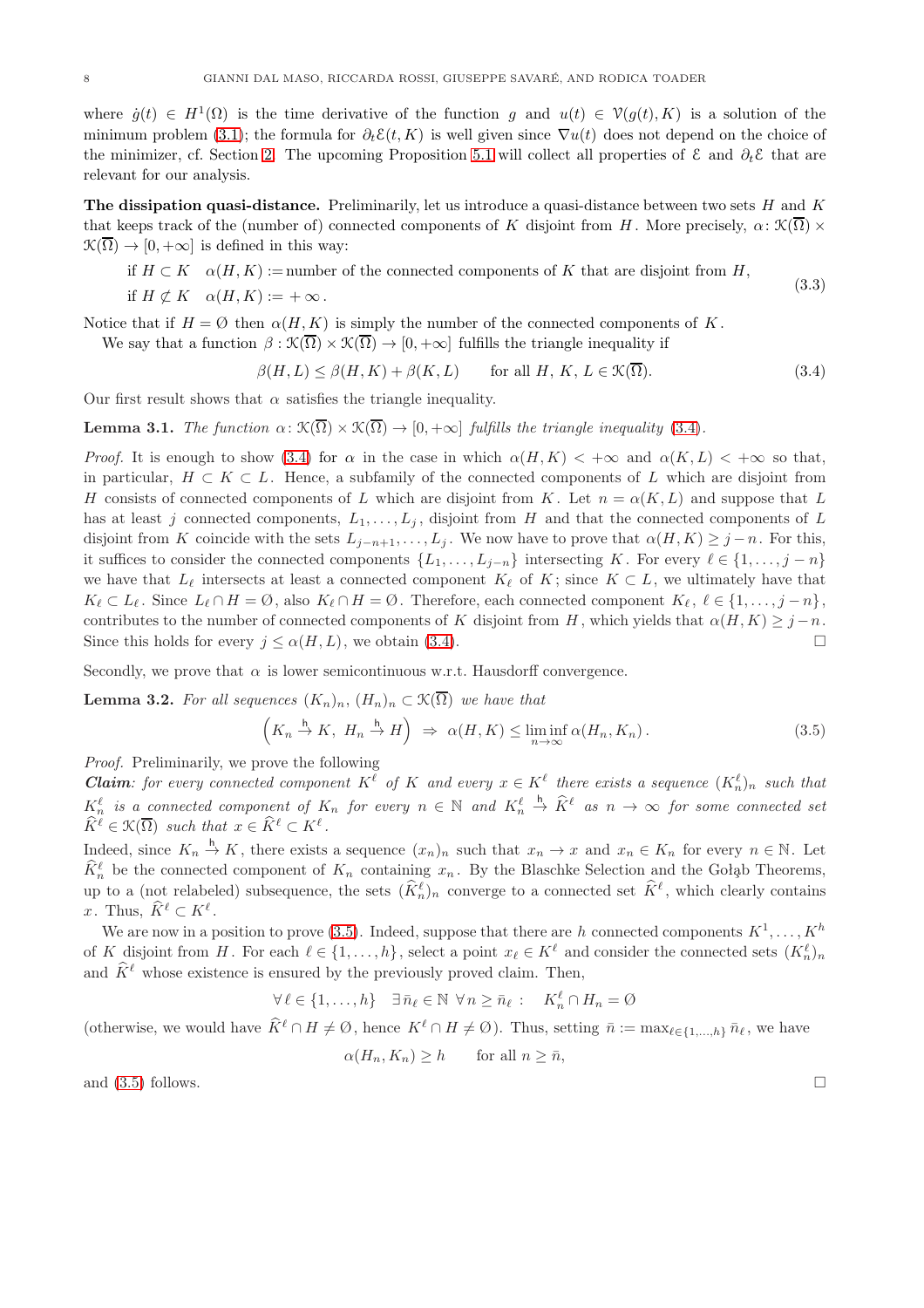For a given  $\lambda > 0$ , we are now in a position to define the (asymmetric) dissipation quasi-distance d by

<span id="page-8-1"></span>
$$
\mathsf{d}:\mathfrak{K}(\overline{\Omega})\times\mathfrak{K}(\overline{\Omega})\to[0,+\infty],\qquad \mathsf{d}(H,K):=\mathfrak{H}^1(K\backslash H)+\lambda\,\alpha(H,K)\,.
$$

**Remark 3.3.** The contribution  $\lambda \alpha$  to d will have the role of controlling the growth of the number of connected components of the visco-energetic fracture evolution  $[0, T] \ni t \mapsto K(t)$ . It is exploiting this term that we may prove the lower semicontinuity of d w.r.t. to Hausdorff convergence, in fact extending the Gołąb Theorem, cf. Proposition [3.6](#page-8-0) ahead. The constant  $\lambda$  can be interpreted as the nucleation cost of each new connected component of the crack set.

<span id="page-8-4"></span>Obviously,

$$
\mathsf{d}(K, K) = 0 \qquad \text{for every } K \in \mathcal{K}(\overline{\Omega}). \tag{3.7a}
$$

On the other hand, d separates the points of  $\mathcal{K}(\overline{\Omega})$ , namely for every H,  $K \in \mathcal{K}(\overline{\Omega})$ 

$$
\mathsf{d}(H, K) = 0 \text{ implies } H = K. \tag{3.7b}
$$

Indeed,  $d(H, K) = 0$  implies that  $H \subset K$ ,  $\mathcal{H}^1(K \backslash H) = 0$ , and that all the connected components of K have non-empty intersection with H. If there exists  $x_0 \in K \backslash H$ , then there exists a ball  $B(x_0, \rho)$  disjoint from H. Let  $\widehat{K}$  be the connected component of K containing  $x_0$ ; since  $\widehat{K} \cap H \neq \emptyset$ ,  $\widehat{K}$  must also contain a point in  $\partial B(x_0, \rho)$ , hence  $\mathfrak{H}^1(K \backslash H) \geq \mathfrak{H}^1(\widehat{K} \cap B(x_0, \rho)) \geq \rho > 0$ , in contradiction with  $d(H, K) = 0$ .

As an immediate consequence of Lemma [3.1](#page-7-2) and of the definition of d we have:

<span id="page-8-5"></span>**Proposition 3.4.** The function  $d: \mathcal{K}(\overline{\Omega}) \times \mathcal{K}(\overline{\Omega}) \to [0, +\infty]$  satisfies the triangle inequality [\(3.4\)](#page-7-0) and  $\mathcal{K}_{fin}(\overline{\Omega}) =$  $K \in \mathcal{K}(\overline{\Omega}) : \mathsf{d}(\emptyset, K) < \infty \big\}$ .

It is then simple to prove that if  $H \in \mathfrak{K}_{fin}(\overline{\Omega})$  and  $K \in \mathfrak{K}(\overline{\Omega})$  fulfills  $d(H, K) < +\infty$ , then  $K \in \mathfrak{K}_{fin}(\overline{\Omega})$  as well.

<span id="page-8-6"></span>**Lemma 3.5.** Let  $H \in \mathcal{K}_h(\overline{\Omega})$  for some  $h \geq 1$ , and let  $K \in \mathcal{K}(\overline{\Omega})$  contain H and fulfill  $\alpha(H,K) = i < +\infty$ and  $\mathfrak{H}^1(K \setminus H) < \infty$ . Then,

<span id="page-8-2"></span>
$$
K \in \mathcal{K}_m(\overline{\Omega}) \qquad with \ m = h + i. \tag{3.8}
$$

*Proof.* The bound  $(3.8)$  on the number of connected components of K follows from the triangle inequality

$$
\alpha(\emptyset, K) \le \alpha(\emptyset, H) + \alpha(H, K) = h + i.
$$

The lower semicontinuity of d w.r.t. Hausdorff convergence will be a consequence of the following result, which in fact extends the (generalized) version of the Gołąb Theorem proved in Theorem [2.2.](#page-5-1) Let us indeed emphasize that, for the localized inequality [\(3.9\)](#page-8-3), we no longer require an a priori bound on the number of connected components of the sets  $(K_n)_n$ , but only that  $\sup_n \alpha(H_n, K_n) < +\infty$ .

<span id="page-8-0"></span>**Proposition 3.6.** Let  $(H_n, K_n)_n \subset \mathfrak{K}(\overline{\Omega}) \times \mathfrak{K}(\overline{\Omega})$  be a sequence such that  $H_n \stackrel{h}{\to} H$  and  $K_n \stackrel{h}{\to} K$ . Suppose that the number of connected components of  $K_n$  disjoint from  $H_n$  is uniformly bounded w.r.t.  $n \in \mathbb{N}$ . Then,

<span id="page-8-3"></span>
$$
\mathcal{H}^1((K\backslash H)\cap U)\leq \liminf_{n\to\infty}\mathcal{H}^1((K_n\backslash H_n)\cap U). \tag{3.9}
$$

for every open set  $U \subset \Omega$ .

First, we will prove [\(3.9\)](#page-8-3) for  $U = \Omega$ , cf. [\(3.11\)](#page-9-0) below. The key idea will be to distinguish between the connected components of the sets  $K_n$  that intersect the sets  $H_n$ , and those that have an empty intersection with them. We will then be able to apply the known local version of the Gołąb Theorem in both cases. Secondly, we shall point out how the proof of the claim with  $U = \Omega$  can be adapted to yield the localized inequality [\(3.9\)](#page-8-3).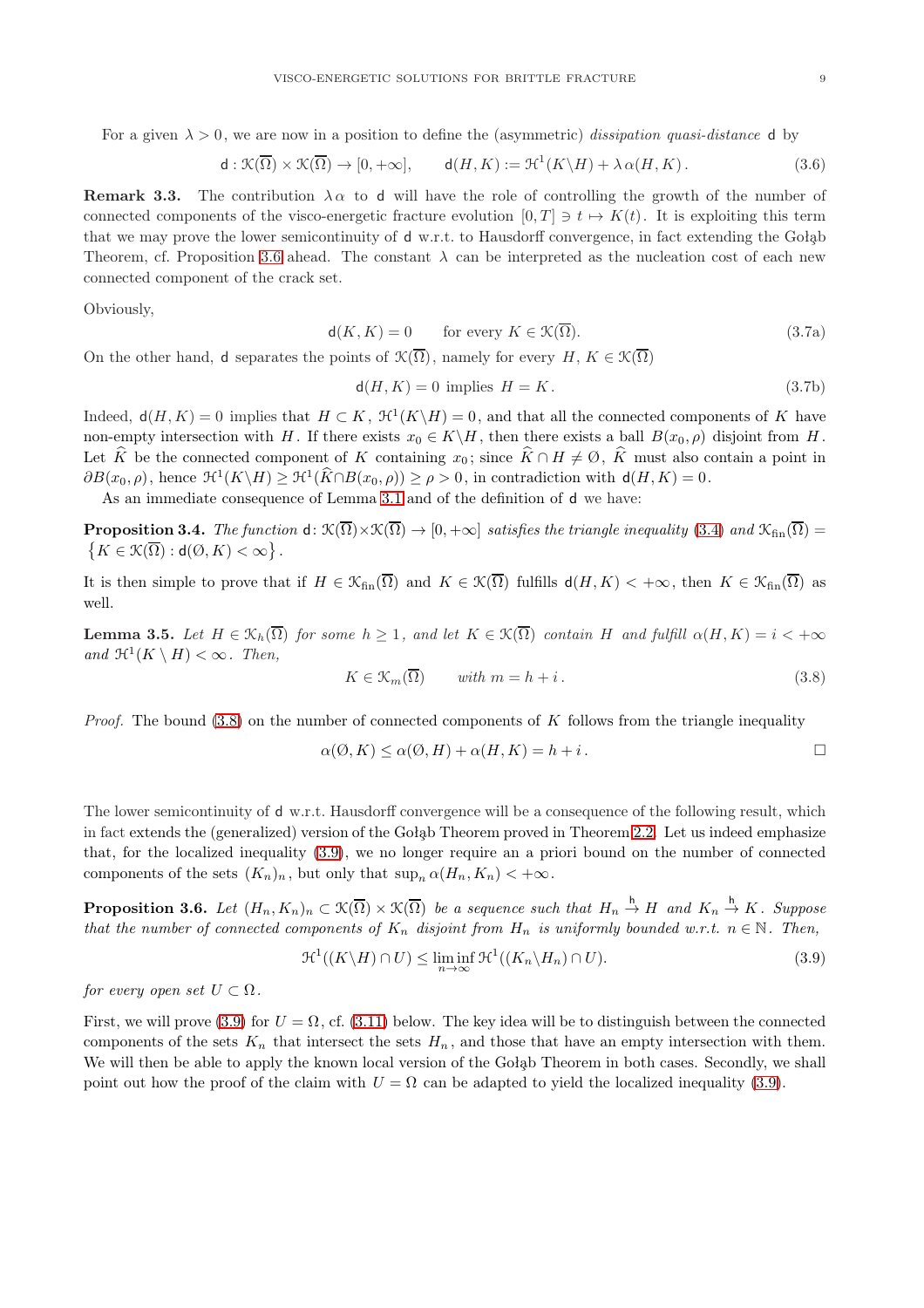*Proof.* Clearly, passing to a subsequence it is not restrictive to assume that there exists  $\tilde{k} \in \mathbb{N}$  such that

<span id="page-9-1"></span> $K_n$  has  $\tilde{k}$  connected components disjoint from  $H_n$  for all  $n \in \mathbb{N}$ . (3.10)

We show Claim 1:

<span id="page-9-0"></span>
$$
\mathcal{H}^1(K\backslash H) \le \liminf_{n \to \infty} \mathcal{H}^1(K_n\backslash H_n). \tag{3.11}
$$

Clearly, we may suppose that the right-hand side is finite and, up to a further extraction, that

<span id="page-9-4"></span>
$$
\lim_{n \to \infty} \mathcal{H}^1(K_n \backslash H_n) < +\infty. \tag{3.12}
$$

For every  $n \in \mathbb{N}$ , let  $\widetilde{\mathfrak{C}}_n$  denote the collection of the connected components of  $K_n$  that do not intersect  $H_n$ . Due to [\(3.10\)](#page-9-1),  $\tilde{\mathcal{C}}_n$  has  $\tilde{k}$  elements, denoted as  $\tilde{C}_n^1, \ldots, \tilde{C}_n^{\tilde{k}}$ . Up to a subsequence we may suppose that

$$
\widetilde{C}_n^i \to \widetilde{C}^i \qquad \text{for } i = 1, \dots, \tilde{k}, \tag{3.13}
$$

for some  $\widetilde{C}^i \in \mathcal{K}(\overline{\Omega})$ . Let us now fix two open sets V and V' such that  $H \subset V' \Subset V$  and let

$$
\eta := \inf_{x \in V'} \text{dist}(x, \Omega \backslash V) > 0.
$$

Since  $H_n \stackrel{h}{\to} H$  and  $H \subset V'$ , for n sufficiently large we have  $H_n \subset V'$ ; for simplicity and without loss of generality, hereafter we shall suppose that  $H_n \subset V'$  for every  $n \in \mathbb{N}$ .

Let us now consider the family  $\widehat{\mathcal{C}}_n$  of the connected components C of  $K_n$  such that

<span id="page-9-2"></span>
$$
C \setminus V \neq \emptyset, \qquad C \cap H_n \neq \emptyset. \tag{3.14}
$$

We will now show that

<span id="page-9-3"></span>
$$
\mathcal{H}^1(C \backslash V') \ge \eta \qquad \text{for all } C \in \widehat{\mathcal{C}}_n. \tag{3.15}
$$

Indeed, let us consider the 1-Lipschitz function  $f: \Omega \to [0, +\infty)$  defined by  $f(x) := dist(x, V')$ . Since C is a connected set,  $f(C)$  is an interval. It follows from the second of [\(3.14\)](#page-9-2) and the fact that  $H_n \subset V'$  that  $0 \in f(C)$ . Furthermore, by the first of [\(3.14\)](#page-9-2) and since  $\eta = \text{dist}(V', \Omega \backslash V)$ , we also have that  $\eta \in f(C)$ , so that  $[0, \eta] \subset f(C)$ . In particular, for every  $t \in (0, \eta]$  there exists  $x \in C$  such that  $f(x) = d(x, V') = t$ , so that  $x \in C \setminus V'$ . Therefore,  $(0, \eta] \subset f(C \setminus V')$ . Since f is 1-Lipschitz, we then have  $\eta \leq \mathfrak{H}^1(f(C \setminus V')) \leq \mathfrak{H}^1(C \setminus V')$ , i.e., [\(3.15\)](#page-9-3).

Since  $H_n \subset V'$ , for every  $C \in \widehat{\mathcal{C}}_n$  there holds  $C \setminus V' \subset K_n \setminus H_n$  and therefore

<span id="page-9-5"></span>
$$
\sum_{C \in \widehat{\mathcal{C}}_n} \mathcal{H}^1(C \backslash V') \le \mathcal{H}^1(K_n \backslash H_n) \le M,
$$
\n(3.16)

with  $M = \sup_n \mathcal{H}^1(K_n \backslash H_n) < +\infty$  by [\(3.12\)](#page-9-4). Combining [\(3.15\)](#page-9-3) and [\(3.16\)](#page-9-5) we then infer that  $\widehat{\mathcal{C}}_n$  has at most  $\frac{M}{\eta}$  elements. We may then suppose, up to a subsequence, that  $\widehat{e}_n$  consists of exactly  $\hat{k} \in \mathbb{N}$  elements  $\widehat{C}_n^1,\ldots,\widehat{C}_n^{\hat{k}}$  for every n. There exist compact and connected subsets  $\widehat{C}^j \in \mathcal{K}(\overline{\Omega})$ ,  $j=1,\ldots,\hat{k}$ , such that  $\widehat{C}_n^j$  $\stackrel{\mathsf{h}}{\rightarrow} \widehat{C}^j$  as  $n \to \infty$ ; moreover, it follows from [\(3.14\)](#page-9-2) that

$$
\widehat{C}^j \setminus V \neq \emptyset, \qquad \widehat{C}^j \cap H \neq \emptyset. \tag{3.17}
$$

We will now prove that

<span id="page-9-6"></span>
$$
K \setminus \overline{V} \subset \bigcup_{i=1}^{\tilde{k}} (\widetilde{C}^i \setminus \overline{V}) \cup \bigcup_{j=1}^{\hat{k}} (\widehat{C}^j \setminus \overline{V}).
$$
\n(3.18)

Indeed, for every  $x \in K \setminus \overline{V}$  there exists a sequence  $(x_n)_n$  such that  $x_n \to x$  as  $n \to \infty$  and  $x_n \in K_n \setminus \overline{V}$  for sufficiently big n. Let  $C_n$  be the connected component of  $K_n$  containing  $x_n$ . There exists  $C^* \in \mathfrak{K}_1(\overline{\Omega})$  such that, up to a subsequence,  $C_n \overset{h}{\to} C^*$ , so that  $x \in C^*$ . Now, for every  $n \in \mathbb{N}$  we either have  $C_n \cap H_n = \emptyset$  or  $C_n \cap H_n \neq \emptyset$ . In the former case,  $C_n \in \tilde{\mathcal{C}}_n$ . In the latter case, since  $x_n \in C_n \setminus V \neq \emptyset$ , we have  $C_n \in \hat{\mathcal{C}}_n$ . If  $C_n \in \tilde{\mathfrak{C}}_n = \{\tilde{C}_n^1, \ldots, \tilde{C}_n^{\tilde{k}}\}$  for infinitely many indexes n, there exists  $i_0 \in \{1, \ldots, \tilde{k}\}$  such that  $C_n = \tilde{C}_n^{i_0}$ for infinitely many n so that  $C^* = \tilde{C}^{i_0}$  and, ultimately,  $x \in \tilde{C}^{i_0} \subset \cup_{i=1}^{\tilde{k}} \tilde{C}^{i}$ . If  $C_n \in \hat{\mathbb{C}}_n = \{\hat{C}_n^1, \dots, \hat{C}_n^{\hat{k}}\}$  for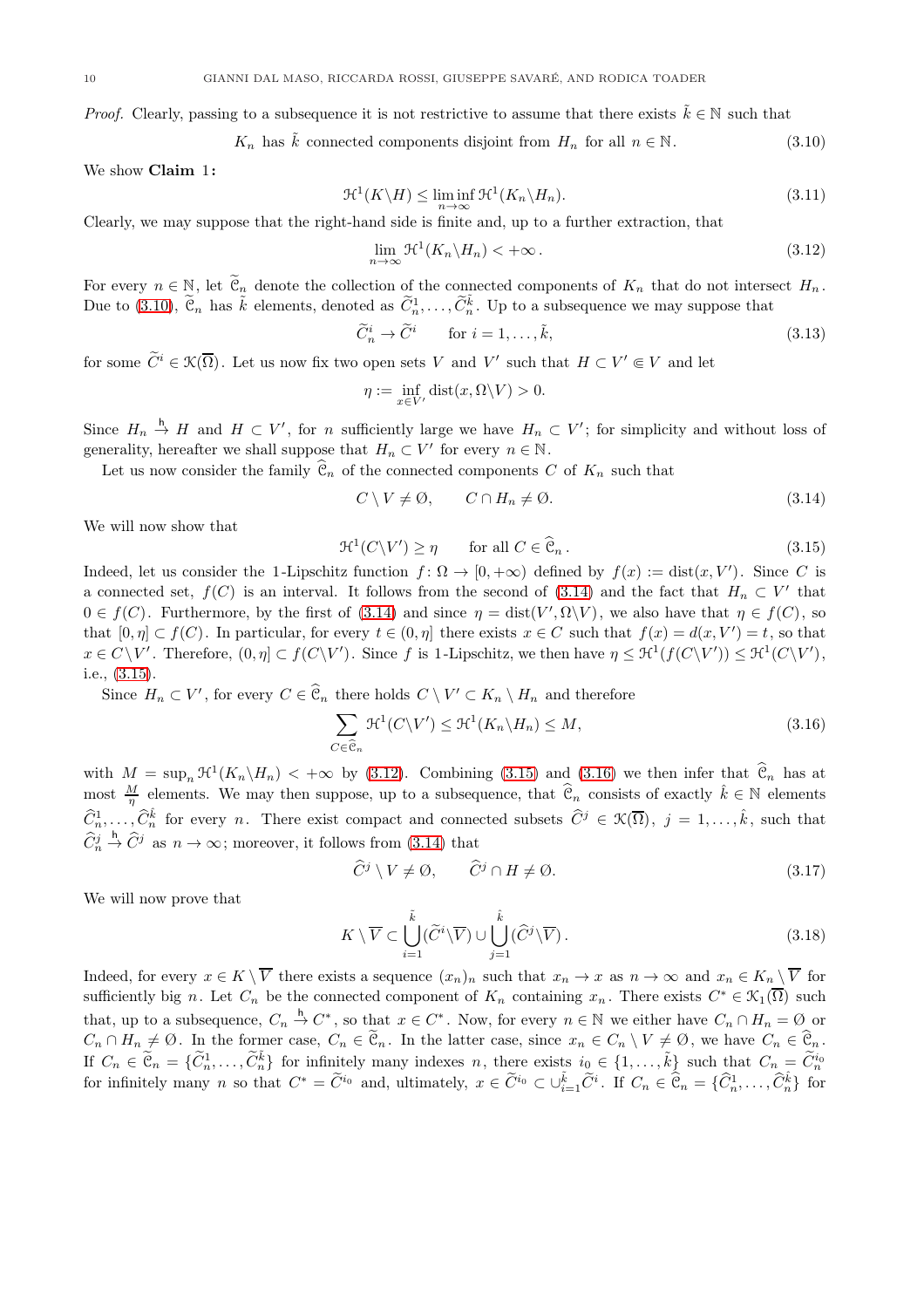infinitely many indexes, then there exists  $j_0 \in \{1, \ldots, \hat{k}\}\$  such that  $C_n = \widehat{C}_n^{j_0}$  for infinitely many n, so that  $C^* = \hat{C}^{j_0}$  and thus  $x \in \hat{C}^{j_0} \subset \cup_{j=1}^{\hat{k}} \hat{C}^j$ . We have thus proved [\(3.18\)](#page-9-6).

By the local version of the Gołąb Theorem (cf. Theorem [2.2i](#page-5-1)), we have

<span id="page-10-0"></span>
$$
\mathcal{H}^{1}(\widetilde{C}^{i}\backslash\overline{V}) \leq \liminf_{n \to \infty} \mathcal{H}^{1}(\widetilde{C}_{n}^{i}\backslash\overline{V}) \quad \text{for all } i = 1, ..., \tilde{k} \quad \text{and}
$$
  

$$
\mathcal{H}^{1}(\widehat{C}^{j}\backslash\overline{V}) \leq \liminf_{n \to \infty} \mathcal{H}^{1}(\widehat{C}_{n}^{j}\backslash\overline{V}) \quad \text{for all } j = 1, ..., \hat{k}.
$$
 (3.19)

Hence, from [\(3.18\)](#page-9-6) and [\(3.19\)](#page-10-0) we deduce that

<span id="page-10-1"></span>
$$
\mathcal{H}^{1}(K\backslash\overline{V}) \leq \sum_{i=1}^{\tilde{k}} \mathcal{H}^{1}(\widetilde{C}^{i}\backslash\overline{V}) + \sum_{j=1}^{\hat{k}} \mathcal{H}^{1}(\widehat{C}^{j}\backslash\overline{V}) \leq \sum_{i=1}^{\tilde{k}} \liminf_{n \to \infty} \mathcal{H}^{1}(\widetilde{C}_{n}^{i}\backslash\overline{V}) + \sum_{j=1}^{\hat{k}} \liminf_{n \to \infty} \mathcal{H}^{1}(\widehat{C}_{n}^{j}\backslash\overline{V})
$$

$$
\leq \liminf_{n \to \infty} \left( \sum_{i=1}^{\tilde{k}} \mathcal{H}^{1}(\widetilde{C}_{n}^{i}\backslash\overline{V}) + \sum_{j=1}^{\hat{k}} \mathcal{H}^{1}(\widehat{C}_{n}^{j}\backslash\overline{V}) \right).
$$
(3.20)

Now, for every n the connected components  $\widetilde{C}_{n_1}^1, \ldots, \widetilde{C}_{n}^{\tilde{k}}$  are pairwise disjoint, and so are the sets  $\widehat{C}_{n}^1, \ldots, \widehat{C}_{n}^{\hat{k}}$ . Furthermore, by the very definition of  $\tilde{\mathfrak{C}}_n$  and  $\hat{\mathfrak{C}}_n$  we also have that  $\tilde{C}_n^i \cap \tilde{C}_n^j = \emptyset$  for every  $i = 1, \ldots, \tilde{k}$  and  $j = 1, \ldots, \hat{k}$ . Therefore, [\(3.20\)](#page-10-1) leads to

<span id="page-10-2"></span>
$$
\mathcal{H}^1(K\backslash \overline{V}) \le \liminf_{n \to \infty} \mathcal{H}^1(K_n\backslash \overline{V}) \le \liminf_{n \to \infty} \mathcal{H}^1(K_n\backslash H_n),\tag{3.21}
$$

where the latter inequality holds due to the fact that  $H_n \subset V$  (at least for sufficiently large n).

Finally, let  $(V_m)_m$  be a sequence of open sets containing H such that  $H = \bigcap_{m=1}^{\infty} \overline{V}_m$ . It follows from  $(3.21)$  that  $\mathfrak{H}^1(K\backslash \overline{V}_m) \leq \liminf_{n\to\infty} \mathfrak{H}^1(K_n\backslash H_n)$  for every  $m \in \mathbb{N}$  so that, taking the limit as  $m \to \infty$  we ultimately have  $\mathcal{H}^1(K \backslash H) \leq \liminf_{n \to \infty} \mathcal{H}^1(K_n \backslash H_n)$ , i.e., [\(3.11\)](#page-9-0).

Claim 2: the localized inequality  $(3.9)$  holds. It is sufficient to repeat the arguments up to  $(3.18)$ , which can be localized, yielding for every open set  $U \subset \Omega$ 

$$
(K\backslash\overline{V})\cap U\subset \bigcup_{i=1}^{\tilde{k}}((\widetilde{C}^i\backslash\overline{V})\cap U)\cup \bigcup_{j=1}^{\tilde{k}}((\widehat{C}^j\backslash\overline{V})\cap U)\ .
$$

Then, by the Gołąb Theorem [2.2](#page-5-1) the analogues of [\(3.19\)](#page-10-0) hold for  $\mathcal{H}^1((\widetilde{C}^i\backslash\overline{V})\cap U)$  and  $\mathcal{H}^1((\widehat{C}^j\backslash\overline{V})\cap U)$ , yielding the corresponding estimate for  $\mathcal{H}^1((K\backslash \overline{V})\cap U)$  (cf. [\(3.20\)](#page-10-1)). Hence, the analogue of [\(3.21\)](#page-10-2) holds, i.e.

<span id="page-10-4"></span>
$$
\mathcal{H}^1((K\backslash \overline{V})\cap U) \le \liminf_{n\to\infty} \mathcal{H}^1((K_n\backslash H_n)\cap U).
$$

From the above inequality it is then possible to infer [\(3.9\)](#page-8-3) by the very same arguments as in Claim 1. This finishes the proof of Proposition [3.6.](#page-8-0)  $\Box$ 

Recalling that the quasi-distance  $\alpha$  is lower semicontinuous w.r.t. Hausdorff convergence by Lemma [3.2,](#page-7-3) we immediately deduce the following result from Proposition [3.6.](#page-8-0)

<span id="page-10-3"></span>**Corollary 3.7.** The function  $d: \mathcal{K}(\overline{\Omega}) \times \mathcal{K}(\overline{\Omega}) \to [0, +\infty]$  is lower semicontinuous w.r.t. the Hausdorff distance.

It follows from [\(3.7\)](#page-8-4), Proposition [3.4,](#page-8-5) and Corollary [3.7,](#page-10-3) that the quasi-distance d on  $\mathcal{K}_{fin}(\overline{\Omega}) \times \mathcal{K}_{fin}(\overline{\Omega})$ satisfies the basic conditions required in [\[MS18,](#page-31-18) Sec. 2.1].

**Curves with bounded variation.** For a given curve  $K : [0, T] \to \mathcal{K}(\overline{\Omega})$ , a subset  $E \subset [0, T]$ , and a function  $\beta$ :  $\mathcal{K}(\overline{\Omega}) \times \mathcal{K}(\overline{\Omega}) \to [0, +\infty]$  satisfying the triangle inequality [\(3.4\)](#page-7-0), we define

$$
\text{Var}_{\beta}(K, E) := \sup \left\{ \sum_{j=1}^{N} \beta(K(t_{j-1}), K(t_j)) : t_0 \le t_1 \le \dots \le t_N, t_j \in E \text{ for } j = 0, \dots, N \right\},\tag{3.22}
$$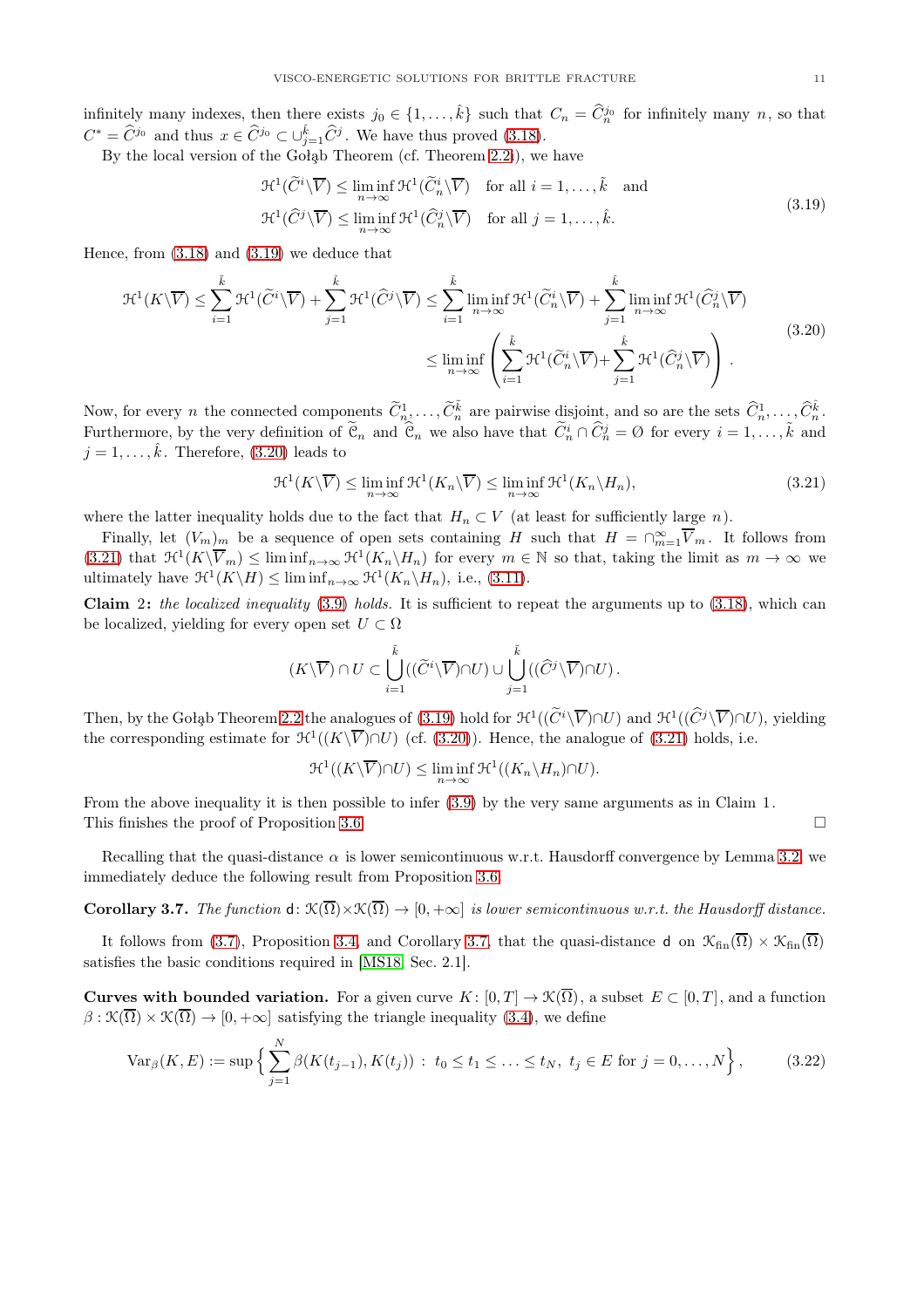with the convention that  $\text{Var}_{\beta}(K, \emptyset) = 0$ . As we shall see in the next section, VE solutions to the viscously corrected system for brittle fracture satisfy

<span id="page-11-0"></span>
$$
\text{Var}_{\mathsf{d}}(K, [0, T]) < +\infty \,. \tag{3.23}
$$

Let us now gain further insight into the properties of curves satisfying  $(3.23)$ .

First of all, from [\(3.23\)](#page-11-0) it clearly follows that  $d(K(s), K(t)) < +\infty$  for every  $0 \le s \le t \le T$ , so that

<span id="page-11-1"></span>
$$
K(s) \subset K(t) \qquad \text{for all } 0 \le s \le t \le T,
$$
\n
$$
(3.24)
$$

i.e., the function  $K$  is *increasing* w.r.t. set inclusion.

The next result shows that for crack evolutions with values in  $\mathcal{K}_{fin}(\overline{\Omega})$  and satisfying the monotonicity condition [\(3.24\)](#page-11-1), the left and the right limits of K w.r.t. h exist and the  $\alpha$ -variation is concentrated in the jump set; when the  $\alpha$ -variation is finite, then the curve is  $(h, d)$ -regulated in the sense of [\[MS18,](#page-31-18) Definition 2.3].

<span id="page-11-8"></span>**Lemma 3.8.** Let 
$$
K: [0, T] \to \mathcal{K}(\overline{\Omega})
$$
 satisfy (3.24). For  $t \in [0, T]$ , set  

$$
K(t-) := \text{cl}(\cup_{st} K(s), \tag{3.25}
$$

with the conventions  $K(0-) := K(0)$  and  $K(T+) := K(T)$ . Then,

<span id="page-11-3"></span><span id="page-11-2"></span>
$$
K(s) \stackrel{h}{\rightarrow} K(t-) \quad \text{as } s \to t_- \quad \text{for all } t \in (0, T],
$$
  

$$
K(s) \stackrel{h}{\rightarrow} K(t+) \quad \text{as } s \to t_+ \quad \text{for all } t \in [0, T).
$$
 (3.26)

Furthermore, there holds  $K(t-)\subset K(t)\subset K(t+)$  for all  $t\in [0,T]$ . Let  $\Theta := \{t\in (0,T) : K(t-) = K(t) =$  $K(t+)$ . Then,

<span id="page-11-4"></span>the set  $J_K := [0,T] \setminus \Theta$  is at most countable, and  $K(t_n) \stackrel{h}{\to} K(t)$  for every  $t \in \Theta$  and every  $t_n \to t$ . (3.27) If in addition K takes values in  $\mathcal{K}_{fin}(\overline{\Omega})$  then

<span id="page-11-5"></span>
$$
\text{Var}_{\alpha}(K, [0, t]) = \sum_{s \in J_K \cap [0, t[} (\alpha(K(s-), K(s)) + \alpha(K(s), K(s+))) + \alpha(K(t-), K(t)) \quad \text{for all } t \in [0, T]. \tag{3.28}
$$

If  $Var_{\alpha}(K, [0, T]) < \infty$  then the set

<span id="page-11-6"></span>
$$
\mathcal{J}_{K,\alpha} := \left\{ s \in \mathcal{J}_K : \alpha(K(s-), K(s)) + \alpha(K(s), K(s+)) > 0 \right\} \text{ is finite}
$$
\n
$$
(3.29)
$$

and

<span id="page-11-7"></span>
$$
\lim_{s \to t_{-}} d(K(s), K(t_{-})) = \lim_{s \to t_{-}} \mathcal{H}^{1}(K(t_{-}) \setminus K(s)) = \lim_{s \to t_{-}} \alpha(K(s), K(t_{-})) = 0 \quad \text{for all } t \in (0, T],
$$
\n
$$
\lim_{s \to t_{+}} d(K(s), K(t_{+})) = \lim_{s \to t_{+}} \mathcal{H}^{1}(K(s) \setminus K(t_{+})) = \lim_{s \to t_{+}} \alpha(K(t_{+})), K(s) = 0 \quad \text{for all } t \in [0, T).
$$
\n(3.30)

Proof. Properties [\(3.26\)](#page-11-2) are an immediate consequence of definitions [\(3.25\)](#page-11-3) and of the definition of Hausdorff distance, while [\(3.27\)](#page-11-4) has been proved in [\[DMT02b,](#page-30-1) Prop. 6.1].

In order to prove [\(3.28\)](#page-11-5) and [\(3.29\)](#page-11-6) in the case when K takes values in  $\mathcal{K}_{fin}(\overline{\Omega})$ , we introduce the functions  $\mathcal{V}_{\alpha} : [0, T] \to [0, +\infty]$  and  $\mathcal{V}_{\alpha, \text{jump}} : [0, T] \to [0, +\infty]$  defined by

$$
\mathcal{V}_\alpha(t):=\text{Var}_\alpha(K,[0,t])\quad\text{ and }\quad\mathcal{V}_{\alpha,\text{jump}}(t):=\sum_{s\in\mathcal{J}_K\cap[0,t[}(\alpha(K(s-),K(s))+\alpha(K(s),K(s+))) + \alpha(K(t-),K(t))\,,
$$

which clearly satisfy  $\mathcal{V}_{\alpha} \geq \mathcal{V}_{\alpha,\text{jump}}$ . In order to prove the converse inequality, it is not restrictive to assume  $t = T$  and  $\mathcal{V}_{\alpha, \text{jump}} < +\infty$ . Since  $\alpha$  takes values in N, [\(3.29\)](#page-11-6) is immediate, so that we can write  $J_{K,\alpha} =$  $\{s_1, \dots, s_J\}$  for some  $0 \le s_1 < s_2 < \dots s_J \le T$  in  $J_K$ . Our thesis follows if we show that for every interval  $I = (s_{j-1}, s_j), j \in \{2, \cdots, J\}$ , and every  $t_1, t_2 \in I$  with  $t_1 < t_2$  we have  $\alpha(K(t_1), K(t_2)) = 0$ .

We argue by contradiction and we assume that there exist  $t_1 < t_2$  in some interval  $I = (s_{i-1}, s_i)$  such that  $\alpha(K(t_1), K(t_2)) \geq 1$ . This means that  $K(t_2)$  contains a connected component C such that  $C \cap K(t_1) = \emptyset$ .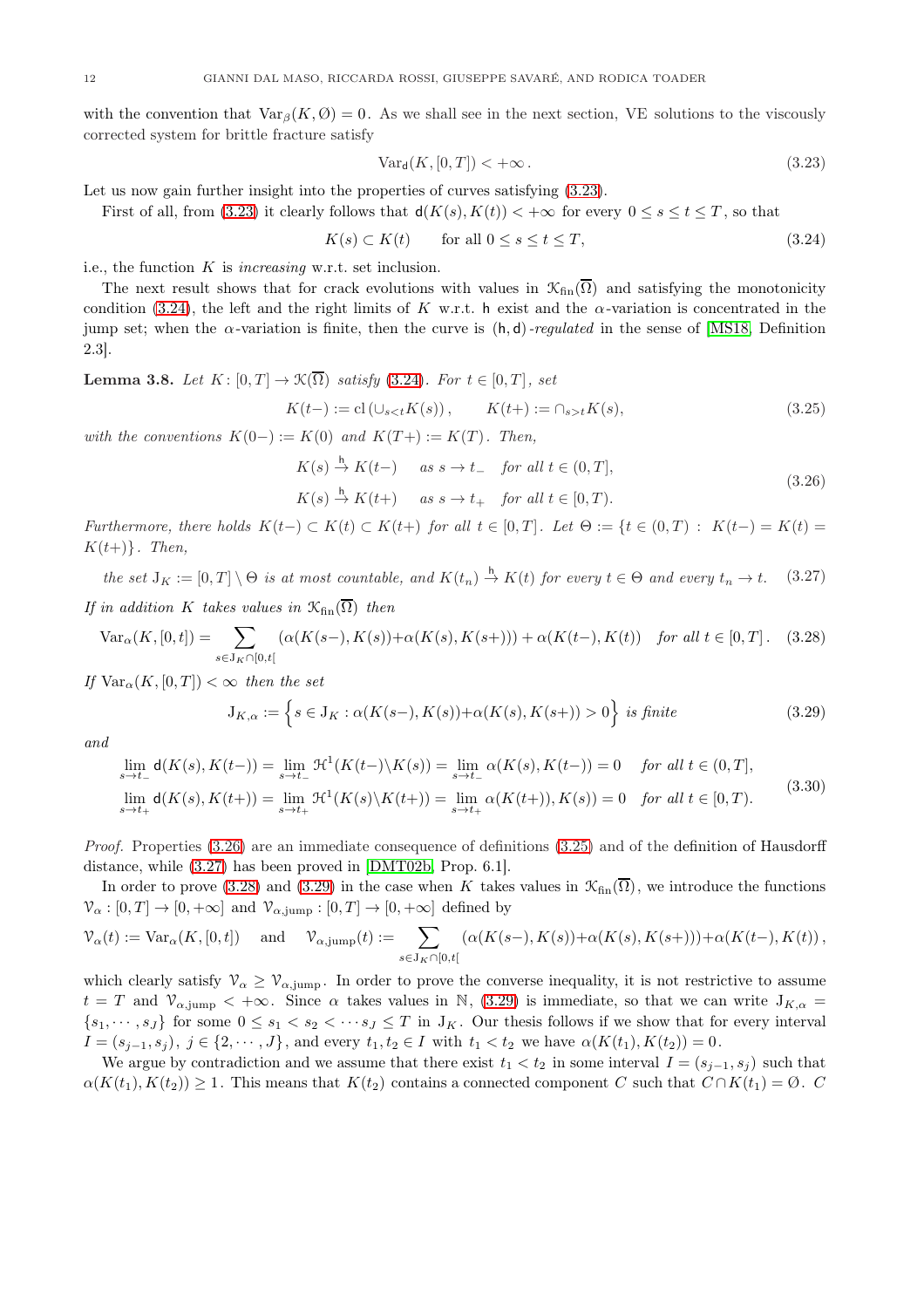is compact and  $C' = K(t_2) \setminus C$  is compact as well, since  $K(t_2)$  has a finite number of connected components. There exists a  $\rho > 0$  such that  $C' \cap C^{\rho} = \emptyset$ , where  $C^{\rho} := \{x \in \overline{\Omega} : \text{dist}(x, C) < \rho\}.$ 

We now consider the monotone family of compact sets  $C(t) := K(t) \cap C$  and we set  $r := \inf\{t \in [t_1, t_2] :$  $C(t) \neq \emptyset$ . If  $r \in (t_1, t_2)$ , then it is easy to check that  $C(r+) = K(r+) \cap C \neq \emptyset$  and  $K(r-) \cap C = \emptyset$  since  $K(t) \subset C'$  for every  $t < r$ . This implies that  $K(r-) \neq K(r+)$  and  $\alpha(K(r-), K(r+)) \geq 1$ , hence  $r \in J_{K,\alpha}$ . This is a contradiction, since, by construction,  $r \in [t_1, t_2] \subset [0, T] \setminus J_{K,\alpha}$ . If  $r = t_2$  we use the same argument by replacing  $C(t_2+)$  with  $C(t_2)$ ; similarly, if  $r = t_1$  we replace  $K(t_1-)$  with  $K(t_1)$ .

If  $\text{Var}_{\alpha}(K, [0, T])$  is finite then also  $\text{Var}_{d}(K, [0, T])$  is finite and we can now exploit [\(3.23\)](#page-11-0) in order to check [\(3.30\)](#page-11-7) for K(t−) (the proof of the assertion for K(t+) follows the same lines). For every  $s \in [0,T]$ , let  $V(s) :=$ Var<sub>d</sub>(K, [0, s]). Since V is monotone increasing and [\(3.23\)](#page-11-0) holds, we have that  $V(t-) := \lim_{s \to t-} V(s) < +\infty$ . For every  $0 < s < s_1 < t$  we have that  $d(K(s), K(s_1)) \leq V(s_1) - V(s)$ . Passing to the limit as  $s_1 \to t_-$  and using the semicontinuity of d (cf. Corollary [3.7\)](#page-10-3), we conclude that

$$
\mathsf{d}(K(s), K(t-)) \le V(t-)-V(s).
$$

Hence, taking the limit as  $s \to t_-\,$  we conclude that  $\lim_{s\to t_-\,} d(K(s), K(t-)) = 0$ . This concludes the proof.  $\Box$ 

We immediately have the following result.

<span id="page-12-4"></span>Corollary 3.9. Let  $K : [0, T] \to \mathcal{K}_{fin}(\overline{\Omega})$  fulfill [\(3.24\)](#page-11-1). Then for all  $t \in [0, T]$ 

$$
\text{Var}_{\mathbf{d}}(K, [0, t]) = \mathcal{H}^{1}(K(t)\backslash K(0)) + \lambda \bigg(\sum_{s \in J_{K} \cap [0, t[} (\alpha(K(s-), K(s)) + \alpha(K(s), K(s+))) + \alpha(K(t-), K(t))\bigg). \tag{3.31}
$$

The viscous corrrection. We consider the viscous correction  $\delta: \mathcal{K}(\overline{\Omega}) \times \mathcal{K}(\overline{\Omega}) \to [0, +\infty]$  defined by

<span id="page-12-0"></span>
$$
\delta(H,K) := \Delta(H,K) + \mu \alpha(H,K) \quad \text{with } \Delta(H,K) := \begin{cases} \int_{K \backslash H} \text{dist}(x,H) \, d\mathcal{H}^1(x) & \text{if } H \subset K, \\ +\infty & \text{otherwise,} \end{cases} \tag{3.32}
$$

where  $\mu > 0$  is a prescribed constant, which plays the role of a nucleation cost for each new connected component of the crack set. As before, we adopt the convention that  $dist(x, \emptyset) = diam(\Omega)$ .

The first property to be satisfied for  $\delta$  to be an *admissible* viscous correction is lower semicontinuity w.r.t. Hausdorff convergence. As we will see in the proof of Proposition 3.10, the contribution of the quasi-distance  $\alpha$ , modulated by whatever positive coefficient  $\mu$ , has again a key role in ensuring lower semicontinuity, as it controls the growth of the number of connected components of  $K$  disjoint from  $H$ .

**Proposition 3.10.** (1) Let  $H \in \mathcal{K}(\overline{\Omega})$  be fixed. Then for all  $(K_n)_n \subset \mathcal{K}(\overline{\Omega})$  such that the number of connected components of  $K_n$  disjoint from H is uniformly bounded w.r.t. n, we have that

<span id="page-12-1"></span>
$$
K_n \stackrel{h}{\to} K \implies \Delta(H, K) \le \liminf_{n \to \infty} \Delta(H, K_n). \tag{3.33}
$$

Moreover,

<span id="page-12-2"></span>
$$
\delta(H, K) \le \liminf_{n \to \infty} \delta(H, K_n). \tag{3.34}
$$

(2) For all  $(H_n)_n$ ,  $H \in \mathcal{K}(\overline{\Omega})$ , and  $(K_n)_n$ ,  $K \in \mathcal{K}(\overline{\Omega})$  we have

<span id="page-12-3"></span>
$$
\left(H_n \stackrel{\mathsf{h}}{\to} H, \ K_n \stackrel{\mathsf{h}}{\to} K\right) \Rightarrow \ \delta(H, K) \le \liminf_{n \to \infty} \delta(H_n, K_n). \tag{3.35}
$$

*Proof.*  $\triangleright$  (1): Let us observe that for every lower semicontinuous nonnegative function  $f: \Omega \to [0, +\infty)$  we have

$$
\int_{K\backslash H} f \,d\mathcal{H}^1(x) \le \liminf_{n\to\infty} \int_{K_n\backslash H} f \,d\mathcal{H}^1(x).
$$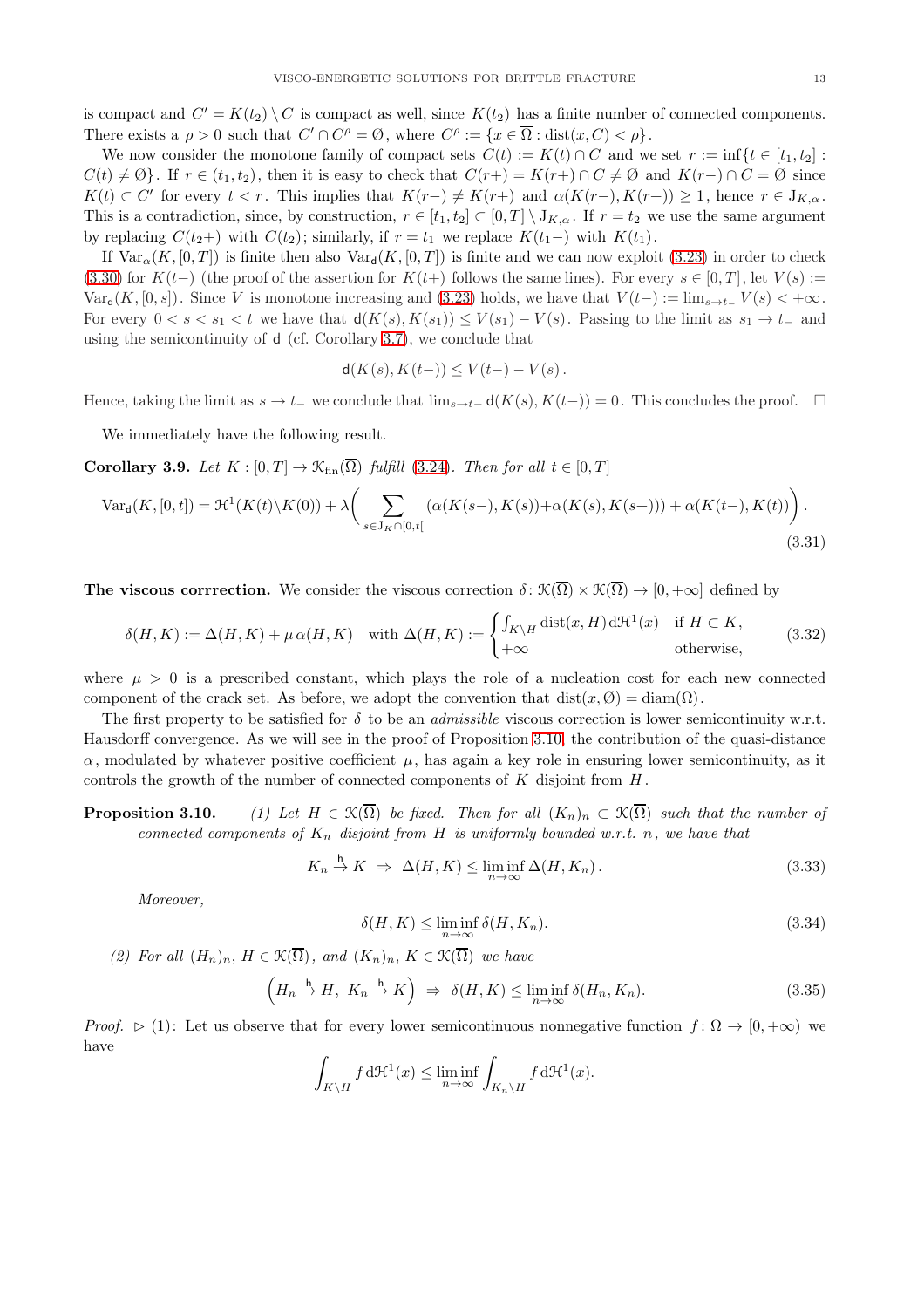Indeed, by the lower semicontinuity of f the set  $U_t = \{x \in \Omega : f(x) > t\}$  is open and by Proposition [3.6,](#page-8-0) since the number of connected components of  $K_n$  disjoint from H is uniformly bounded, we have  $\mathcal{H}^1((K\backslash H)\cap U_t) \leq$  $\liminf_{n\to\infty} \mathfrak{H}^1((K_n\backslash H)\cap U_t)$ . Therefore, by the Fatou Lemma we have

$$
\int_{K\backslash H} f(x) d\mathcal{H}^{1}(x) = \int_{0}^{+\infty} \mathcal{H}^{1}(\{x : f(x) > t\} \cap (K\backslash H)) dt
$$
\n
$$
\leq \liminf_{n \to \infty} \int_{0}^{+\infty} \mathcal{H}^{1}(\{x : f(x) > t\} \cap (K_{n} \backslash H)) dt = \liminf_{n \to \infty} \int_{K_{n} \backslash H} f(x) d\mathcal{H}^{1}(x).
$$

Choosing  $f(x) = dist(x, H)$  we obtain [\(3.33\)](#page-12-1).

Clearly, [\(3.34\)](#page-12-2) immediately follows: as we may suppose that  $\liminf_{n\to\infty} \delta(H, K_n) < \infty$ , up to the extraction of a further subsequence, we have that  $\sup_n \mu \alpha(H, K_n) \leq \sup_n \delta(H, K_n) < \infty$ ; then, it suffices to recall that, by Lemma [3.2,](#page-7-3)  $\liminf_{n\to\infty} \alpha(H, K_n) \geq \alpha(H, K)$ .

 $\triangleright$  (2): We may of course suppose  $\sup_n \delta(H_n, K_n) < \infty$ . By Lemma [3.2,](#page-7-3)  $\liminf_{n\to\infty} \alpha(H_n, K_n) \geq \alpha(H, K)$ . In order to show the lower semicontinuity of the first contribution to  $\delta$ , let us introduce the set  $H^{\varepsilon} = \{x \in$  $\overline{\Omega}$ : dist $(x, H) \leq \varepsilon$  for every fixed  $\varepsilon > 0$ . We have that  $H_n \subset H^{\varepsilon}$  for n large enough; in what follows, for simplicity we will suppose that  $H_n \subset H^{\varepsilon}$  for all n. Thus  $dist(x, H^{\varepsilon}) \leq dist(x, H_n)$  for all  $x \in \overline{\Omega}$ . Then,

$$
\int_{K_n \backslash H_n} \text{dist}(x, H^{\varepsilon}) d\mathcal{H}^1(x) \leq \int_{K_n \backslash H_n} \text{dist}(x, H_n) d\mathcal{H}^1(x).
$$

Therefore,

$$
\liminf_{n \to \infty} \int_{K_n \backslash H_n} \text{dist}(x, H_n) d\mathcal{H}^1(x) \ge \liminf_{n \to \infty} \int_{K_n \backslash H_n} \text{dist}(x, H^{\varepsilon}) d\mathcal{H}^1(x)
$$
\n
$$
\ge \liminf_{n \to \infty} \int_{K_n \backslash H^{\varepsilon}} \text{dist}(x, H^{\varepsilon}) d\mathcal{H}^1(x)
$$
\n
$$
\ge \int_{K \backslash H^{\varepsilon}} \text{dist}(x, H^{\varepsilon}) d\mathcal{H}^1(x) \ge \int_{K \backslash H} \text{dist}(x, H^{\varepsilon}) d\mathcal{H}^1(x),
$$

where for the last-but-one inequality we have applied [\(3.33\)](#page-12-1). This is possible since the boundedness of  $\alpha(H_n, K_n)$  and the inclusions  $H_n \subset H^{\varepsilon}$  for all  $n \in \mathbb{N}$  imply that the number of connected components of  $K_n$  disjoint from  $H^{\varepsilon}$  is uniformly bounded w.r.t.  $n \in \mathbb{N}$ . Since  $\varepsilon > 0$  is arbitrary, we may pass to the limit as  $\varepsilon \downarrow 0$  via the Fatou Lemma to obtain [\(3.35\)](#page-12-3).

<span id="page-13-0"></span>In Section [5](#page-19-0) we will gain further insight into the properties of  $\delta$ , cf. Proposition [5.2](#page-20-0) ahead. Therein, we will use estimate [\(1.8\)](#page-3-3) to show that  $\delta$  is of higher order with respect to d in a precise, technical sense.

## 4. VE solutions: definition and main results

In this Section we give the Definition of visco-energetic solution to the system  $(\mathcal{K}_{fin}(\overline{\Omega}), \mathcal{E}, h, d, \delta)$  for brittle fracture and state our main existence result.

<span id="page-13-1"></span>4.1. Definition of VE solution. The definition of the VE concept (cf. Def. [4.4](#page-15-0) ahead) hinges on a notion of stability, introduced in Def. [4.1](#page-14-0) below, that involves both the dissipation quasi-distance d and its viscous correction  $\delta$ , and on an energy-dissipation distance featuring a cost that suitably measures the energy dissipated at jumps.

Stable sets in the visco-energetic sense. With the viscous correction  $\delta$  defined in [\(3.32\)](#page-12-0) at hand, we introduce the 'corrected' dissipation  $D: \mathcal{K}(\overline{\Omega}) \times \mathcal{K}(\overline{\Omega}) \to [0, +\infty]$ 

$$
\mathsf D(H,K) := \mathsf d(H,K) + \delta(H,K) = \begin{cases} \mathcal H^1(K\backslash H) + \Delta(H,K) + (\lambda + \mu) \alpha(H,K) & \text{if } H \subset K, \\ +\infty & \text{otherwise.} \end{cases}
$$

We are now in a position to introduce the notion of stability in the visco-energetic sense.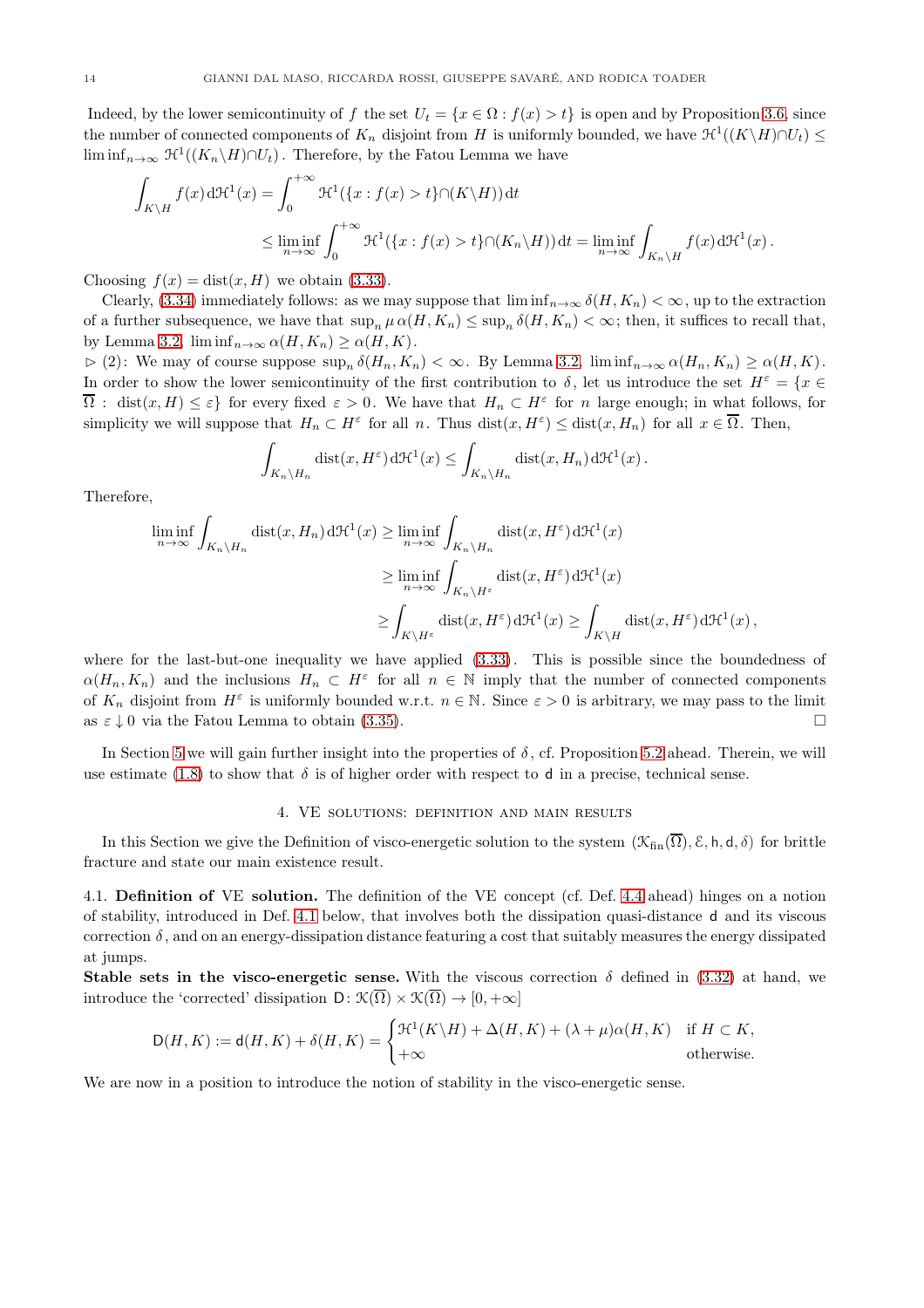<span id="page-14-0"></span>**Definition 4.1.** Let  $Q > 0$ . We say that  $(t, K) \in [0, T] \times \mathcal{K}_{fin}(\overline{\Omega})$  is  $(D, Q)$ -stable if it satisfies

<span id="page-14-3"></span>
$$
\mathcal{E}(t, K) \le \mathcal{E}(t, K') + \mathsf{D}(K, K') + Q \qquad \text{for all } K' \in \mathcal{K}_{\text{fin}}(\overline{\Omega}). \tag{4.1}
$$

If  $Q = 0$ , we will simply say that  $(t, K)$  is D-stable. We denote by  $\mathscr{S}_{D}$  the collection of all the D-stable points, and by  $\mathscr{S}_{\mathsf{D}}(t) := \{K \in \mathfrak{K}_{\text{fin}}(\overline{\Omega}) : (t, K) \in \mathscr{S}_{\mathsf{D}}\}$  its section at the process time  $t \in [0, T]$ . Analogously, with the symbols  $\mathscr{S}_{\mathsf{D}}^Q$  and  $\mathscr{S}_{\mathsf{D}}^Q(t)$  we will denote the  $(\mathsf{D}, Q)$ -stable sets and their sections.

We introduce the *residual stability function*  $\mathcal{R}: [0, T] \times \mathcal{K}_{fin}(\overline{\Omega}) \to [0, +\infty]$  via

$$
\mathcal{R}(t,K) := \sup_{K' \in \mathcal{K}_{fin}(\overline{\Omega})} \{ \mathcal{E}(t,K) - \mathcal{E}(t,K') - \mathcal{D}(K,K') \} = \mathcal{E}(t,K) - \mathcal{Y}(t,K) \quad \text{with}
$$
\n
$$
\mathcal{Y}(t,K) := \inf_{K' \in \mathcal{K}_{fin}(\overline{\Omega})} (\mathcal{E}(t,K') + \mathcal{D}(K,K')) \ . \tag{4.2}
$$

By the properties of  $\mathcal E$  (cf. Section [5.1\)](#page-19-2) and the lower semicontinuity of d and  $\delta$ ,

$$
M(t,K) := \operatorname{Argmin}_{K' \in \mathcal{K}_{fin}(\overline{\Omega})} \left( \mathcal{E}(t,K') + \mathsf{D}(K,K') \right) \neq \emptyset. \tag{4.3}
$$

Observe that R in fact records the failure of the stability condition at a given point  $(t, K) \in [0, T] \times \mathcal{K}_{fin}(\overline{\Omega})$ , since

$$
\mathcal{R}(t,K) \ge 0 \text{ for all } (t,K) \in [0,T] \times \mathcal{K}_{\text{fin}}(\overline{\Omega}), \quad \text{with } \mathcal{R}(t,K) = 0 \text{ if and only if } (t,K) \in \mathcal{S}_{\mathsf{D}}.
$$
 (4.4)

Furthermore,  $\mathscr R$  is lower semicontinuous w.r.t. the product topology  $h_{\mathbb R}$  on  $[0, T] \times \mathcal K_{fin}(\overline{\Omega})$  if and only if for every  $Q \geq 0$  the  $(D, Q)$ -stable sets are  $h_{\mathbb{R}}$ -closed.

The visco-energetic cost c. It is defined by minimizing a suitable *transition cost* functional over a class of curves, connecting the left- and right-limits  $K(t-)$  and  $K(t+)$  at a jump point  $t \in J_K$ . Such curves are in general defined on a compact subset  $E \subset \mathbb{R}$  with a possibly more complicated structure than that of an interval. They are continuous w.r.t. the Hausdorff topology h, increasing in the sense of [\(3.24\)](#page-11-1), and satisfying the following additional continuity condition w.r.t. the dissipation distance d

<span id="page-14-1"></span>
$$
\forall \varepsilon > 0 \,\,\exists \,\eta > 0 \,:\,\,\mathsf{d}(\vartheta(s_0), \vartheta(s_1)) \le \varepsilon \quad \text{ for all } s_0, s_1 \in E \text{ with } s_0 \le s_1 \le s_0 + \eta \,. \tag{4.5}
$$

Such conditions define the space

$$
C_{h,d}(E; \mathcal{K}_{fin}(\overline{\Omega})) := \{ \vartheta \in C(E; (\mathcal{K}_{fin}(\overline{\Omega}), h)) : \vartheta \text{ fulfills } (3.24) \text{ and } (4.5) \}. \tag{4.6}
$$

We are now in a position to introduce the transition cost  $T_{\text{rCVE}}$  that will give rise to the visco-energetic cost. We mention in advance that our definition of  $T_{\text{CVE}}$  differs from the definition in [\[MS18,](#page-31-18) Def. 3.5]: as we will point out later on, we have indeed tailored the structure of  $T_{\text{rcVE}}$  to the present setup of crack propagation. Nonetheless, the notion of VE solution arising from our own definition of  $Trc_{VE}$  ultimately coincides with the notion of evolution proposed in [\[MS18\]](#page-31-18); we will detail this in Sec. [4.2](#page-16-0) below.

**Definition 4.2.** Let E be a compact subset of  $\mathbb{R}$ , let  $E^- := \min E$ ,  $E^+ := \max E$ , and let  $\vartheta \in C_{h,d}(E; \mathcal{K}_{fin}(\overline{\Omega}))$ . For every  $t \in [0, T]$  we define the transition cost function

<span id="page-14-2"></span>
$$
\operatorname{Trc}_{\operatorname{VE}}(t,\vartheta,E) := \operatorname{GapVar}_{\Delta}(\vartheta,E) + (\lambda + \mu) \operatorname{Var}_{\alpha}(\vartheta,E) + \sum_{s \in E \setminus \{E^+\}} \mathcal{R}(t,\vartheta(s)) \quad \text{with} \tag{4.7}
$$

- (1)  $\text{GapVar}_{\Delta}(\vartheta, E)$ : =  $\sum_{I \in \mathscr{H}(E)} \Delta(\vartheta(I^{-}), \vartheta(I^{+}))$ , where  $I^{-} := \inf I$ ,  $I^{+} := \sup I$ , and  $\mathscr{H}(E)$  is the collection of the connected components of  $[E^-, E^+] \setminus E$ ;
- (2)  $\text{Var}_{\alpha}(\vartheta, E)$  the  $\alpha$ -total variation of the curve  $\vartheta$ , cf. [\(3.22\)](#page-10-4),
- (3) the (possibly infinite) sum

$$
\sum_{s \in E \setminus \{E^+\}} \mathscr{R}(t, \vartheta(s)) := \begin{cases} \sup \{ \sum_{s \in P} \mathscr{R}(t, \vartheta(s)) : P \text{ finite, } P \subset E \setminus \{E^+\} \} & \text{ if } E \neq \emptyset, \\ 0 & \text{ otherwise.} \end{cases}
$$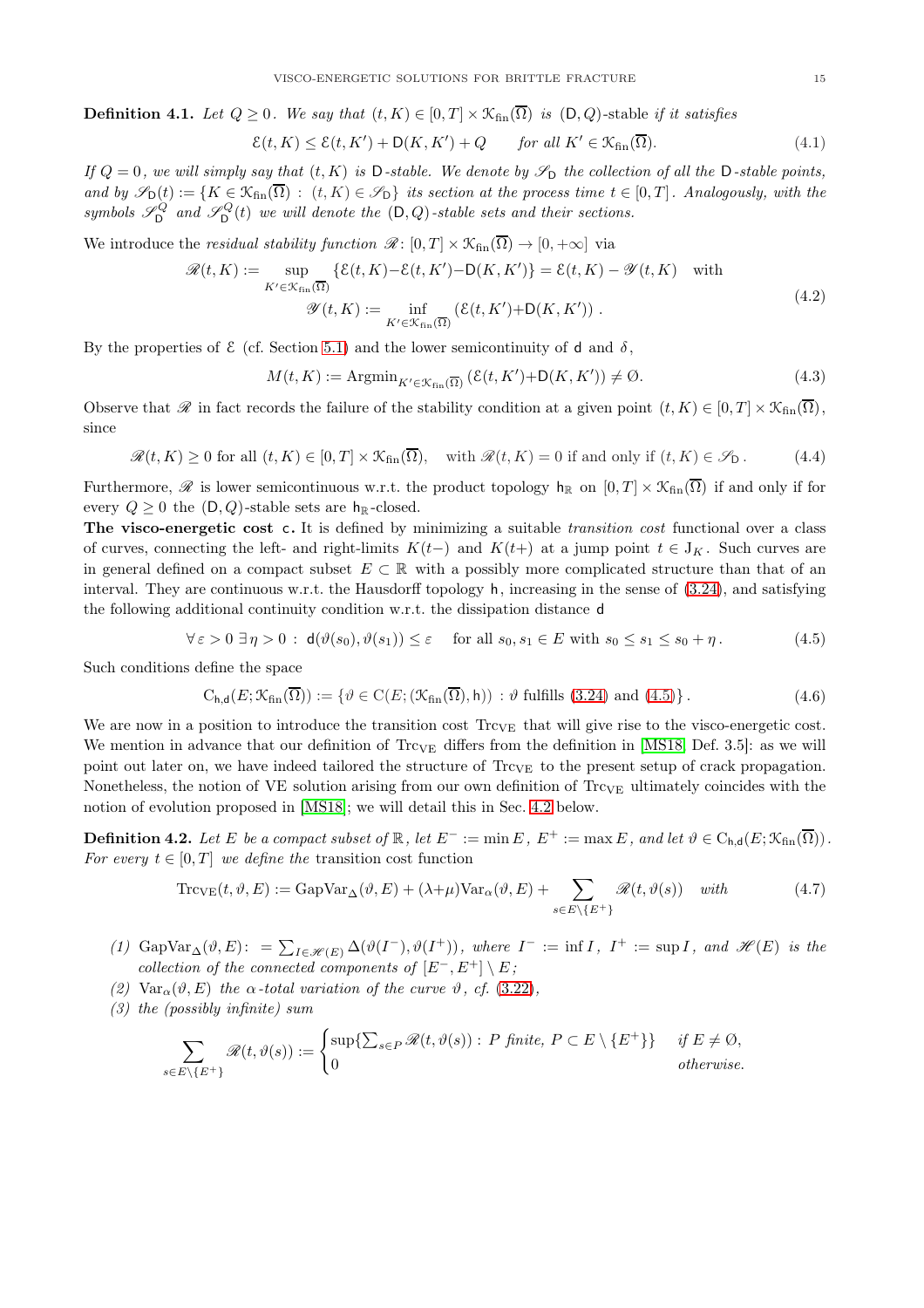It is worth noticing that the contribution of  $Var_{\alpha}(\vartheta, E)$  to the transition cost  $T_{\text{rCE}}(t, \vartheta, E)$  is concentrated on the gaps of  $E$ .

<span id="page-15-7"></span>**Lemma 4.3.** Let  $E \subset \mathbb{R}$  be compact subset and  $\vartheta \in C_{h,d}(E; \mathcal{K}_{fin}(\overline{\Omega}))$ . Then,

<span id="page-15-1"></span>
$$
Var_{\alpha}(\vartheta, E) = GapVar_{\alpha}(\vartheta, E) = \sum_{I \in \mathcal{H}(E)} \alpha(\vartheta(I^{-}), \vartheta(I^{+})).
$$
\n(4.8)

*Proof.* We consider the extension  $\hat{\theta}: [E^-, E^+] \to \mathcal{K}_{fin}(\overline{\Omega})$  obtained by setting  $\hat{\theta}(s) := \theta(I^-)$  for every  $s \in I$ ,  $I \in \mathscr{H}(E)$ . It is easy to check that  $\hat{\theta}$  satisfies [\(3.24\)](#page-11-1),  $Var_{\alpha}(\hat{\theta}, [E^-, E^+]) = Var_{\alpha}(\theta, E)$ , and

$$
\mathcal{J}_{\hat{\vartheta}} \subset \{I^+ : I \in \mathcal{H}(E)\} \quad \text{with} \quad \hat{\vartheta}(I^+ -) = \vartheta(I^-), \quad \hat{\vartheta}(I^+) = \hat{\vartheta}(I^+) = \vartheta(I^+).
$$

Then,  $(4.8)$  follows by  $(3.28)$ .

We can now introduce the visco-energetic jump dissipation cost c:  $[0,T] \times \mathcal{K}_{fin}(\overline{\Omega}) \times \mathcal{K}_{fin}(\overline{\Omega}) \to [0,+\infty]$ between the two end-points of a jump of an *increasing* curve  $K : [0, T] \to \mathcal{K}_{fin}(\overline{\Omega})$ . Namely, for all  $K_-, K_+ \in$  $\mathcal{K}_{fin}(\overline{\Omega})$  we set

<span id="page-15-6"></span>
$$
\mathsf{c}(t, K_-, K_+) := \inf \{ \mathrm{Trc}_{\mathrm{VE}}(t, \vartheta, E) : E = \overline{E} \Subset \mathbb{R}, \ \vartheta \in \mathrm{C}_{\mathsf{h,d}}(E; \mathcal{K}_{\mathrm{fin}}(\overline{\Omega})), \ \ \vartheta(E^-) = K_-, \ \vartheta(E^+) = K_+ \},\tag{4.9}
$$

with the convention inf  $\emptyset = +\infty$ ; notice that  $\mathsf{c}(t, K_-, K_+) = +\infty$  if  $K_-\not\subset K_+$  and

<span id="page-15-5"></span>
$$
c(t, K_-, K_+) \ge (\lambda + \mu)\alpha(K_-, K_+).
$$
\n(4.10)

Along the footsteps of [\[MS18\]](#page-31-18), we define the jump variation functional, defined along a curve K:  $[0, T] \rightarrow$  $\mathcal{K}_{fin}(\overline{\Omega})$  via

<span id="page-15-4"></span>
$$
Jmp_c(K; [t_0, t_1]) := c(t_0, K(t_0), K(t_0+)) + \sum_{t \in J_K \cap (t_0, t_1)} (c(t, K(t-), K(t)) + c(t, K(t), K(t+)))
$$
  
+ 
$$
c(t_1, K(t_1-), K(t_1)) \text{ for all } [t_0, t_1] \subset [0, T].
$$
\n
$$
(4.11)
$$

We are now in a position to define the concept of visco-energetic solution of the system  $(\mathcal{K}_{fin}(\overline{\Omega}), \mathcal{E}, h, d, \delta)$ , featuring the D-stability condition [\(4.12\)](#page-15-2) below, required outside the jump set  $J_K$  of the curve  $K$ , and the energy balance [\(4.13\)](#page-15-3), where the energy dissipated at jumps is recorded by the jump dissipation cost introduced in [\(4.11\)](#page-15-4).

<span id="page-15-0"></span>**Definition 4.4** (Visco-energetic solution). A curve K:  $[0, T] \rightarrow \mathcal{K}_{fin}(\overline{\Omega})$  is a visco-energetic (VE) solution of the system  $(\mathfrak{K}_{fin}(\overline{\Omega}), \mathcal{E}, \mathsf{h}, \mathsf{d}, \delta)$  for brittle fracture if it satisfies

- the monotonicity condition [\(3.24\)](#page-11-1);
- the D-stability condition

<span id="page-15-2"></span>
$$
\mathcal{E}(t, K(t)) \le \mathcal{E}(t, K') + \mathcal{D}(K(t), K') \quad \text{for all } K' \in \mathcal{K}_{fin}(\overline{\Omega}) \text{ and all } t \in [0, T] \setminus J_K,
$$
\n
$$
(4.12)
$$

- the  $(\mathcal{H}^1, c)$ -energy-dissipation balance

<span id="page-15-3"></span>
$$
\mathcal{E}(t, K(t)) + \mathcal{H}^1(K(t)\backslash K(0)) + \text{Jmp}_c(K; [0, t]) = \mathcal{E}(0, K(0)) + \int_0^t \partial_t \mathcal{E}(s, K(s)) ds \quad \text{for all } t \in [0, T]. \tag{4.13}
$$

Notice that by [\(4.10\)](#page-15-5) and [\(3.28\)](#page-11-5) a VE solution K satisfies  $Var_d(K, [0, T]) < +\infty$ . Moreover, the regularization parameters  $\lambda$  and  $\mu$  enter the definition only via the term  $\text{Jmp}_{\text{c}}$ , which in fact depends on their sum  $(\lambda+\mu)$ , as a consequence of [\(4.7\)](#page-14-2) and [\(4.9\)](#page-15-6).

$$
\Box
$$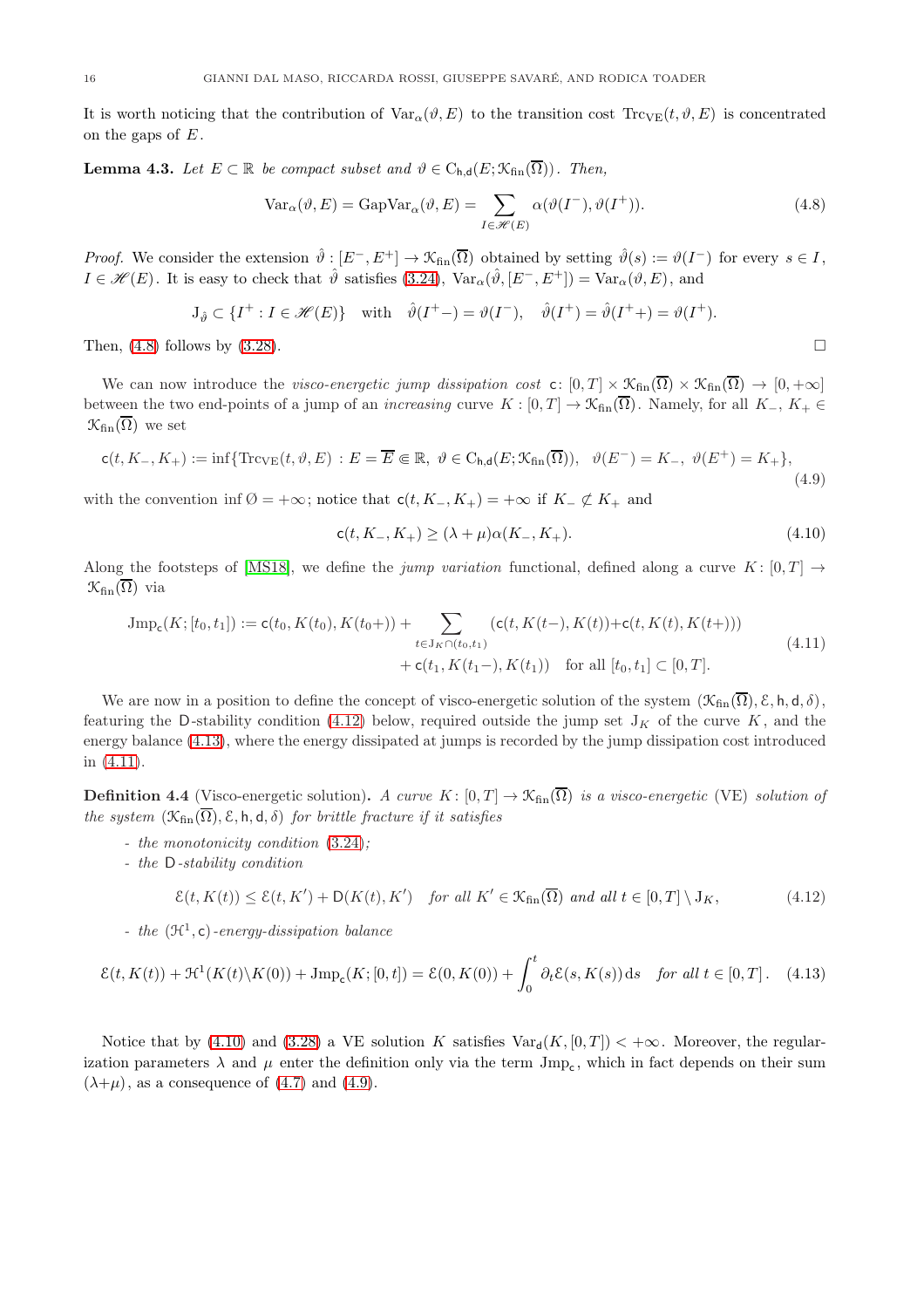<span id="page-16-0"></span>4.2. Comparison with the original notion of VE solution. We now aim to relate our notion of VE solution to the concept introduced in [\[MS18\]](#page-31-18). In fact, in Proposition [4.6](#page-16-1) below we will prove that Definition [4.4](#page-15-0) is a reformulation of [\[MS18,](#page-31-18) Def. 3.7].

Now, the first, significant difference between the setup of Sec. [4.1](#page-13-1) and that of [\[MS18\]](#page-31-18) resides in the definition of the VE cost along a transition curve  $\vartheta \in C_{h,d}(E; \mathcal{K}_{fin}(\overline{\Omega}))$ , with E a compact subset of R. In the approach of [\[MS18\]](#page-31-18), such cost, hereby denoted by  $\widehat{Tr}_{V}$ , features the d-total variation of  $\vartheta$  on E (cf. [3.22\)](#page-10-4), as well as the contribution of the  $\delta$ -'gap variation', namely

$$
\widehat{\text{Trc}}_{\text{VE}}(t, \vartheta, E) := \text{Var}_{\mathbf{d}}(\vartheta, E) + \text{GapVar}_{\delta}(\vartheta, E) + \sum_{s \in E \setminus \{E^+\}} \mathcal{R}(t, \vartheta(s)) \tag{4.14}
$$

with  $\text{GapVar}_{\delta}(\vartheta, E) := \sum_{I \in \mathscr{H}(E)} \delta(\vartheta(I^{-}), \vartheta(I^{+}))$ . Accordingly, we denote by  $\hat{\epsilon}$  the jump dissipation cost obtained by minimizing  $\widehat{Tr}_{V_{E}}$  over all transition curves, cf. [\(4.9\)](#page-15-6).

Secondly, in the notion of VE solution introduced in [\[MS18,](#page-31-18) Def. 3.7] the energy-dissipation balance records dissipation in an (apparently) different way, as it has the structure

<span id="page-16-2"></span>
$$
\mathcal{E}(t, K(t)) + \text{Var}_{d}(K, [0, t]) + \text{Jmp}_{e}(K; [0, t]) = \mathcal{E}(0, K(0)) + \int_{0}^{t} \partial_{t} \mathcal{E}(s, K(s)) ds \quad \text{for all } t \in [0, T], \tag{4.15}
$$

with  $\text{Jmp}_e$  the *incremental* jump variation functional induced by the 'incremental cost'

$$
\mathsf{e}(t,K_-,K_+) = \widehat{\mathsf{c}}(t,K_-,K_+) - \mathsf{d}(K_-,K_+),
$$

namely

$$
\begin{split} \text{Jmp}_{\mathbf{e}}(K; [t_0, t_1]) &:= \mathbf{e}(t_0, K(t_0), K(t_0+)) + \sum_{t \in \mathcal{J}_K \cap (t_0, t_1)} (\mathbf{e}(t, K(t-), K(t)) + \mathbf{e}(t, K(t), K(t+))) \\ &+ \mathbf{e}(t_1, K(t_1-), K(t_1)) \quad \text{for all } [t_0, t_1] \subset [0, T]. \end{split} \tag{4.16}
$$

We will show that, in the present setup for crack propagation, the energy-dissipation balance [\(4.15\)](#page-16-2) in fact coincides with  $(4.13)$  in Definition [4.4.](#page-15-0) As a first step, we compare the transition costs Trc<sub>VE</sub> and Trc<sub>VE</sub> by getting further insight into the 'gap variation' induced by the cost  $\alpha$ , i.e. GapVar<sub>α</sub>( $\vartheta$ , E) =  $\sum_{I \in \mathscr{H}(E)} \alpha(\vartheta(I^{-}), \vartheta(I^{+}))$ . In this way, we unveil the structure of the 'gap variation' associated with the viscous correction  $\delta$  for the crack propagation model and relate the transition costs  $\widehat{Tr}_{V}\widehat{E}$  and  $Tr_{V}\widehat{E}$ .

First of all, by Lemma [4.3](#page-15-7) we immediately get

<span id="page-16-3"></span>**Lemma 4.5.** Let  $E \subset \mathbb{R}$  be compact subset and  $\vartheta \in C_{h,d}(E; \mathcal{K}_{fin}(\overline{\Omega}))$ . Then,

$$
GapVar_{\delta}(\vartheta, E) = GapVar_{\Delta}(\vartheta, E) + \mu Var_{\alpha}(\vartheta, E), \qquad (4.17)
$$

<span id="page-16-5"></span>
$$
\widehat{\text{Trc}}_{\text{VE}}(t,\vartheta,E) = \mathcal{H}^1(\vartheta(E^+) \setminus \vartheta(E^-)) + \text{Trc}_{\text{VE}}(t,\vartheta,E). \tag{4.18}
$$

Relying on Lemma [4.5](#page-16-3) and on the previously proved Lemma [3.8,](#page-11-8) we are now in a position to show that the energy-dissipation balances [\(4.13\)](#page-15-3) and [\(4.15\)](#page-16-2) do coincide.

<span id="page-16-1"></span>**Proposition 4.6.** Let  $K : [0, T] \rightarrow \mathcal{K}_{fin}(\overline{\Omega})$  fulfill [\(3.24\)](#page-11-1). Then,

<span id="page-16-4"></span>
$$
\mathcal{H}^{1}(K(t)\backslash K(0)) + \text{Jmp}_{c}(K;[0,t]) = \text{Var}_{d}(K,[0,t]) + \text{Jmp}_{e}(K;[0,t]) \qquad \text{for all } t \in [0,T] \tag{4.19}
$$

In particular,  $K$  satisfies  $(4.13)$  if and only if it fulfills  $(4.15)$ .

*Proof.* It is not restrictive to check [\(4.19\)](#page-16-4) for  $t = T$ . If  $K : [0, T] \to \mathcal{K}_{fin}(\overline{\Omega})$  fulfills [\(3.24\)](#page-11-1) and at least one of the two sides in [\(4.19\)](#page-16-4) is finite, it is immediate to check that  $\text{Var}_{\alpha}(K, [0, T]) < \infty$  (this property is trivial if the right-hand side of  $(4.19)$  is finite; it follows from  $(4.10)$  and  $(3.28)$  if the left-hand side of  $(4.19)$  is finite). Then, Corollary [3.9](#page-12-4) applies, yielding that

<span id="page-16-6"></span>
$$
\mathcal{H}^1(K(T)\backslash K(0)) = \text{Var}_{\mathbf{d}}(K, [0, T]) - \lambda \sum_{s \in J_K} (\alpha(K(s-), K(s)) + \alpha(K(s), K(s+))) \tag{4.20}
$$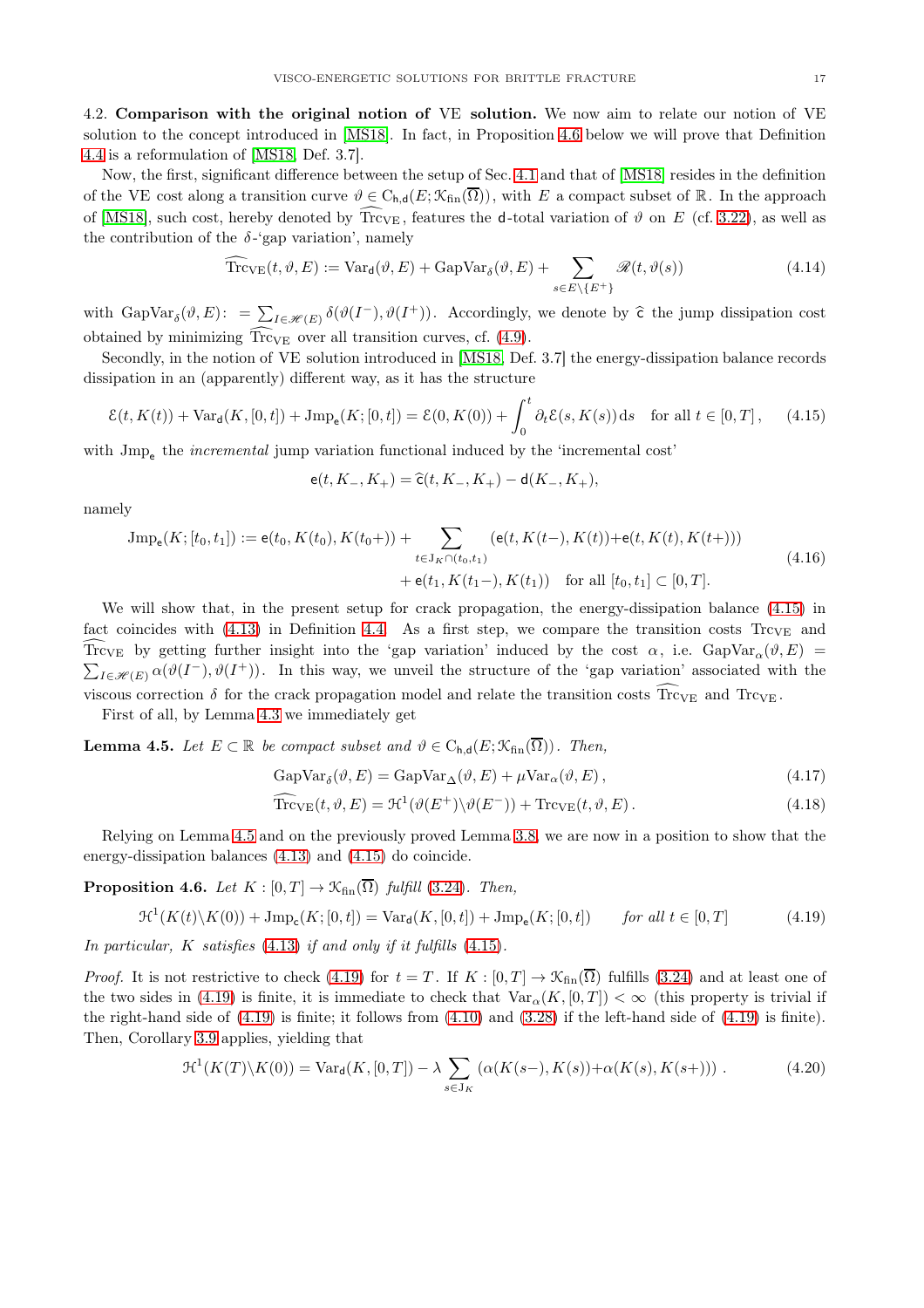On the other hand, thanks to [\(4.18\)](#page-16-5), for every  $K_-, K_+ \in \mathcal{K}_{fin}(\overline{\Omega})$  with  $K_- \subset K_+$  we have

$$
c(t, K_-, K_+) = \widehat{c}(t, K_-, K_+) - \mathcal{H}^1(K^+\backslash K_-) = e(t, K_-, K_+) + \lambda \alpha(K_-, K_+),
$$

so that

<span id="page-17-1"></span>
$$
\text{Jmp}_{\mathbf{c}}(K;[0,T]) = \text{Jmp}_{\mathbf{e}}(K;[0,T]) + \lambda \sum_{s \in \mathcal{J}_K \cap [0,T]} (\alpha(K(s-), K(s)) + \alpha(K(s), K(s+))) \tag{4.21}
$$

Combining  $(4.20)$  and  $(4.21)$ , we deduce  $(4.19)$ .

4.3. Existence and properties of VE solutions. This section collects all of our results on VE solutions for the system  $(\mathcal{K}_{fin}(\overline{\Omega}), \mathcal{E}, h, d, \delta)$ , with  $\mathcal{E}, h, d$  and  $\delta$  defined in [\(3.1\)](#page-6-2), [\(2.1\)](#page-5-2), [\(3.6\)](#page-8-1), [\(3.32\)](#page-12-0), respectively: first and foremost, the existence Theorem [4.7.](#page-17-0)

As mentioned in the Introduction, VE solutions are constructed as follows: for a given partition  $\mathscr{P}_{\tau} = \{0 =$  $t^0_\tau < t^1_\tau < \ldots < t^{N_\tau}_\tau = T$  of the interval  $[0,T]$  with time step  $\tau := \max_{i=1,\ldots,N_\tau} (t^i_\tau - t^{i-1}_\tau)$ , and an assigned datum  $K_0 \in \mathcal{K}(\overline{\Omega})$ , we consider the minimum problem

$$
K_{\tau}^{i} \in \operatorname{Argmin}_{K \in \mathcal{K}_{\text{fin}}(\overline{\Omega})} \left\{ \mathcal{E}(t_{\tau}^{i}, K) + \mathsf{d}(K_{\tau}^{i-1}, K) + \delta(K_{\tau}^{i-1}, K) \right\} \qquad \text{for } i = 1, \dots, N_{\tau}, \tag{4.22}
$$

which admits a solution thanks to the previously proved lower semicontinuity properties of d and  $\delta$ , and the lower semicontinuity/coercivity properties of  $\mathcal E$  that will be precisely stated in Section [5.1.](#page-19-2) We introduce the (left-continuous) piecewise constant interpolant of the elements  $(K^i_\tau)_{i=1}^{N_\tau}$ 

$$
K_{\tau}: [0, T] \to \mathcal{K}_{\text{fin}}(\overline{\Omega}) \qquad K_{\tau}(0) := K_0, \qquad K_{\tau}(t) := K_{\tau}^i \quad \text{if } t \in (t_{\tau}^{i-1}, t_{\tau}^i]. \tag{4.23}
$$

We are now in a position to give our existence result, stating the convergence of the above interpolants to a VE solution. Let us mention in advance that, starting from an initial datum  $K_0 \in \mathcal{K}_h(\overline{\Omega})$  for some  $h \geq 1$ , we construct a fracture evolution with values in some  $\mathcal{K}_m(\overline{\Omega})$ , also providing an explicit bound on the index m, cf. [\(4.26\)](#page-17-2) below.

<span id="page-17-0"></span>Theorem 4.7 (Existence of VE solutions). Assume that the time-dependent Dirichlet loading fulfills

$$
g \in C^1([0, T]; H^1(\Omega)).
$$
\n(4.24)

Let  $K_0 \in \mathcal{K}_h(\overline{\Omega})$  for some  $h \geq 1$ . Then, there exists a visco-energetic solution K of the system  $(\mathcal{K}_{fin}(\overline{\Omega}), \mathcal{E}, h, d, \delta)$ for brittle fracture with such that  $K(0) = K_0$ . Indeed, for every sequence  $(\tau_k)_k$  of time steps with  $\tau_k \downarrow 0$  as  $k \to \infty$  there exist a (not relabeled) subsequence of  $K_{\tau_k}$  and a VE solution K such that

$$
K_{\tau_k}(t) \stackrel{\mathsf{h}}{\to} K(t) \qquad \text{for all } t \in [0, T]. \tag{4.25}
$$

Finally, every VE solution K with  $K(0) = K_0$  satisfies for every  $t \in [0, T]$ 

<span id="page-17-2"></span>
$$
K(t) \in \mathcal{K}_m(\overline{\Omega}), \text{ with } m \le h + \frac{1}{\lambda + \mu} \exp(C_P T)(\mathcal{E}(0, K_0) + 1), \tag{4.26}
$$

where  $C_P$  is the constant defined in  $(5.6)$  ahead.

The proof of Theorem [4.7](#page-17-0) will be carried out in Section [5](#page-19-0) based on some preliminary results in which we are going to show that the dissipation distance d defined [\(3.6\)](#page-8-1), the viscous correction  $\delta$  in [\(3.32\)](#page-12-0), and the driving energy functional  $\mathcal E$  in [\(3.1\)](#page-6-2) satisfy a series of properties that are at the heart of the general existence result [\[MS18,](#page-31-18) Thm. 3.9] for VE solutions. Such properties are conditions  $\langle \mathbf{A} \rangle$ ,  $\langle \mathbf{B} \rangle$ , and  $\langle \mathbf{C} \rangle$  stated at the beginning of Section [5.](#page-19-0) Relying on their validity and on the fact that our VE solutions for the crack propagation model are indeed VE solutions in the sense of [\[MS18\]](#page-31-18) (cf. Proposition [4.6\)](#page-16-1), we will deduce the proof of Theorem [4.7](#page-17-0) from [\[MS18,](#page-31-18) Thm. 3.9].

In [\[MS18\]](#page-31-18) several results on the characterization of the VE concept, and on *optimal jump transitions*, were proved. As we will see in Section [5](#page-19-0) , such results also hold for our specific rate-independent system for brittle fracture, cf. Propositions [4.8](#page-18-0) and [4.9](#page-18-1) below.

Proposition [4.8](#page-18-0) provides a twofold characterization of visco-energetic solutions. First of all, in analogy to the properties of energetic and balanced viscosity solutions, for a curve  $K : [0, T] \to \mathcal{K}_{fin}(\overline{\Omega})$  that is stable in

$$
\Box
$$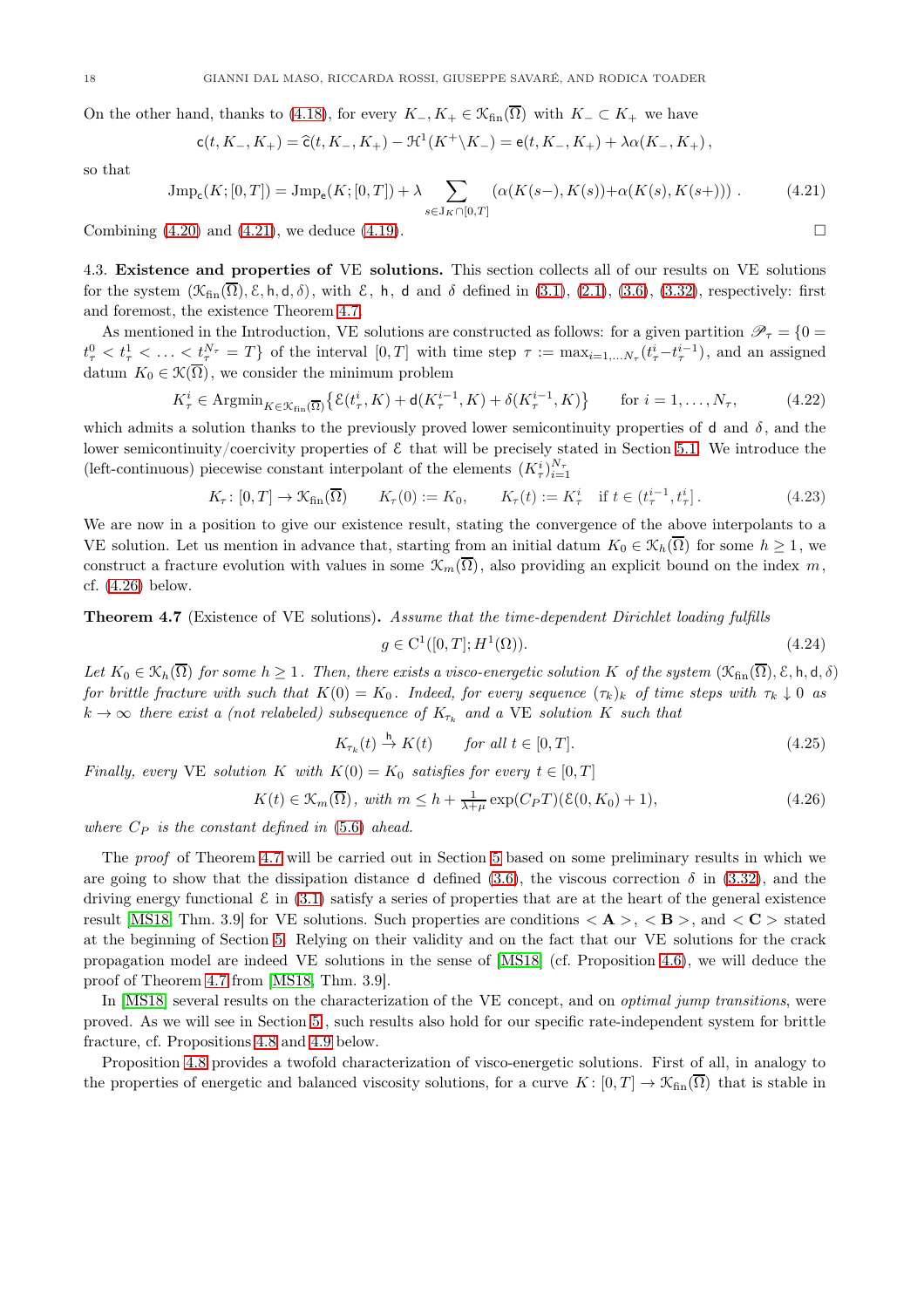the visco-energetic sense, the validity of the energy balance [\(4.13\)](#page-15-3) is equivalent to the corresponding energy inequality  $\leq$  (cf. [\(4.27\)](#page-18-2)). It is also equivalent to the validity of an energy-dissipation inequality that solely involves the dissipation distance d, cf. [\(4.28\)](#page-18-3) below, joint with jump conditions that also feature the VE cost c. As we have recalled in the Introduction, the notion of quasistatic evolution in brittle fracture features [\(4.28\)](#page-18-3), joint with a d-stability condition. Therefore, the characterization provided by Proposition [4.8\(](#page-18-0)2) highlights that VE solutions essentially differ from quasistatic evolutions in the description of the energetic behavior of the system at jumps.

<span id="page-18-0"></span>**Proposition 4.8.** [\[MS18,](#page-31-18) Prop. 3.8] Let the assumptions of Theorem [4.7](#page-17-0) hold. Let  $K : [0, T] \to \mathcal{K}_{fin}(\overline{\Omega})$  satisfy the  $D$ -stability condition  $(4.12)$ . Then, the following conditions are equivalent:

- (1) K satisfies the  $(\mathfrak{H}^1, c)$ -energy-dissipation balance [\(4.13\)](#page-15-3);
- (2) K satisfies the  $(\mathfrak{H}^1, c)$ -energy-dissipation upper estimate

<span id="page-18-2"></span>
$$
\mathcal{E}(T, K(T)) + \mathcal{H}^1(K(T) \setminus K(0)) + \text{Jmp}_c(K; [0, T]) \le \mathcal{E}(0, K(0)) + \int_0^T \partial_t \mathcal{E}(s, K(s)) \, ds; \tag{4.27}
$$

(3) K satisfies the  $\mathfrak{H}^1$ -energy-dissipation upper estimate for every  $[s, t] \subset [0, T]$ 

<span id="page-18-3"></span>
$$
\mathcal{E}(t, K(t)) + \mathcal{H}^1(K(t)\backslash K(s)) \le \mathcal{E}(s, K(s)) + \int_s^t \partial_t \mathcal{E}(r, K(r)) dr,
$$
\n(4.28)

joint with the following jump conditions at every jump point  $t \in J_K$ :

<span id="page-18-4"></span>
$$
\mathcal{E}(t, K(t-)) - \mathcal{E}(t, K(t)) = \mathcal{H}^1(K(t)\backslash K(t-)) + \mathsf{c}(t, K(t-), K(t)),
$$
  
\n
$$
\mathcal{E}(t, K(t)) - \mathcal{E}(t, K(t+)) = \mathcal{H}^1(K(t+)\backslash K(t)) + \mathsf{c}(t, K(t), K(t+)),
$$
  
\n
$$
\mathcal{E}(t, K(t-)) - \mathcal{E}(t, K(t+)) = \mathcal{H}^1(K(t+)\backslash K(t-)) + \mathsf{c}(t, K(t-), K(t+)).
$$
\n(4.29)

In fact, cf. [\[MS18,](#page-31-18) Prop. 3.8] the  $(\mathcal{H}^1, c)$ -energy-dissipation balance is equivalent to  $(4.28)$ , joint with the jump inequalities ≥; nonetheless, for clarity we have preferred to give the jump conditions in the stronger form  $(4.29)$ .

Finally, let us gain further insight into the description of the system behavior at jumps provided by the VE concept, via the properties of *optimal jump transitions*. Given  $t \in [0, T]$  and  $K_{-}$ ,  $K_{+} \in \mathcal{K}_{fin}(\overline{\Omega})$ , an admissible transition curve  $\vartheta \in C_{h,d}(E; \mathcal{K}_{fin}(\overline{\Omega}))$ , with  $E \in \mathbb{R}$ , is an optimal transition between K<sub>−</sub> and K<sub>+</sub> at time  $t \in [0, T]$  if it is a minimizer for  $c(t, K_-, K_+)$ , namely

$$
\vartheta(E^{-}) = K_{-}, \quad \vartheta(E^{+}) = K_{+}, \quad \text{Trc}_{VE}(t, \vartheta, E) = \mathsf{c}(t, K_{-}, K_{+}). \tag{4.30}
$$

Furthermore, we say that  $\vartheta$  is a

- (1) sliding transition, if  $\mathcal{R}(t, \vartheta(s)) = 0$  for all  $s \in E$ ;
- (2) viscous transition, if  $\mathcal{R}(t, \vartheta(s)) > 0$  for all  $s \in E \setminus \{E^-, E^+\}.$

We have the following result, cf. [\[MS18,](#page-31-18) Thm. 3.14, Rmk. 3.15, Cor. 3.17, Prop. 3.18].

<span id="page-18-1"></span>**Proposition 4.9.** Let  $K : [0, T] \to \mathcal{K}_{fin}(\overline{\Omega})$  be a VE solution of the system  $(\mathcal{K}_{fin}(\overline{\Omega}), \mathcal{E}, h, d, \delta)$  for brittle fracture. Then,

- (1) at every jump point  $t \in J_K$  there exists an optimal jump transition  $\vartheta$  between  $K(t-)$  and  $K(t+)$  such that  $\vartheta(s) = K(t)$  for some  $s \in E$ ;
- (2) for a viscous transition  $\vartheta$  between  $K(t-)$  and  $K(t+)$  the set  $E \setminus \{E^-, E^+\}$  is discrete, i.e., all of its points are isolated: namely,  $\vartheta$  is a pure jump transition. In fact,  $\vartheta$  may be represented as a finite, or countable, sequence  $(\vartheta_n)_{n\in\mathcal{O}}$ , with O a compact interval of  $\mathbb{Z}\cup\{\pm\infty\}$ , satisfying

$$
\vartheta_n \in M(t, \vartheta_{n-1}) = \text{Argmin}_{K' \in \mathcal{K}_{fin}(\overline{\Omega})} (\mathcal{E}(t, K') + \mathsf{D}(\vartheta_{n-1}, K')) \quad \text{for all } n \in O \setminus \{O^-\};\tag{4.31}
$$

(3) any optimal jump transition can be canonically decomposed into an (at most) countable collection of sliding and viscous transitions.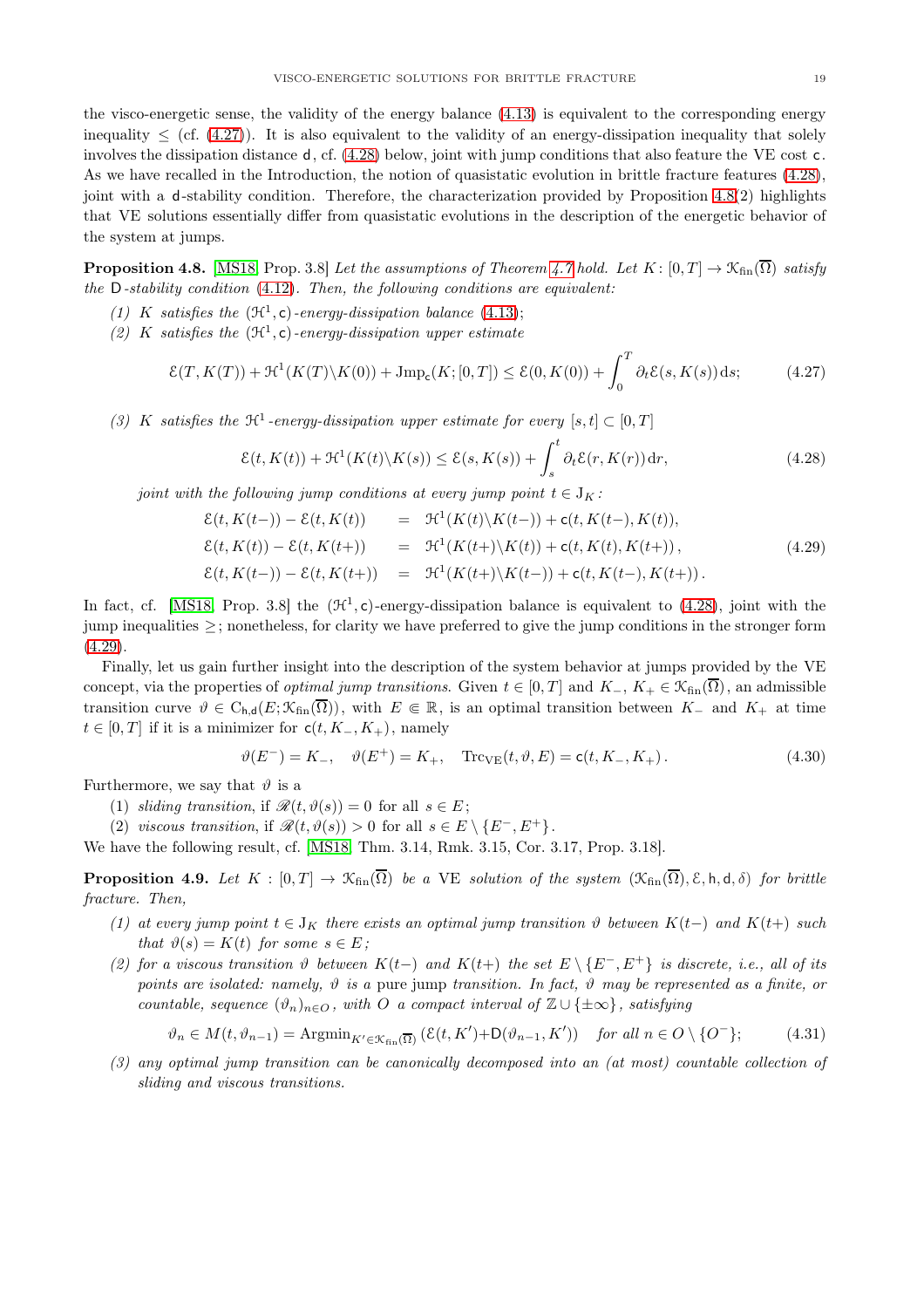## 5. Proofs of the main results

<span id="page-19-0"></span>As previously mentioned, prior to carrying out the proof of Theorem [4.7,](#page-17-0) in Sections [5.1](#page-19-2) and [5.2](#page-21-0) ahead we shall check that the system  $(\mathcal{K}_{fin}(\overline{\Omega}), \mathcal{E}, h, d, \delta)$  given by [\(3.6\)](#page-8-1), [\(3.32\)](#page-12-0), and [\(3.1\)](#page-6-2) complies with a series of conditions that were proposed in [\[MS18,](#page-31-18) Sec. 2.2, Sec. 3.1, Sec. 3.3] as a basis for the existence of VE solutions. Such conditions will also involve the perturbed functional  $\mathcal{F}: [0, T] \times \mathcal{K}_{fin}(\overline{\Omega}) \to [0, +\infty]$ 

<span id="page-19-4"></span>
$$
\mathcal{F}(t,K) := \mathcal{E}(t,K) + \mathsf{d}(K_o, K) \tag{5.1}
$$

with  $K_o \in \mathcal{K}_h(\overline{\Omega})$  for some  $h \geq 1$ , a given reference crack set. Indeed, any  $K_o$  contained in the initial crack set  $K_0$  may be chosen; for convenience, hereafter we will choose  $K_0 = \emptyset$ , so that  $\mathcal F$  reduces to  $\mathcal F(t, K)$  $\mathcal{E}(t,K) + \mathcal{H}^1(K) + \lambda \alpha(\emptyset, K)$ . By a sublevel of  $\mathcal F$  we mean a set of the form

$$
\{(t,K)\in[0,T]\times\mathcal{K}_{\text{fin}}(\overline{\Omega})\;:\;\mathcal{F}(t,K)\leq r\}
$$

for some  $r > 0$ . The abstract conditions from [\[MS18\]](#page-31-18) read as follows:

 $\langle \mathbf{A} \rangle$ : the energy functional  $\mathcal{E}: [0,T] \times \mathcal{K}_{fin}(\overline{\Omega}) \to [0,+\infty)$  is lower semicontinuous w.r.t. the product topology h<sub>R</sub> on the sublevels of F, which are h<sub>R</sub>-compact; at every  $(t, K) \in [0, T] \times \mathcal{K}_{fin}(\overline{\Omega})$  there exists

 $\partial_t \mathcal{E}(t, K)$ ;  $\partial_t \mathcal{E}$ :  $[0, T] \times \mathcal{K}_{fin}(\overline{\Omega}) \to \mathbb{R}$  is upper semicontinuous w.r.t.  $h_{\mathbb{R}}$  on the sublevels of  $\mathcal{F}$ , and

<span id="page-19-5"></span>
$$
\exists C_P > 0 \ \forall (t, K) \in [0, T] \times \mathcal{K}_{\text{fin}}(\overline{\Omega}) : \qquad |\partial_t \mathcal{E}(t, K)| \le C_P(\mathcal{E}(t, K) + 1). \tag{5.2}
$$

 $\langle \mathbf{B} \rangle$ : the viscous correction  $\delta$  is left-d-continuous, namely for all sequences  $(K_n)_n, K \in \mathfrak{K}_{fin}(\overline{\Omega})$ 

<span id="page-19-7"></span>
$$
\left(K_n \stackrel{h}{\to} K \text{ and } \mathsf{d}(K_n, K) \to 0 \text{ as } n \to \infty\right) \Rightarrow \lim_{n \to \infty} \delta(K_n, K) = 0 \tag{5.3}
$$

and for every  $(t, K) \in \mathscr{S}_{\mathsf{D}}$  there holds

<span id="page-19-3"></span>
$$
\limsup_{(s,H)\cong(t,K)}\frac{\mathcal{E}(s,H)-\mathcal{E}(s,K)}{\mathsf{d}(H,K)}\leq 1\,,\tag{5.4}
$$

where we have used the place-holder

$$
(s, H)^{\sim}(t, K) \text{ for } (s \to t, H \xrightarrow{h} K, d(H, K) \to 0, (s, H) \in \mathscr{S}_{\mathsf{D}}, s \leq t).
$$

 $\langle \mathbf{C} \rangle$  For every  $Q \geq 0$  the  $(D, Q)$ -quasistable sets  $\mathscr{S}_{D}^{Q}$  have  $h_{R}$ -closed intersections with the sublevels of the functional F.

As observed in [\[MS18\]](#page-31-18), [\(5.4\)](#page-19-3) in particular guarantees that D-stability yields local d-stability.

Relying on the validity of properties  $\langle \mathbf{A} \rangle$ ,  $\langle \mathbf{B} \rangle$ , and  $\langle \mathbf{C} \rangle$ , in Section [5.3](#page-25-0) ahead we shall conclude the proof of Theorem [4.7.](#page-17-0) Likewise, also Propositions [4.8](#page-18-0) and [4.9](#page-18-1) follow, as consequences of [\[MS18,](#page-31-18) Prop. 3.8, Thm. 3.14, Rmk. 3.15, Cor. 3.17, Prop. 3.18].

<span id="page-19-2"></span>5.1. Verification of properties  $\langle A \rangle$ ,  $\langle B \rangle$ , and  $\langle C \rangle$ . Propositions [5.1,](#page-19-1) [5.2,](#page-20-0) and [5.3](#page-21-1) ahead state the validity of properties  $\langle A \rangle$ ,  $\langle B \rangle$ , and  $\langle C \rangle$ , respectively, for our system  $(\mathcal{K}_{fin}(\overline{\Omega}), \mathcal{E}, h, d, \delta)$  for brittle fracture. Throughout the proof of Propositions [5.1](#page-19-1) and [5.3,](#page-21-1) we will repeatedly use that, for sequences  $(t_n, K_n)_n$ in the sublevels of the functional  $\mathcal F$  defined in [\(5.1\)](#page-19-4), there holds

<span id="page-19-6"></span>
$$
\sup_{n} \mathcal{H}^{1}(K_{n}) < +\infty \quad \text{and} \quad \exists \, m \ge 1 \, : \, (K_{n})_{n} \subset \mathcal{K}_{m}(\overline{\Omega}) \tag{5.5}
$$

as a consequence of Lemma [3.5.](#page-8-6)

<span id="page-19-1"></span>**Proposition 5.1.** Under the assumptions of Theorem [4.7,](#page-17-0) the functional  $\mathcal{E}: [0,T] \times \mathcal{K}_{fin}(\overline{\Omega}) \to [0,+\infty)$  defined in [\(3.1\)](#page-6-2) and  $\partial_t \mathcal{E}$  from [\(3.2\)](#page-6-3) are continuous w.r.t. the h<sub>R</sub> -topology on the sublevels of F and  $\partial_t \mathcal{E}$  fulfills [\(5.2\)](#page-19-5).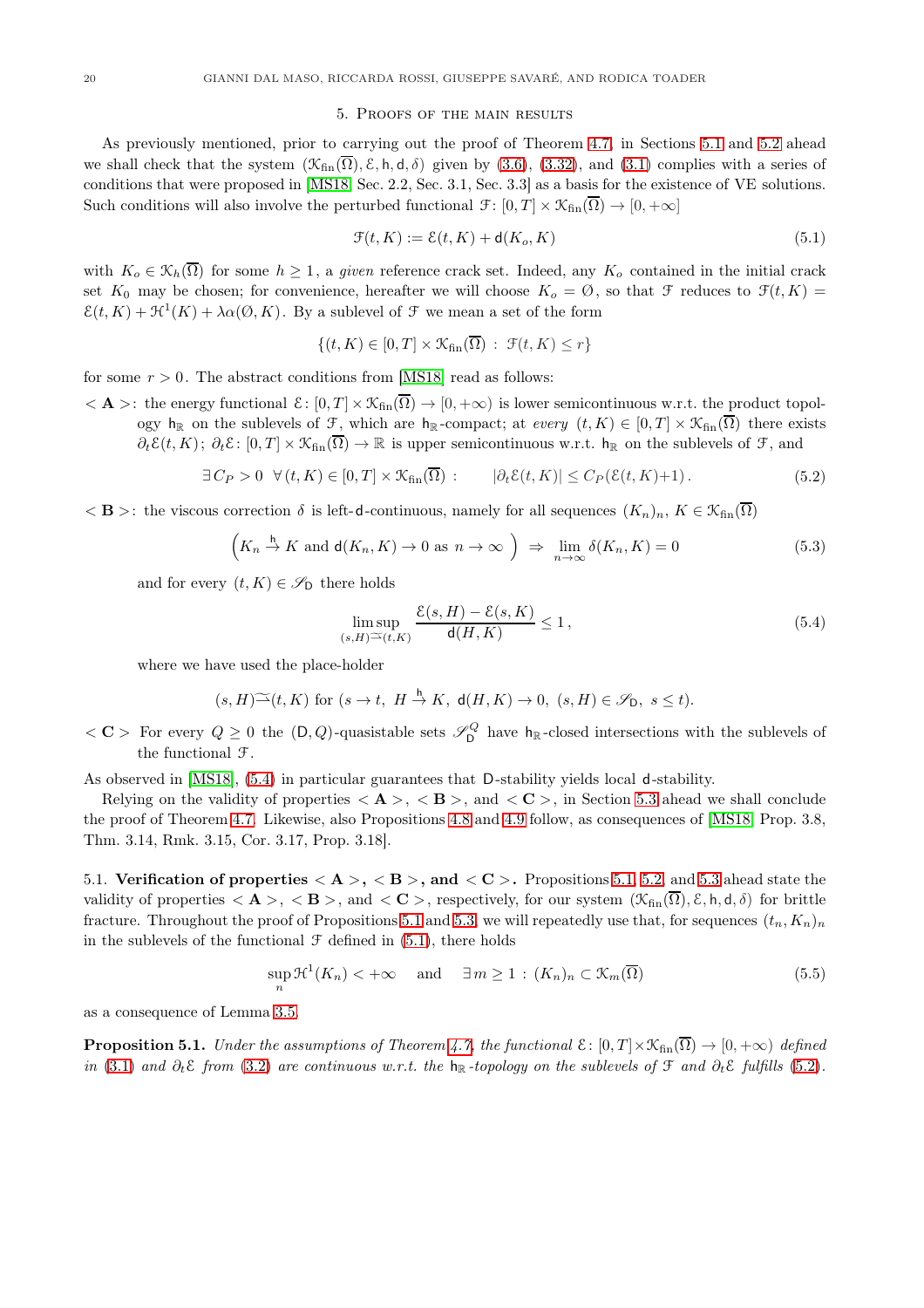*Proof.* Let  $(t_n, K_n)_n \subset [0, T] \times \mathcal{K}_{fin}(\overline{\Omega})$  with  $\sup_n \mathcal{F}(t_n, K_n) < +\infty$  converge to some  $(t, K)$  w.r.t. the  $h_{\mathbb{R}}$ topology. It follows from [\(5.5\)](#page-19-6) and Theorem [2.2](#page-5-1) that  $K \in \mathcal{K}_m(\overline{\Omega})$ , too. Since  $g \in C^1([0,T]; H^1(\Omega))$ , we have that  $g(t_n) \to g(t)$  in  $H^1(\Omega)$ . Therefore, thanks to [\(5.5\)](#page-19-6) we may apply Proposition [2.3](#page-6-4) and conclude that any sequence  $(u_n)_n$  with  $u_n \in \text{Argmin}_{v \in \mathcal{V}(g(t_n), K_n)} \int_{\Omega \setminus K_n} \frac{1}{2} |\nabla v|^2 dx$  fulfills  $\nabla u_n \to \nabla u$  as  $n \to \infty$  in  $L^2(\Omega; \mathbb{R}^2)$ , with  $u \in \text{Argmin}_{v \in \mathcal{V}(g(t), K)} \int_{\Omega \setminus K} \frac{1}{2} |\nabla v|^2 \,dx$ . Then,

$$
\mathcal{E}(t_n, K_n) = \int_{\Omega \setminus K_n} \frac{1}{2} |\nabla u_n|^2 \, dx \to \int_{\Omega \setminus K} \frac{1}{2} |\nabla u|^2 \, dx = \mathcal{E}(t, K) \quad \text{as } n \to \infty.
$$

Since  $g \in C^1([0,T]; H^1(\Omega))$ , formula  $(3.2)$  gives  $\partial_t \mathcal{E}(t,K)$  at all  $(t,K) \in [0,T] \times \mathcal{K}(\overline{\Omega})$ . We have

$$
|\partial_t \mathcal{E}(t,K)| \leq \int_{\Omega \setminus K} |\nabla \dot{g}(t)| |\nabla u| \,dx \leq \|\nabla \dot{g}\|_{L^{\infty}(0,T;L^2(\Omega;\mathbb{R}^2))} \left( \int_{\Omega \setminus K} \frac{1}{2} |\nabla u|^2 \,dx + \frac{1}{2} \mathcal{L}^2(\Omega \setminus K) \right).
$$

Then, estimate [\(5.2\)](#page-19-5) follows with

<span id="page-20-1"></span>
$$
C_P = \|\nabla \dot{g}\|_{L^{\infty}(0,T;L^2(\Omega;\mathbb{R}^2))} \left(\frac{1}{2}\mathcal{L}^2(\Omega)\vee 1\right) \tag{5.6}
$$

The very same arguments used for the continuity of  $\mathcal{E}$ , combined with the fact that  $\dot{g} \in C^0([0,T]; H^1(\Omega))$ , in fact yield the h<sub>R</sub>-continuity of  $\partial_t \mathcal{E}$ . This concludes the proof. □

With the following result we check the validity of condition  $\langle \mathbf{B} \rangle$ ; we shall in fact prove the stronger condition [\(5.7\)](#page-20-2) below.

<span id="page-20-0"></span>**Proposition 5.2.** The dissipation distance d defined in [\(3.6\)](#page-8-1) and the viscous correction  $\delta$  in [\(3.32\)](#page-12-0) fulfill

<span id="page-20-2"></span>
$$
\lim_{n \to \infty} \frac{\delta(K_n, K)}{\mathsf{d}(K_n, K)} = 0 \qquad \text{for all } (K_n)_n, \ K \in \mathfrak{K}_{\text{fin}}(\overline{\Omega}) \ \text{such that } K_n \stackrel{\mathsf{h}}{\to} K \ \text{and} \ \lim_{n \to \infty} \mathsf{d}(K_n, K) = 0. \tag{5.7}
$$

In particular, conditions  $(5.3)$  and  $(5.4)$  are satisfied.

*Proof.* Since  $d(K_n, K) \to 0$  as  $n \to \infty$ , we have that, for n sufficiently large,  $K_n \subset K$  and the integers  $\alpha(K_n, K)$  are 0. Therefore, it is sufficient to observe that

$$
\frac{\delta(K_n, K)}{\mathsf{d}(K_n, K)} \le \frac{1}{\mathcal{H}^1(K \backslash K_n)} \int_{K \backslash K_n} \text{dist}(x, K_n) \, d\mathcal{H}^1(x) \le \mathsf{h}(K_n, K) \longrightarrow 0 \quad \text{as } n \to \infty,
$$
\n(5.8)

where the last inequality follows by the definition of Hausdorff distance. Then, if  $s \to t$  with  $s \leq t$ ,  $H \stackrel{h}{\to} K$ with  $d(H, K) \to 0$ , and  $(s, H) \in \mathscr{S}_{D}$ , we have that

$$
\limsup_{(s,H)\cong(t,K)}\frac{\mathcal{E}(s,H)-\mathcal{E}(s,K)}{\mathsf{d}(H,K)}\leq \limsup_{H\stackrel{h}{\to}K,\ \mathsf{d}(H,K)\to 0}\frac{\mathsf{d}(H,K)+\delta(H,K)}{\mathsf{d}(H,K)}=1,
$$
\nwhich gives (5.4).

We conclude this section with a discussion on the closedness of the intersection of the Q-stable sets with the sublevels of the functional  $\mathcal F$  introduced in [\(5.1\)](#page-19-4). It is immediate to see that this property is guaranteed by the following condition: given a sequence  $(t_n, K_n)_n \subset \mathscr{S}_{\mathsf{D}}^Q$ , for some  $Q \geq 0$ , such that  $(t_n, K_n) \stackrel{\mathsf{h}_\mathbb{R}}{\rightarrow} (t, K)$ as  $n \to \infty$  and  $\sup_n \mathcal{F}(t_n, K_n) < +\infty$ , for every  $K' \in \mathcal{K}_{fin}(\overline{\Omega})$ , with  $K' \supset K$  and  $d(K, K') < +\infty$ , we can exhibit a sequence  $(K'_n)_n$  such that  $K'_n \supset K_n$  and

<span id="page-20-3"></span>
$$
\limsup_{n \to \infty} (\mathcal{E}(t_n, K'_n) - \mathcal{E}(t_n, K_n) + \mathsf{d}(K_n, K'_n) + \delta(K_n, K'_n) + Q)
$$
\n
$$
\leq \mathcal{E}(t, K') - \mathcal{E}(t, K) + \mathsf{d}(K, K') + \delta(K, K') + Q \tag{5.9}
$$

along the footsteps of [\[MRS08\]](#page-31-25) (see also [\[MR15,](#page-31-7) Chap. 2.4]), we shall refer to  $(K'_n)_n$  as a 'mutual recovery sequence'. In this way, we obtain  $\mathcal{E}(t, K') - \mathcal{E}(t, K) + d(K, K') + \delta(K, K') + Q \geq 0$  for all  $K' \in \mathcal{K}_{fin}(\overline{\Omega})$ , whence  $(t, K) \in \mathscr{S}_{D}^{Q}$ . Indeed, in Proposition [5.3](#page-21-1) below we shall obtain [\(5.9\)](#page-20-3) in a stronger form.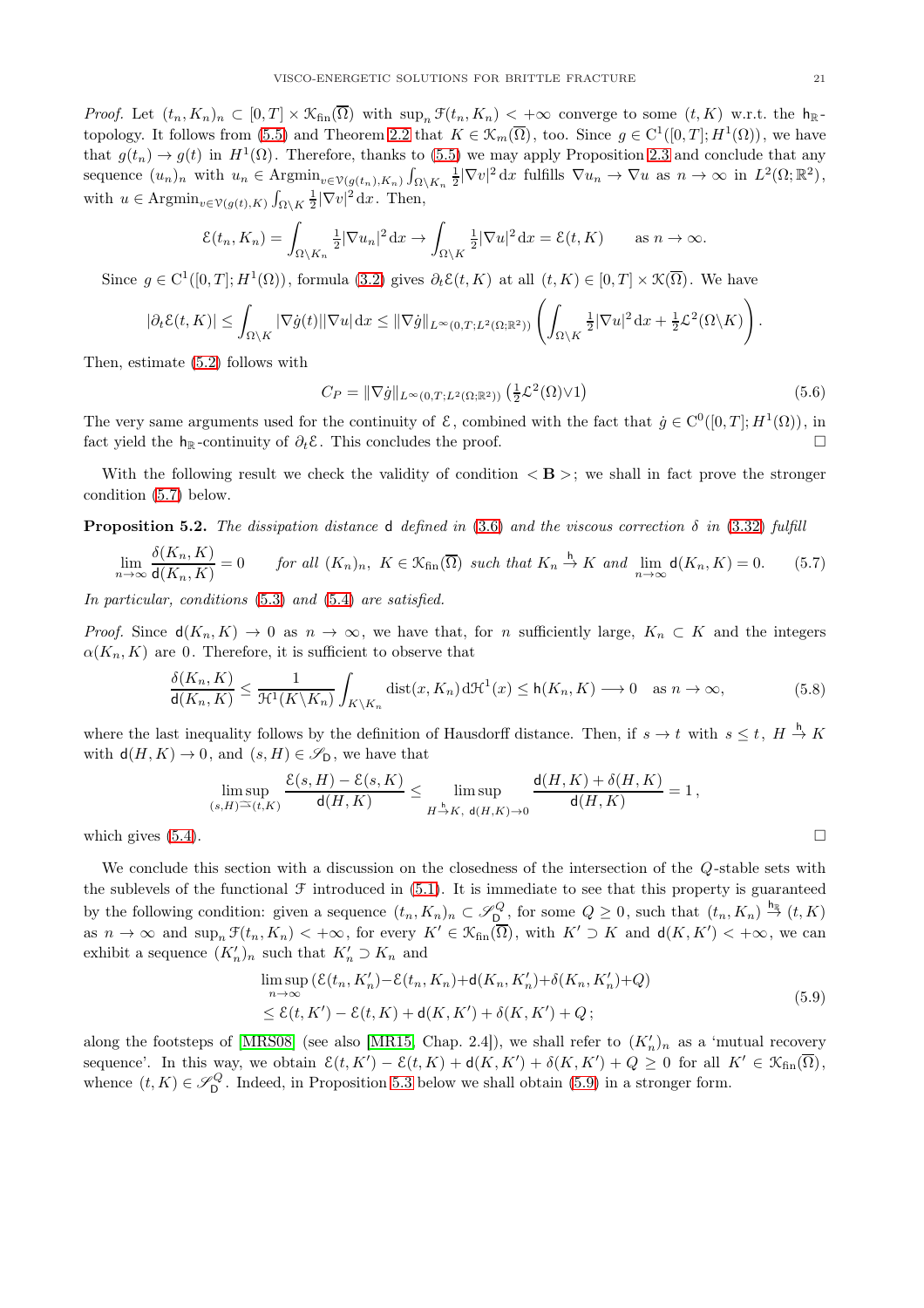<span id="page-21-1"></span>**Proposition 5.3.** Let  $(t_n, K_n)_n \subset \mathscr{S}_{\mathsf{D}}^Q$  be a sequence of Q-stable points fulfilling  $\sup_n \mathfrak{F}(t_n, K_n) < +\infty$ . Suppose that  $(t_n, K_n) \stackrel{h_{\mathbb{R}}}{\rightarrow} (t, K)$ . Then, for every  $K' \in \mathfrak{K}_{fin}(\overline{\Omega})$  with  $K' \supset K$  and  $d(K, K') < +\infty$  there exists a sequence  $(K'_n)_n$  such that  $K'_n \supset K_n$  and the following convergences hold as  $n \to \infty$ :

<span id="page-21-14"></span><span id="page-21-13"></span>
$$
K'_n \stackrel{\mathsf{h}}{\to} K',\tag{5.10a}
$$

<span id="page-21-16"></span><span id="page-21-15"></span>
$$
\mathcal{E}(t_n, K'_n) \to \mathcal{E}(t, K'),\tag{5.10b}
$$

$$
\mathsf{d}(K_n, K'_n) \to \mathsf{d}(K, K'),\tag{5.10c}
$$

<span id="page-21-17"></span><span id="page-21-3"></span>
$$
\delta(K_n, K'_n) \to \delta(K, K'). \tag{5.10d}
$$

In particular, condition  $\langle C \rangle$  is valid.

<span id="page-21-0"></span>The proof shall be carried out in the upcoming Section [5.2.](#page-21-0)

5.2. **Proof of Proposition [5.3.](#page-21-1)** Since  $\sup_n \mathcal{F}(t_n, K_n) < +\infty$ , we have that  $(K_n) \subset \mathcal{K}_m(\overline{\Omega})$  for some  $m \geq 1$ . Along the footsteps of [\[DMT02b\]](#page-30-1), first of all we shall exhibit a mutual recovery sequence for a fixed competitor set  $K' = J$  that is, additionally, connected, i.e.  $J \in \mathcal{K}_1(\overline{\Omega})$ , cf. the upcoming Lemma [5.4.](#page-21-2) Then, in Lemma [5.5](#page-24-0) we will address the general case in which the competitor set is in  $\mathcal{K}_n(\overline{\Omega})$  for some  $p \geq 1$ . The proof of Proposition [5.3](#page-21-1) will be then carried out at the end of this section. The proofs of Lemmas [5.4](#page-21-2) and [5.5](#page-24-0) strongly rely on the arguments for [\[DMT02b,](#page-30-1) Lemmas 3.8 & 3.5].

<span id="page-21-2"></span>**Lemma 5.4.** Let  $m \in \mathbb{N}$ , let  $(K_n)_n$ ,  $K \in \mathcal{K}_m(\overline{\Omega})$  fulfill  $h(K_n, K) \to 0$  as  $n \to \infty$ , and let  $J \in \mathcal{K}_1(\overline{\Omega})$  with  $J \supset K$ . Then, there exists a sequence  $(J_n)_n \subset \mathcal{K}_1(\overline{\Omega})$  such that  $J_n \supset K_n$  and

$$
h(J_n, J) \to 0 \qquad \qquad as \; n \to \infty, \tag{5.11a}
$$

$$
\mathfrak{H}^1(J_n \backslash K_n) \to \mathfrak{H}^1(J \backslash K), \qquad \text{as } n \to \infty,
$$
 (5.11b)

$$
\int_{J_n \backslash K_n} \text{dist}(x, K_n) d\mathcal{H}^1(x) \to \int_{J \backslash K} \text{dist}(x, K) d\mathcal{H}^1(x) \qquad \text{as } n \to \infty. \tag{5.11c}
$$

*Proof.* If  $K = \emptyset$ , it is sufficient to define  $J_n := J$ . Indeed, from  $h(K_n, \emptyset) \to 0$  we deduce that  $K_n = \emptyset$  for n sufficiently large, and then the convergences properties [\(5.11\)](#page-21-3) are trivially satisfied.

Let us now assume  $K \neq \emptyset$ , and let  $K^1, \ldots, K^i$ ,  $1 \leq i \leq m$ , be its connected components. First of all, in Step 1 we will provide the construction of a mutual recovery sequence with the desired properties [\(5.11\)](#page-21-3) for a carefully chosen set  $\widehat{J}$ , such that  $\widehat{J}$  coincides with K, if K is connected, and  $\widehat{J}$  is a suitable subset of J containing  $K$  (cf.  $(5.12b)$ ) in the general case.

**Step 1.** If  $i = 1$ , let us set

<span id="page-21-12"></span><span id="page-21-11"></span><span id="page-21-10"></span><span id="page-21-9"></span>
$$
\widehat{J} := K = K^1. \tag{5.12a}
$$

If  $i \geq 2$ , we apply [\[DMT02b,](#page-30-1) Lemma 3.7] to conclude that there exists a finite family of indices  $(\sigma_j)_{j=0}^{\ell}$ , with  $\{\sigma_0,\ldots,\sigma_\ell\}=\{1,\ldots,i\}$ , and a family  $(\Gamma_j)_{j=1}^\ell$  of connected components of  $J\setminus K$ , such that  $K^{\sigma_{j-1}}\cap\overline{\Gamma}_j\neq\emptyset$  $\emptyset \neq K^{\sigma_j} \cap \overline{\Gamma}_j$  for  $j = 1, \ldots, \ell$ , namely  $\overline{\Gamma}_j$  connects  $K^{\sigma_{j-1}}$  to  $K^{\sigma_j}$ . In this case, we set

<span id="page-21-8"></span><span id="page-21-7"></span><span id="page-21-6"></span><span id="page-21-5"></span><span id="page-21-4"></span>
$$
\hat{J} := K \cup \bigcup_{j=1}^{\ell} \overline{\Gamma}_j \tag{5.12b}
$$

and prove the following

**Claim**: there exists a sequence  $(\widehat{J}_n)_n \subset \mathcal{K}_1(\overline{\Omega})$  such that  $\widehat{J}_n \supset K_n$  and

$$
h(\widehat{J}_n, \widehat{J}) \to 0 \qquad \qquad \text{as } n \to \infty,
$$
 (5.13a)

$$
\mathcal{H}^{1}(\widehat{J}_{n}\backslash K_{n}) \to \mathcal{H}^{1}(\widehat{J}\backslash K) \qquad \text{as } n \to \infty,
$$
 (5.13b)

$$
\int_{\widehat{J}_n \setminus K_n} \text{dist}(x, K_n) d\mathcal{H}^1(x) \to \int_{\widehat{J} \setminus K} \text{dist}(x, K) d\mathcal{H}^1(x) \qquad \text{as } n \to \infty. \tag{5.13c}
$$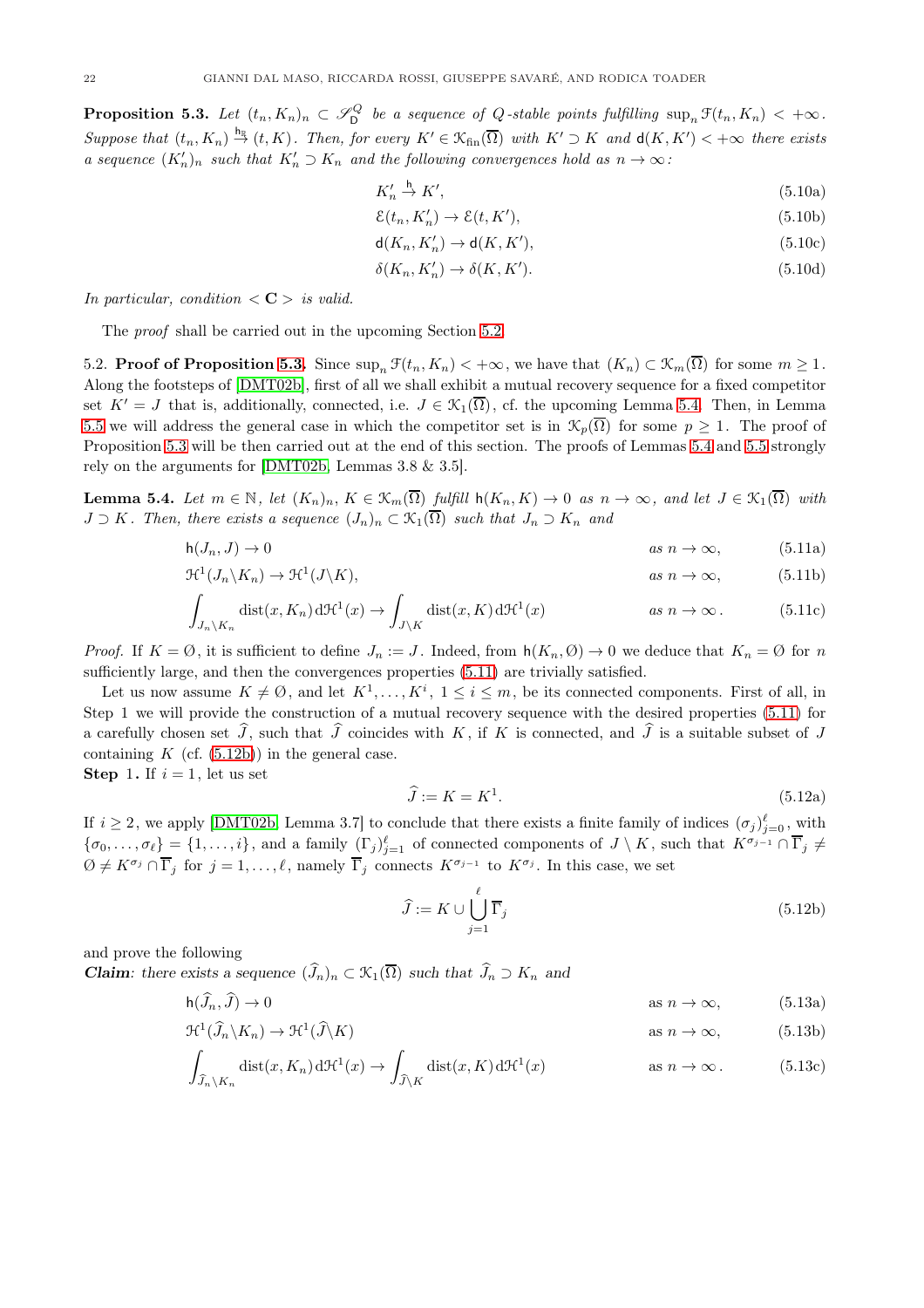To carry out the construction of the sets  $\hat{J}_n$ , we proceed in the following way. Given the connected components  $(K^l)_{l=1}^i$  of K, we choose  $\varepsilon > 0$  such that the sets  $\{x \in \overline{\Omega} : \text{dist}(x, K^l) \leq \varepsilon\}$  are pairwise disjoint, and we set

$$
\widetilde{K}_n^l := \{ x \in K_n : \operatorname{dist}(x, K^l) \le \varepsilon \}.
$$

Following [\[DMT02b\]](#page-30-1), we observe that, for sufficiently large n, we have that  $K_n = \widetilde{K}_n^1 \cup \ldots \cup \widetilde{K}_n^i$ ,  $\widetilde{K}_n^l \in \mathcal{K}_m(\overline{\Omega})$ , and  $h(\widetilde{K}_n^l, K^l) \to 0$  as  $n \to \infty$  for all  $l \in \{1, \ldots, i\}$ . We now apply [\[DMT02b,](#page-30-1) Lemma 3.6] and for all  $l \in \{1, \ldots, i\}$  we find a sequence  $(\widehat{K}_n^l)_n \subset \mathcal{K}_1(\overline{\Omega})$  such that  $\widehat{K}_n^l \supset \widetilde{K}_n^l$ ,

<span id="page-22-0"></span>
$$
\mathsf{h}(\widehat{K}^l_n, K^l) \to 0, \quad \text{and} \quad \mathcal{H}^1(\widehat{K}^l_n \backslash \widetilde{K}^l_n) \to 0 \quad \text{as } n \to \infty. \tag{5.14a}
$$

Therefore,  $h(\widehat{K}_n^l, \widetilde{K}_n^l) \leq h(\widehat{K}_n^l, K^l) + h(\widetilde{K}_n^l, K^l) \to 0$ , as  $n \to \infty$ . This implies that

<span id="page-22-1"></span>
$$
\int_{\widehat{K}_n^l \setminus \widetilde{K}_n^l} \text{dist}(x, \widetilde{K}_n^l) \, d\mathcal{H}^1(x) \to 0 \qquad \text{as } n \to \infty. \tag{5.14b}
$$

In the case  $i = 1$  (namely,  $K = K^1 \in \mathcal{K}_1(\overline{\Omega})$ ), we define  $\widehat{J}_n := \widehat{K}_n^1 \in \mathcal{K}_1(\overline{\Omega})$ . Then, properties [\(5.13\)](#page-21-5) are satisfied: indeed, in this case  $\hat{J} = K$ , so that the first of [\(5.14a\)](#page-22-0) yields [\(5.13a\)](#page-21-6). Furthermore,  $K_n^1 :=$  ${x \in K_n : dist(x, K^1) = dist(x, K) \leq \varepsilon}$  coincides with  $K_n$  for n large enough. Therefore,  $\hat{J}_n \supset K_n$  and  $\mathcal{H}^1(\widehat{J}_n \backslash K_n) = \mathcal{H}^1(\widehat{K}_n^1 \backslash \widetilde{K}_n^1) \to 0$  by the second of [\(5.14a\)](#page-22-0). Property [\(5.13c\)](#page-21-7) then follows from [\(5.14b\)](#page-22-1), as  $\overline{J}\setminus K = \emptyset$ .

Suppose now that K is not connected, namely  $i \geq 2$ . Then, the set  $\hat{J}$  is given by [\(5.12b\)](#page-21-4). For every  $j = 1, \ldots, \ell$ , we fix  $x^j \in K^{\sigma_{j-1}} \cap \overline{\Gamma}_j$  and  $y^j \in K^{\sigma_j} \cap \overline{\Gamma}_j$ . Since  $h(\widehat{K}^l_n, K^l) \to 0$  as  $n \to \infty$  for all  $l \in \{1, \ldots, i\}$ , we have that there exist sequences  $(x_n^j)_n$ ,  $(y_n^j)_n$  with  $x_n^j \in \widehat{K}_n^{\sigma_{j-1}}$  and  $y_n^j \in \widehat{K}_n^{\sigma_j}$  for all  $n \in \mathbb{N}$ , such that  $x_n^j \to x^j$  and  $y_n^j \to y^j$  as  $n \to \infty$ . Since  $\Omega$  has a Lipschitz boundary, there exist arcs  $X_n^j$  and  $Y_n^j$  in  $\overline{\Omega}$ , connecting  $x_n^j$  to  $x^j$  and  $y_n^j$  to  $y^j$ , respectively, such that  $\mathcal{H}^1(X_n^j) \to 0$  and  $\mathcal{H}^1(Y_n^j) \to 0$  as  $n \to \infty$ . We set for every  $n \in \mathbb{N}$ 

<span id="page-22-2"></span>
$$
\widehat{J}_n := \bigcup_{l=1}^i \widehat{K}_n^l \cup \bigcup_{j=1}^\ell X_n^j \cup \bigcup_{j=1}^\ell \overline{\Gamma}_j \cup \bigcup_{j=1}^\ell Y_n^j.
$$
\n(5.15)

It has been shown in the proof of [\[DMT02b,](#page-30-1) Lemma 3.8] that  $\widehat{J}_n \in \mathcal{K}_1(\overline{\Omega})$  for sufficiently large n, and that [\(5.13a\)](#page-21-6) and [\(5.13b\)](#page-21-8) hold. It remains to check [\(5.13c\)](#page-21-7). With this aim, we observe that by [\(5.15\)](#page-22-2) we have

$$
\int_{\widehat{J}_n \backslash K_n} \text{dist}(x, K_n) \, d\mathcal{H}^1(x) = \int_{\widehat{J}_n} \text{dist}(x, K_n) \, d\mathcal{H}^1(x)
$$
\n
$$
= \sum_{l=1}^i \int_{\widehat{K}_n^l} \text{dist}(x, K_n) \, d\mathcal{H}^1(x) + \sum_{j=1}^\ell \int_{X_n^j} \text{dist}(x, K_n) \, d\mathcal{H}^1(x)
$$
\n
$$
+ \sum_{j=1}^\ell \int_{\Gamma_j} \text{dist}(x, K_n) \, d\mathcal{H}^1(x) + \sum_{j=1}^\ell \int_{Y_n^j} \text{dist}(x, K_n) \, d\mathcal{H}^1(x)
$$
\n
$$
\doteq S_n^1 + S_n^2 + S_n^3 + S_n^4
$$

(where the integrals are taken over  $\Gamma_j$  since  $\mathcal{H}^1(\overline{\Gamma}_j) = \mathcal{H}^1(\Gamma_j)$  by [\[DMT02b,](#page-30-1) Prop. 2.5]). As for the first summand, observe that

$$
\int_{\widehat{K}_n^l} \operatorname{dist}(x, K_n) d\mathcal{H}^1(x) \le \int_{\widehat{K}_n^l} \operatorname{dist}(x, \widetilde{K}_n^l) d\mathcal{H}^1(x) \longrightarrow 0 \text{ as } n \to \infty \text{ for every } l = 1, \dots, i,
$$

where the inequality is due to the fact that  $K_n = \tilde{K}_n^1 \cup ... \cup \tilde{K}_n^i \supset \tilde{K}_n^l$ , while the convergence to 0 is proved in [\(5.14b\)](#page-22-1). Therefore,  $S_n^1 \to 0$  as  $n \to \infty$ . We trivially estimate

$$
\int_{X_n^j} \text{dist}(x, K_n) d\mathcal{H}^1(x) \le \text{diam}(\Omega) \cdot \mathcal{H}^1(X_n^j) \to 0 \text{ as } n \to \infty \quad \text{for all } j = 1, \dots, \ell,
$$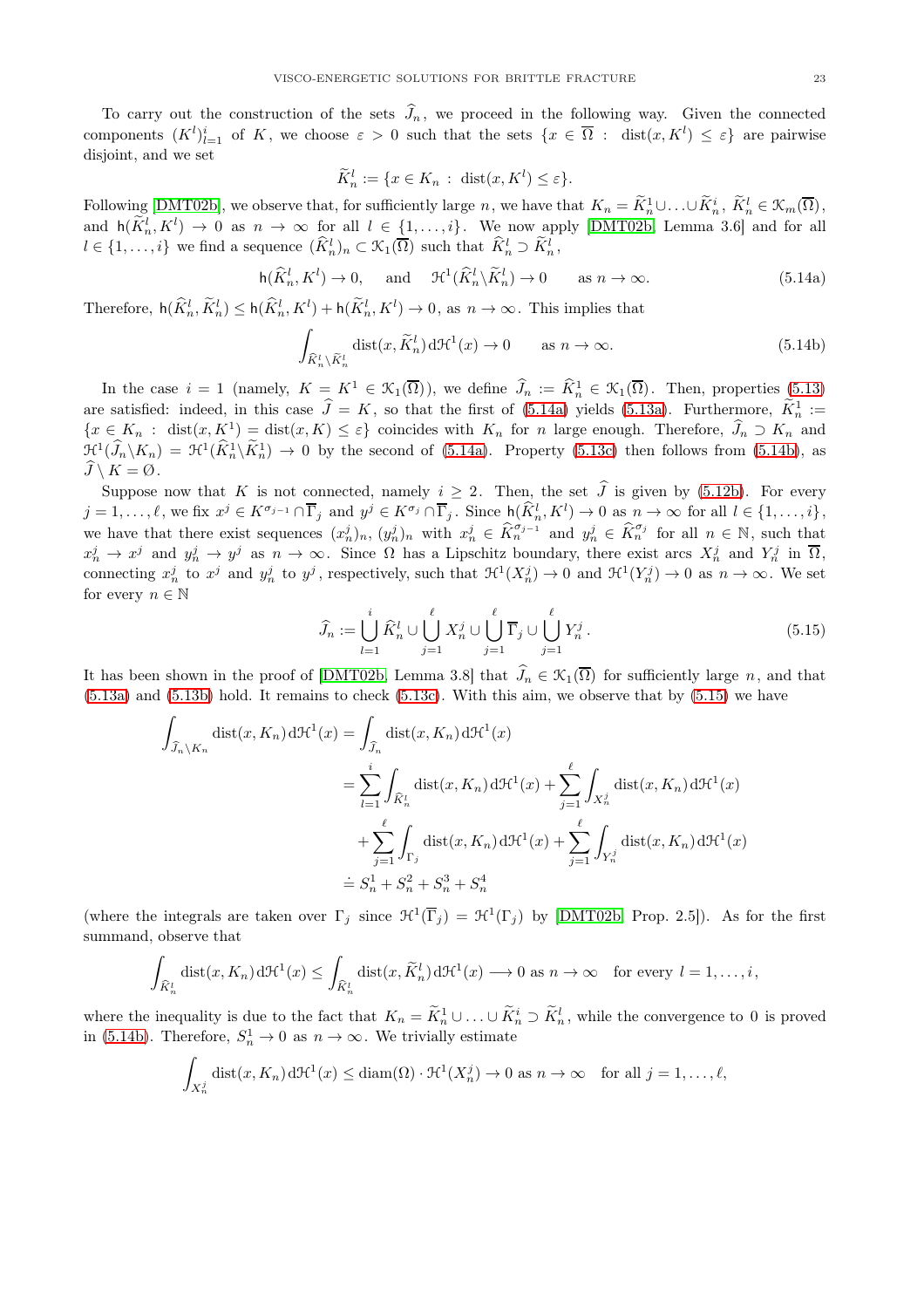and we handle the terms  $\int_{Y_n} \text{dist}(x, K_n) d\mathcal{H}^1(x)$  in the same way. We thus conclude that  $S_n^2 \to 0$  and  $S_n^4 \to 0$ as  $n \to \infty$ . Finally, we observe that

$$
\limsup_{n \to \infty} \int_{\Gamma_j} \text{dist}(x, K_n) d\mathcal{H}^1(x) \le \int_{\Gamma_j} \limsup_{n \to \infty} \text{dist}(x, K_n) d\mathcal{H}^1(x) \le \int_{\Gamma_j} \text{dist}(x, K) d\mathcal{H}^1(x) \quad \text{for all } j = 1, \dots, \ell,
$$

where the first inequality follows from the Fatou Lemma, and the second one is a straightforward consequence of the fact that  $K_n \to K$  w.r.t. the Hausdorff distance. All in all, we conclude that

$$
\limsup_{n \to \infty} \int_{\widehat{J}_n \backslash K_n} \text{dist}(x, K_n) d\mathcal{H}^1(x) \le \limsup_{n \to \infty} \sum_{j=1}^{\ell} \int_{\Gamma_j} \text{dist}(x, K_n) d\mathcal{H}^1(x) = \sum_{j=1}^{\ell} \int_{\Gamma_j} \text{dist}(x, K) d\mathcal{H}^1(x)
$$

$$
= \int_{\widehat{J} \backslash K} \text{dist}(x, K) d\mathcal{H}^1(x),
$$

where the last equality is due to [\(5.12b\)](#page-21-4). Then, [\(5.13c\)](#page-21-7) ensues, since  $\liminf_{n\to\infty} \int_{\widehat{J}_n\setminus K_n} \text{dist}(x, K_n) d\mathcal{H}^1(x)$  is estimated from below by  $\int_{\widehat{\mathcal{J}}\backslash K} \text{dist}(x, K) d\mathcal{H}^1(x)$  thanks to Proposition 3.10.

**Step 2.** Let us now carry out the construction of the mutual recovery sequence  $(J_n)_n$  for a given  $J \in \mathcal{K}_1(\overline{\Omega})$ with  $J \supset K$ . Let  $\widehat{J}$  be the set introduced in [\(5.12\)](#page-21-9). Observe that J is locally connected (see [\[CD97,](#page-30-17) Lemma 1]), hence the connected components of  $J \setminus \widehat{J}$  are open in the relative topology of J. Therefore, since J is separable,  $J \setminus \widehat{J}$  has at most countably many connected components  $(C_{\ell})_{\ell \in L}$ , with L a finite or an infinite subset of N. It follows from the proof of [\[DMT02b,](#page-30-1) Lemma 3.7] that each component  $C_{\ell}$  is open in J and satisfies  $\overline{C}_{\ell} \cap K \neq \emptyset$ . Let us fix a point  $z^{\ell} \in \overline{C}_{\ell} \cap K$  for every  $\ell \in L$ . From  $\mathsf{h}(K_n, K) \to 0$  as  $n \to \infty$  we deduce that there exists a sequence  $(z_n^{\ell})_n$  such that  $z_n^{\ell} \in K_n$  for all  $n \in \mathbb{N}$  and  $z_n^{\ell} \to z^{\ell}$  as  $n \to \infty$ . Since  $\Omega$  is Lipschitz, for every  $\ell \in L$  there exists an arc  $Z_n^{\ell} \subset \overline{\Omega}$  connecting  $z_n^{\ell}$  to  $z_{\ell}$ , and such that  $\mathcal{H}^1(Z_n^{\ell}) \to 0$ as  $n \to \infty$ . Finally, along the footsteps of [\[DMT02b\]](#page-30-1) we observe that there exists a sequence  $(\Lambda_n)_n \subset \mathbb{N}$  such that

$$
\lim_{n \to \infty} \sum_{\ell=1}^{\Lambda_n} \mathcal{H}^1(Z_n^{\ell}) = 0
$$

(in fact, if the set L consists of  $1 \leq \Lambda < +\infty$  elements, then we take  $\Lambda_n = \Lambda$ ).

We claim that the sequence

$$
J_n := \widehat{J}_n \cup \bigcup_{\ell=1}^{\Lambda_n} Z_n^{\ell} \cup \bigcup_{\ell=1}^{\Lambda_n} \overline{C}_{\ell} \tag{5.16}
$$

complies with  $(5.11)$ . In fact, it is sufficient to check  $(5.11c)$ , as  $(5.11a)$  and  $(5.11b)$  have been proved in [\[DMT02b,](#page-30-1) Lemma 3.8]. With this aim, we observe that

$$
\int_{J_n \backslash K_n} \text{dist}(x, K_n) d\mathcal{H}^1(x)
$$
\n
$$
= \int_{\widehat{J}_n} \text{dist}(x, K_n) d\mathcal{H}^1(x) + \sum_{\ell=1}^{\Lambda_n} \int_{Z_n^{\ell}} \text{dist}(x, K_n) d\mathcal{H}^1(x) + \sum_{\ell=1}^{\Lambda_n} \int_{C_{\ell}} \text{dist}(x, K_n) d\mathcal{H}^1(x) =: S_5^n + S_6^n + S_7^n.
$$

It follows from [\(5.13c\)](#page-21-7) that

$$
\limsup_{n \to \infty} S_5^n \le \int_{\widehat{J} \setminus K} \text{dist}(x, K) \, d\mathcal{H}^1(x) \, .
$$

We estimate

$$
S_6^n \le \text{diam}(\Omega) \sum_{\ell=1}^{\Lambda_n} \mathfrak{H}^1(Z_n^{\ell}) \to 0 \quad \text{as } n \to \infty.
$$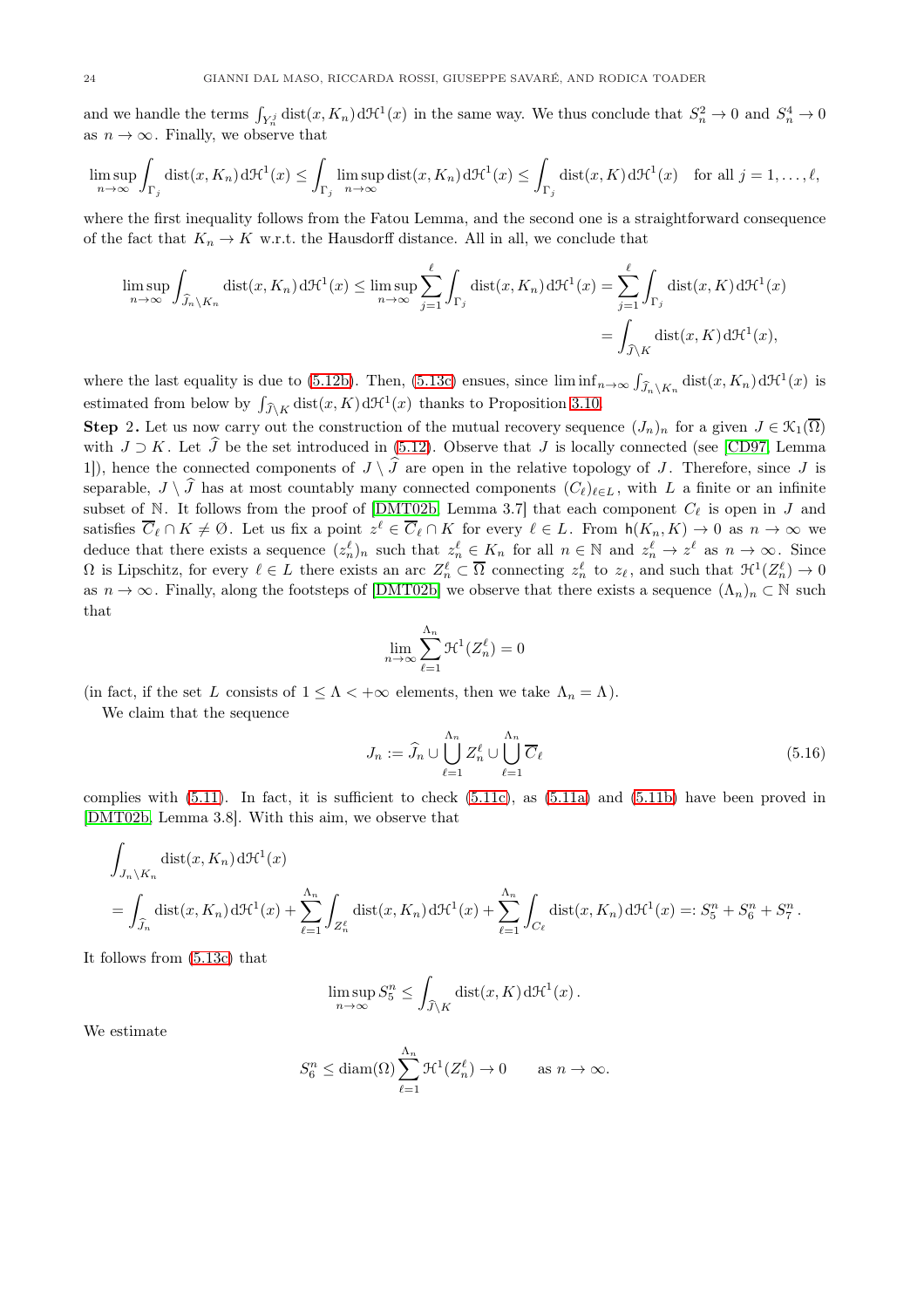Finally, we observe that

$$
\limsup_{n \to \infty} S_7^n = \limsup_{n \to \infty} \sum_{\ell=1}^{\Lambda_n} \int_{C_\ell} \text{dist}(x, K_n) d\mathcal{H}^1(x) \le \limsup_{n \to \infty} \int_{\bigcup_{\ell \in L} C_\ell} \text{dist}(x, K_n) d\mathcal{H}^1(x)
$$

$$
\le \int_{\bigcup_{\ell \in L} C_\ell} \limsup_{n \to \infty} \text{dist}(x, K_n) d\mathcal{H}^1(x)
$$

$$
\le \int_{\bigcup_{\ell \in L} C_\ell} \text{dist}(x, K) d\mathcal{H}^1(x),
$$

again by the Fatou Lemma and the fact that  $h(K_n, K) \to 0$  as  $n \to \infty$ . All in all, we conclude that

$$
\limsup_{n \to \infty} \int_{J_n \backslash K_n} \text{dist}(x, K_n) d\mathcal{H}^1(x) \le \int_{\widehat{J} \backslash K} \text{dist}(x, K) d\mathcal{H}^1(x) + \int_{\bigcup_{\ell \in L} C_\ell} \text{dist}(x, K) d\mathcal{H}^1(x)
$$

$$
= \int_{J \backslash K} \text{dist}(x, K) d\mathcal{H}^1(x),
$$

namely, an inequality in [\(5.11c\)](#page-21-10). The converse inequality follows from Proposition 3.10. This concludes the proof of Lemma [5.4.](#page-21-2)  $\Box$ 

As in [\[DMT02b,](#page-30-1) Lemma 3.5], we now extend the construction of the mutual recovery sequence to the case the 'competitor set' J has at most p connected components, with  $p \geq 1$ .

<span id="page-24-0"></span>**Lemma 5.5.** Let  $m, p \in \mathbb{N}, m, p \ge 1$ , let  $(K_n)_n, K \in \mathcal{K}_m(\overline{\Omega})$  fulfill  $h(K_n, K) \to 0$  as  $n \to \infty$ , and let  $K' \in \mathfrak{K}_p(\overline{\Omega})$  with  $K' \supset K$ . Then, there exists a sequence  $(K'_n)_n \subset \mathfrak{K}_p(\overline{\Omega})$  such that  $K'_n \supset K_n$  and properties [\(5.10\)](#page-21-13) hold.

*Proof.* As in the proof of [\[DMT02b,](#page-30-1) Lemma 3.5], we consider the connected components  $J^1, \ldots, J^i, 1 \le i \le p$ , of the set K', we fix  $\varepsilon > 0$  such that the sets  $\{x \in \overline{\Omega} : \text{dist}(x, J^l) \leq \varepsilon\}, l \in \{1, \ldots, i\}$ , are pairwise disjoint, and we define

$$
\widehat{K}_n^l := \{ x \in K_n : \text{dist}(x, J^l) \le \varepsilon \}, \qquad l \in \{1, \ldots, i\}.
$$

Following [\[DMT02b\]](#page-30-1), we observe that, for n large enough, the sets  $\widehat{K}_n^l$  are in  $\mathcal{K}_m(\overline{\Omega})$ ,  $K_n = \bigcup_{l=1}^i \widehat{K}_n^l$ , and  $h(\widehat{K}_n^l, K^l) \to 0$  as  $n \to \infty$ , with  $K^l := K \cap J^l$ . If  $K^l = \emptyset$ , we set  $J_n^l \equiv J^j$  for all  $n \in \mathbb{N}$ . If  $K^l \neq \emptyset$ , we apply Lemma [5.4](#page-21-2) to the connected sets  $J^l$  and to the sequences  $(\widehat{K}^l_n)_n, l \in \{1, ..., i\}$ , and for each  $l \in \{1, ..., i\}$ we find a sequence  $(J_n^l)_n \subset \mathcal{K}_1(\overline{\Omega})$  such that

<span id="page-24-1"></span>
$$
J_n^l \supset \widehat{K}_n^l, \quad \mathsf{h}(J_n^l, J^l) \to 0, \quad \mathfrak{H}^1(J_n^l \setminus \widehat{K}_n^l) \to \mathfrak{H}^1(J^l \setminus K^l),
$$
  

$$
\limsup_{n \to \infty} \int_{J_n^l \setminus \widehat{K}_n^l} \text{dist}(x, \widehat{K}_n^l) d\mathfrak{H}^1(x) \le \int_{J^l \setminus K^l} \text{dist}(x, K^l) d\mathfrak{H}^1(x).
$$
 (5.17)

Note that, for *n* large enough, the sets  $(J_n^l)_{l=1}^i$  are pairwise disjoint.

Then, we define the mutual recovery sequence  $(K'_n)_n$  for the set K' in this way:

$$
K'_n := J_n^1 \cup \ldots \cup J_n^i.
$$

By construction  $K'_n \supset \bigcup_{l=1}^i \widehat{K}_n^l = K_n$  and  $h(K'_n, K') \to 0$  as  $n \to \infty$ , namely [\(5.10a\)](#page-21-14) holds. Then, [\(5.10b\)](#page-21-15) follows from [\(5.10a\)](#page-21-14) and Proposition [5.1.](#page-19-1) Furthermore,

$$
\mathcal{H}^{1}(K'_{n}\backslash K_{n}) = \mathcal{H}^{1}(\bigcup_{l=1}^{i} J_{n}^{l} \backslash \bigcup_{j=1}^{i} \widehat{K}_{n}^{j}) = \mathcal{H}^{1}(\bigcup_{l=1}^{i} (J_{n}^{l} \backslash \widehat{K}_{n}^{l}))
$$
\n
$$
\leq \sum_{l=1}^{i} \mathcal{H}^{1}(J_{n}^{l} \backslash \widehat{K}_{n}^{l}) \longrightarrow \sum_{l=1}^{i} \mathcal{H}^{1}(J^{l} \backslash K^{l}) = \mathcal{H}^{1}(K' \backslash K).
$$
\n(5.18)

where the second equality follows from the fact that  $J_n^l \setminus \hat{K}_n^j = J_n^l$  for  $l \neq j$ , analogously, we have  $J^l \setminus K^j = J^l$ for  $l \neq j$ , which gives the very last equality.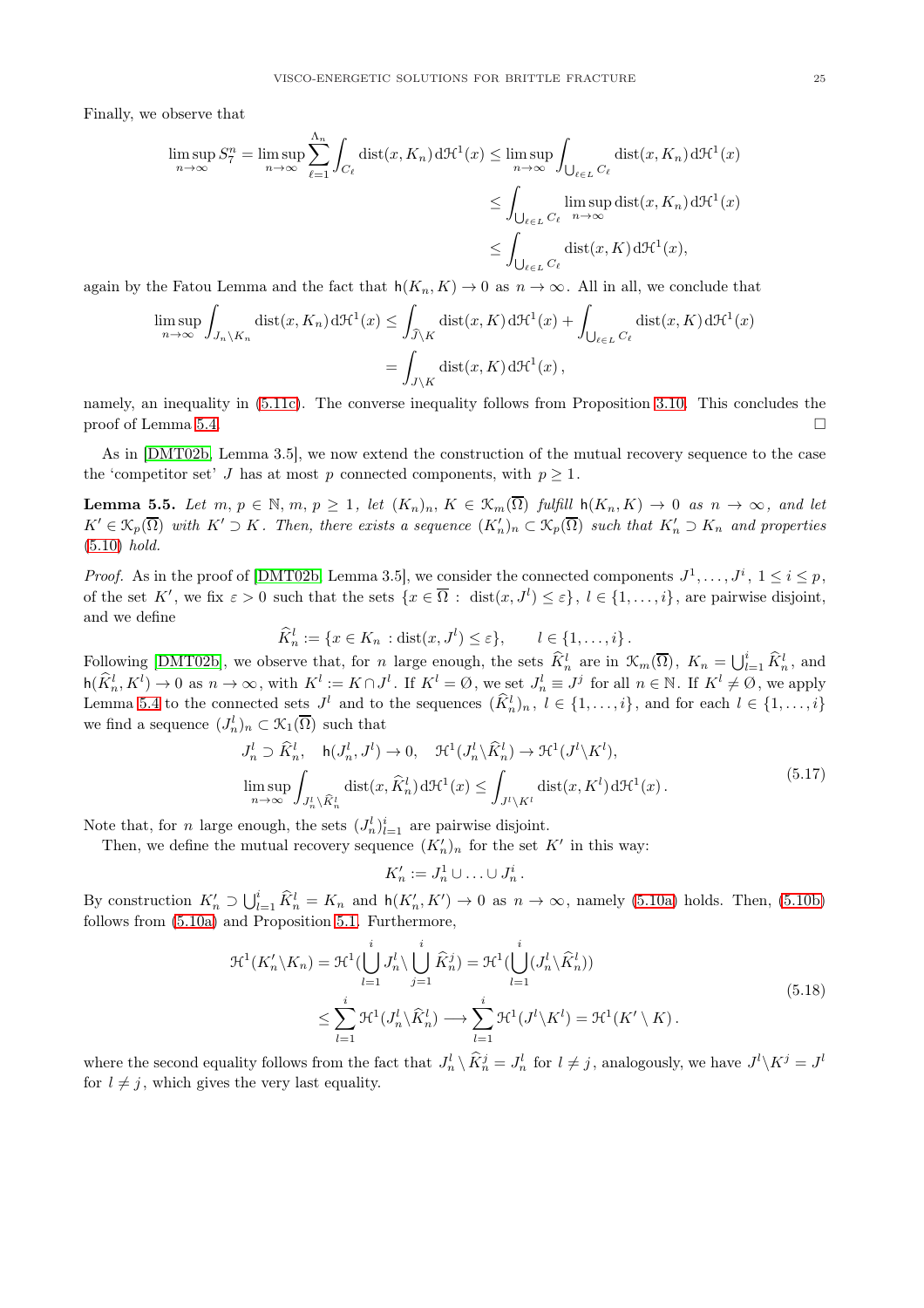Now, we calculate  $\alpha(K_n, K'_n) = \alpha(\bigcup_{l=1}^i \widehat{K}_n^l, \bigcup_{l=1}^i J_n^l)$ , namely the number of connected components  $\Lambda$  of  $\bigcup_{l=1}^{i} J_n^l$  such that  $\Lambda \cap \bigcup_{l=1}^{i} \widehat{K}_n^l = \emptyset$ . Since for n large enough the sets  $J_n^l$ ,  $l = 1, \ldots, i$ , are connected and pairwise disjoint, each  $\Lambda$  must coincide with a set  $J_n^{\overline{l}}$ , for some  $\overline{l} \in \{1, \ldots, i\}$ , that fulfills  $J_n^{\overline{l}} \cap \widehat{K}_n^l = \emptyset$ for every  $l \in \{1, \ldots, i\}$ . Recall that, for n sufficiently large,  $J_n^{\bar{l}} \cap \hat{K}_n^l = J^{\bar{l}} \cap K^l = \emptyset$  for  $l \neq \bar{l}$ , and that,  $J_n^{\bar{l}} \cap \hat{K}_n^{\bar{l}} = \emptyset$  if and only if  $J^{\bar{l}} \cap K^{\bar{l}} = \emptyset$ . Then, we easily conclude that

$$
\alpha(K_n, K'_n) = \alpha(\bigcup_{l=1}^i K^l, \bigcup_{l=1}^i J^l) = \alpha(K, K') \quad \text{for } n \text{ large enough.}
$$

Thus, we infer the validity of property [\(5.10c\)](#page-21-16).

With the same arguments we find that

$$
\limsup_{n \to \infty} \int_{K'_n \backslash \widehat{K}_n} \text{dist}(x, \widehat{K}_n^l) d\mathcal{H}^1(x) = \limsup_{n \to \infty} \sum_{l=1}^i \int_{J_n^l \backslash \widehat{K}_n^l} \text{dist}(x, \widehat{K}_n^l) d\mathcal{H}^1(x)
$$
\n
$$
\leq \sum_{l=1}^i \int_{J^l \backslash K^l} \text{dist}(x, K^l) d\mathcal{H}^1(x) = \int_{K' \backslash K} \text{dist}(x, K) d\mathcal{H}^1(x),
$$

where the last inequality follows from  $(5.17)$ . This gives an inequality in  $(5.10d)$ ; the converse one is again due to Proposition 3.10. This concludes the proof.

*Proof of Proposition [5.3.](#page-21-1)* By [\(5.5\)](#page-19-6) and by Theorem [2.2\(](#page-5-1)i), the set K belongs to  $\mathcal{K}_m(\overline{\Omega})$  for some m. Since  $\lambda \alpha(K,K') \leq d(K,K') < +\infty$ , we have that  $K' \in \mathcal{K}_p(\overline{\Omega})$  with  $p = m + \alpha(K,K')$ . Then, the conclusion follows from Lemma [5.5.](#page-24-0)

<span id="page-25-0"></span>5.3. Proofs. In this section we prove Theorem [4.7.](#page-17-0)

*Proof of Theorem [4.7.](#page-17-0)* The first and the last statement follow from the general existence result [\[MS18,](#page-31-18) Thm. 3.9], which applies to the system  $(\mathcal{K}_{fin}(\overline{\Omega}), \mathcal{E}, h, d, \delta)$  for brittle fracture thanks to the validity of conditions  $\langle A \rangle$ ,  $\langle B \rangle$ , and  $\langle C \rangle$ , proved in Propositions [5.1,](#page-19-1) [5.2,](#page-20-0) and [5.3.](#page-21-1)

We now prove the explicit bound  $(4.26)$  on the number m of connected components. Indeed, from the energy-dissipation balance [\(4.13\)](#page-15-3) we infer that

<span id="page-25-1"></span>
$$
\text{Jmp}_{\text{c}}(K;[0,t]) \le \mathcal{E}(t,K(t)) + \mathcal{H}^1(K(t)\setminus K(0)) + \text{Jmp}_{\text{c}}(K;[0,t]) \le \mathcal{E}(0,K_0) + \int_0^t C_P(\mathcal{E}(s,K(s)) + 1) \,ds,\tag{5.19}
$$

where the last inequality follows from [\(3.2\)](#page-6-3). Then, by the Gronwall Lemma we infer that

$$
\mathcal{E}(t, K(t)) \le (\mathcal{E}(0, K_0) + 1) \exp(C_P t) - 1 \quad \text{for all } t \in [0, T].
$$

Inserting the above estimate in [\(5.19\)](#page-25-1) yields

$$
(\lambda+\mu)\text{Var}_{\alpha}(K,[0,t])\leq\text{Jmp}_{\text{c}}(K;[0,t])\leq(\mathcal{E}(0,K_0)+1)\exp(C_P T)-1,
$$

where the first inequality is a consequence of [\(4.10\)](#page-15-5). Since  $\alpha(K(0), K(t)) \leq \text{Var}_{\alpha}(K, [0, t])$ , we ultimately find

$$
\alpha(K(0), K(t)) \le \frac{1}{\lambda + \mu} \left( \mathcal{E}(0, K_0) + 1 \right) \exp(C_P T),
$$

and  $(4.26)$  follows by Lemma [3.5.](#page-8-6) This concludes the proof of Theorem [4.7.](#page-17-0)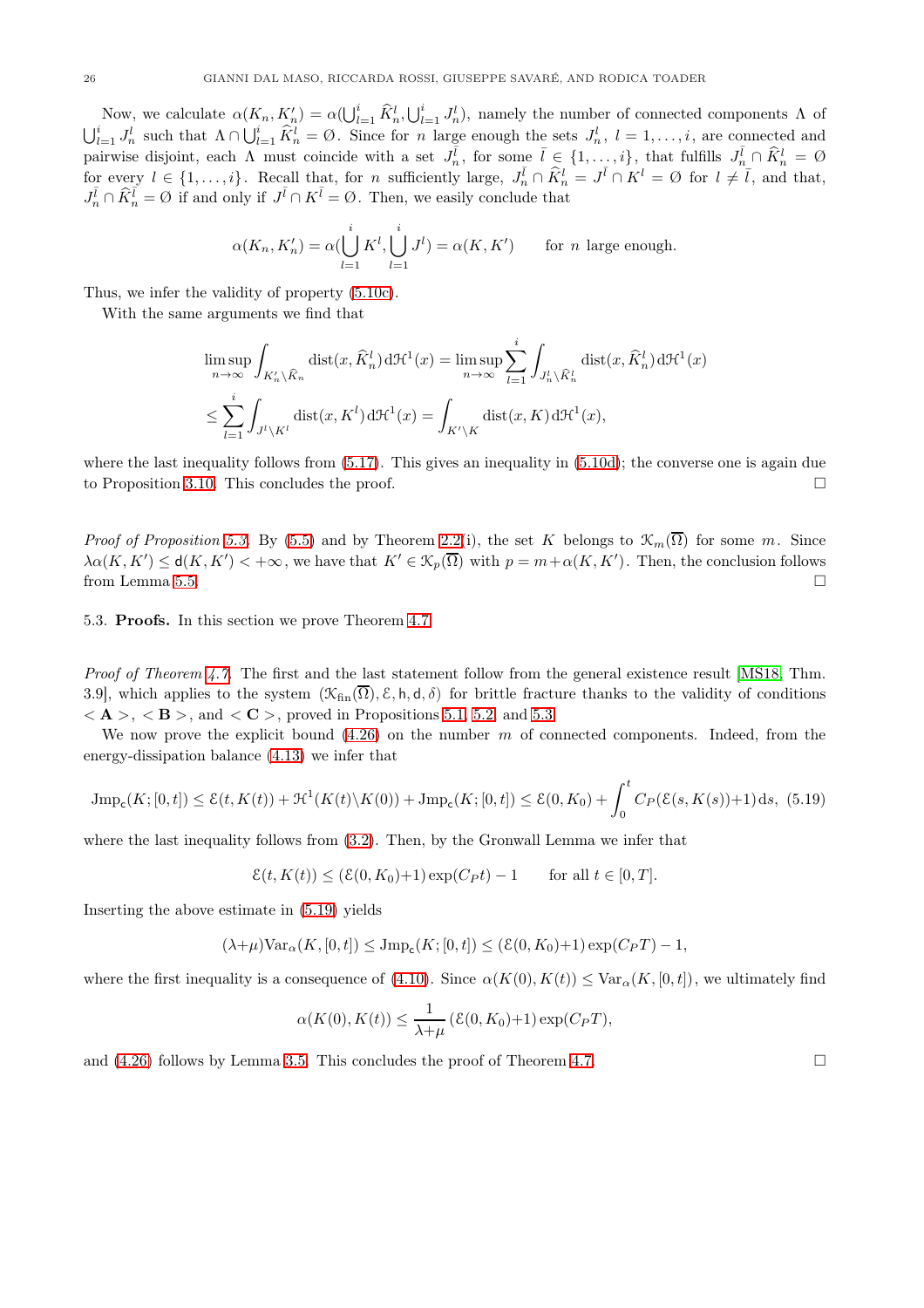## 6. Behavior near the crack tips

<span id="page-26-0"></span>In the same spirit of [\[DMT02b,](#page-30-1) Sec. 8], in this section we describe the *singularity* at the crack tips of the displacement  $u(t)$  associated with a VE solution  $K(t)$  to the system  $(\mathcal{K}_{fin}(\overline{\Omega}), \mathcal{E}, h, d, \delta)$ . This will be examined in an interval  $(\tau_0, \tau_1)$  during which K evolves *continuously* as a function of time. Furthermore, along the footsteps of [\[DMT02b\]](#page-30-1), we confine the discussion to the case in which the (moving part of the) crack set consists of a finite family of simple arcs, whose endpoints are the moving tips of the crack, as specified in Hypothesis [6.1](#page-26-1) below. In Theorem [6.5](#page-27-0) below we will show that the VE solution  $K$  complies with Griffith's criterion for crack growth.

Let us specify the structural condition on the crack  $K: [0, T] \to \mathcal{K}_{fin}(\overline{\Omega})$ .

<span id="page-26-1"></span>**Hypothesis 6.1.** We suppose that  $K : [0, T] \to \mathcal{K}_{fin}(\overline{\Omega})$  fulfills the following condition on some  $(\tau_0, \tau_1) \subset$ [0, T]: there exists a finite family  $(\Gamma_i)_{i=1}^p$  of arcs contained in  $\Omega$  and parameterized by arc length by  $C^2$ bijective functions  $\gamma_i: [\sigma_i^0, \sigma_i^1] \to \Gamma_i$  such that

$$
K(t) = K(\tau_0) \cup \bigcup_{i=1}^p \Gamma_i(\sigma_i(t)) \qquad \text{for all } t \in (\tau_0, \tau_1), \tag{6.1}
$$

where, for  $i = 1, \ldots, p$ ,  $\sigma_i : [\tau_0, \tau_1] \to [\sigma_i^0, \sigma_i^1]$  are non-decreasing continuous functions such that  $\sigma_i(\tau_0) = \sigma_i^0$ and  $\sigma_i^0 < \sigma_i(t) < \sigma_i^1$ , while  $\Gamma_i(\sigma) = \{ \gamma_i(s) : \sigma_i^0 \leq s \leq \sigma \}$ . We also assume that the arcs  $(\Gamma_i)_{i=1}^p$  are pairwise disjoint, and that  $\Gamma_i \cap K(t_0) = \{ \gamma_i(\sigma_i^0) \}$  for every  $i = 1, \ldots, p$ .

Hence, for  $t \in (\tau_0, \tau_1)$  the fracture grows along the branches  $\Gamma_i$ ,  $i = 1, \ldots, p$ , and the points  $\gamma_i(\sigma_i(t))$  are the moving crack tips. The compliance with Griffith's criterion stated in Theorem [6.5](#page-27-0) ahead will be expressed in terms of conditions involving the *stress intensity factors* of the displacements  $u(t)$  at the crack tips. We briefly recall some preliminary facts about this notion.

Basics on the stress intensity factor. The notion of stress intensity factor is based on the following result.

**Proposition 6.2.** Let  $B \subset \mathbb{R}^2$  be an open ball, and let  $\gamma: [\sigma_0, \sigma_1] \to \mathbb{R}^2$  be a simple path of class  $C^2$ parameterized by arc length, such that  $\gamma(\sigma_0) \in \partial B$ ,  $\gamma(\sigma_1) \in \partial B$ , and  $\gamma(\sigma) \in B$  for all  $\sigma \in (\sigma_0, \sigma_1)$ . In addition, assume that  $\gamma$  is not tangent to  $\partial B$  at  $\sigma_0$  and  $\sigma_1$ .

Given  $\sigma \in (\sigma_0, \sigma_1)$ , let  $\Gamma(\sigma) := {\gamma(\mathsf{s})} : \sigma_0 \leq s \leq \sigma$  and let  $u \in L^{1,2}(B \setminus \Gamma(\sigma))$  satisfy

$$
\int_{B\setminus\Gamma(\sigma)} \nabla u \cdot \nabla z \,dx = 0 \quad \text{for all } z \in L^{1,2}(B\setminus\Gamma(\sigma)) \text{ with } z = 0 \text{ on } \partial B\setminus\Gamma(\sigma).
$$

Then, there exists a unique constant  $\kappa = \kappa(u, \sigma) \in \mathbb{R}$  such that

<span id="page-26-2"></span>
$$
u - 2\kappa \sqrt{\rho/\pi} \sin(\theta/2) \in H^2(B \backslash \Gamma(\sigma)) \cap H^{1,\infty}(B \backslash \Gamma(\sigma)), \tag{6.2}
$$

where  $\rho(x) = |x - \gamma(\sigma)|$  and  $\theta(x)$  is the continuous function on  $B\Gamma(\sigma)$  that coincides with the oriented angle between  $\dot{\gamma}(\sigma)$  and  $x - \gamma(\sigma)$ , and vanishes on the points of the form  $x = \gamma(\sigma) + \varepsilon \dot{\gamma}(\sigma)$  for  $\varepsilon > 0$  small enough.

*Proof.* Since the connected components of  $B\Gamma(\sigma)$  have Lipschitz boundary, the space  $L^{1,2}(B\Gamma(\sigma))$  coincides with  $H^1(B\setminus\Gamma(\sigma))$ . Then the proof of [\(6.2\)](#page-26-2) can be found in [\[Gri85,](#page-31-26) Theorem 4.4.3.7 and Section 5.2] and [\[MS89,](#page-31-27) Appendix 1].

The constant  $\kappa$  is proportional to the stress intensity factor considered in the engineering literature. It is related to the derivative of the energy with respect to the crack length, as we shall see in Proposition [6.3](#page-27-1) below.

Given an open subset  $A \subset \Omega$  with Lipschitz boundary, a compact set  $K \subset \overline{\Omega}$ , and a function  $q: \partial A \setminus K \to \mathbb{R}$ , we define

<span id="page-26-3"></span>
$$
\widetilde{\mathcal{E}}(A; g, K) := \min_{v \in \widetilde{\mathcal{V}}(A; g, K)} \int_{A \setminus K} \frac{1}{2} |\nabla v|^2 \, \mathrm{d} x, \tag{6.3}
$$

where

$$
\widetilde{\mathcal{V}}(A;g,K) := \{ v \in L^{1,2}(A \backslash K) : v = g \text{ on } \partial A \setminus K \}. \tag{6.4}
$$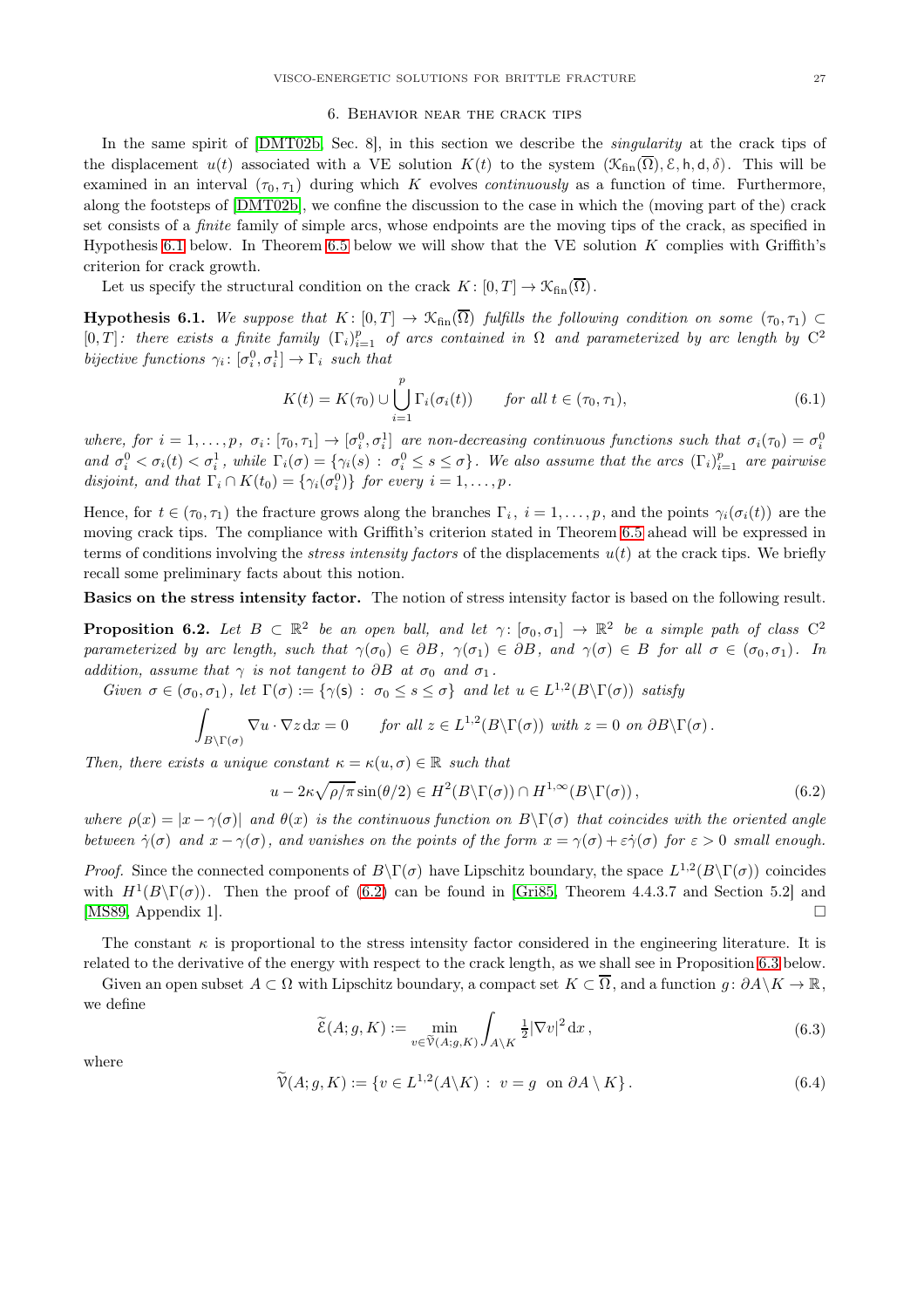The following result can be obtained by adapting the proof of [\[Gri92,](#page-31-28) Thm. 6.4.1].

<span id="page-27-1"></span>**Proposition 6.3.** Let B and  $\gamma$  be as in Proposition [6.2](#page-26-2) and let  $q : \partial B \setminus {\gamma(\sigma_0)} \rightarrow \mathbb{R}$  be a function. For every  $\sigma \in (\sigma_0, \sigma_1)$  suppose that  $\widetilde{\mathcal{V}}(B; g, \Gamma(\sigma)) \neq \emptyset$  and let  $u(\sigma) \in \mathrm{Argmin}_{v \in \widetilde{\mathcal{V}}(B; g, \Gamma(\sigma))} \int_{B \setminus \Gamma(\sigma)} \frac{1}{2} |\nabla v|^2 dx$ . Then,

$$
\frac{\mathrm{d}}{\mathrm{d}\sigma}\widetilde{\mathcal{E}}(B; g, \Gamma(\sigma)) = -\kappa(u(\sigma), \sigma)^2 \qquad \text{for every } \sigma \in (\sigma_0, \sigma_1), \tag{6.5}
$$

with  $\kappa$  defined by [\(6.2\)](#page-26-2).

Localization of the stability condition. We now prove that the VE-stability inequality can be localized, in the spirit of [\[DMT02b,](#page-30-1) Lemma 8.5].

<span id="page-27-7"></span>**Lemma 6.4.** Assume that  $(t, K) \in [0, T] \times \mathcal{K}_{fin}(\overline{\Omega})$  is D-stable and let  $u \in \text{Argmin}_{v \in \mathcal{V}(g(t), K)} \int_{\Omega \setminus K} \frac{1}{2} |\nabla v|^2 dx$ . Then, for every open subset  $A \subset \Omega$  with Lipschitz boundary we have

<span id="page-27-5"></span>
$$
\widetilde{\mathcal{E}}(A; u, K) \le \widetilde{\mathcal{E}}(A; u, K') + \mathcal{H}^1(K' \backslash K) + \int_{K' \backslash K} \text{dist}(x, K \cap A) \, dx + (\lambda + \mu) \alpha(K \cap \overline{A}, (K' \cup K) \cap \overline{A}) \tag{6.6}
$$

for all  $K' \in \mathfrak{K}(\overline{A})$  with  $K' \supset K \cap \overline{A}$ .

*Proof.* Let  $K' \in \mathcal{K}(\overline{A})$ . It follows from [\(4.1\)](#page-14-3), with K' replaced by  $K' \cup K$ , that

<span id="page-27-2"></span>
$$
\mathcal{E}(t,K) \le \mathcal{E}(t,K'\cup K) + \mathcal{H}^1(K'\setminus K) + \int_{K'\setminus K} \text{dist}(x,K)\,dx + (\lambda + \mu)\alpha(K,K'\cup K). \tag{6.7}
$$

We repeat the very same calculations as in the proof of [\[DMT02b,](#page-30-1) Lemma 8.5], obtaining that

<span id="page-27-4"></span>
$$
\mathcal{E}(t, K' \cup K) - \mathcal{E}(t, K) \le \widetilde{\mathcal{E}}(A; u, K') - \widetilde{\mathcal{E}}(A; u, K).
$$
 (6.8)

As for the third term on the right-hand side of [\(6.7\)](#page-27-2), we observe that

$$
\int_{K'\setminus K} \text{dist}(x, K) \, \mathrm{d}x \le \int_{K'\setminus K} \text{dist}(x, K \cap A) \, \mathrm{d}x. \tag{6.9}
$$

Finally, let us prove that

<span id="page-27-3"></span>
$$
\alpha(K, K' \cup K) \le \alpha(K \cap \overline{A}, (K' \cup K) \cap \overline{A}).\tag{6.10}
$$

It is enough to show that every connected component of  $K' \cup K$  disjoint from K is a connected component of  $(K' \cup K) \cap \overline{A}$ . If C is a connected component of  $K' \cup K$  and does not intersect K, then  $C \subset K' \subset \overline{A}$ , hence  $C \subset (K' \cup K) \cap \overline{A}$ . If C' is a connected set such that  $C \subset C' \subset (K' \cup K) \cap \overline{A}$ , then  $C' \subset K' \cup K$  and hence  $C' = C$ . This shows that C is a connected component of  $(K' \cup K) \cap \overline{A}$  and concludes the proof of [\(6.10\)](#page-27-3), which, together with  $(6.7)$ – $(6.8)$ , yields  $(6.6)$ .

Griffith's condition at the crack tips. Our result for a VE solution  $K: [0, T] \to \mathcal{K}_{fin}(\overline{\Omega})$  satisfying, in addition, the structural condition stated in Hypothesis [6.1,](#page-26-1) involves the constants the  $\kappa_i = \kappa_i(u(t), \sigma_i(t))$ satisfying [\(6.2\)](#page-26-2) at the tips  $\gamma_i(\sigma_i(t))$  of the branches of the crack, where  $u(t)$  is the corresponding minimal displacement (cf. [\(6.11\)](#page-27-6) below).

<span id="page-27-0"></span>**Theorem 6.5.** Let  $K: [0, T] \to \mathcal{K}_{fin}(\overline{\Omega})$  be a VE solution of the system for brittle fracture  $(\mathcal{K}_{fin}(\overline{\Omega}), \mathcal{E}, h, d, \delta)$ , with time-dependent boundary datum  $g \in C^1([0,T];H^1(\Omega))$ , and for every  $t \in [0,T]$  let

<span id="page-27-6"></span>
$$
u(t) \in \text{Argmin}_{v \in \mathcal{V}(g(t), K(t))} \int_{\Omega \setminus K(t)} \frac{1}{2} |\nabla v|^2 \, \mathrm{d}x \,. \tag{6.11}
$$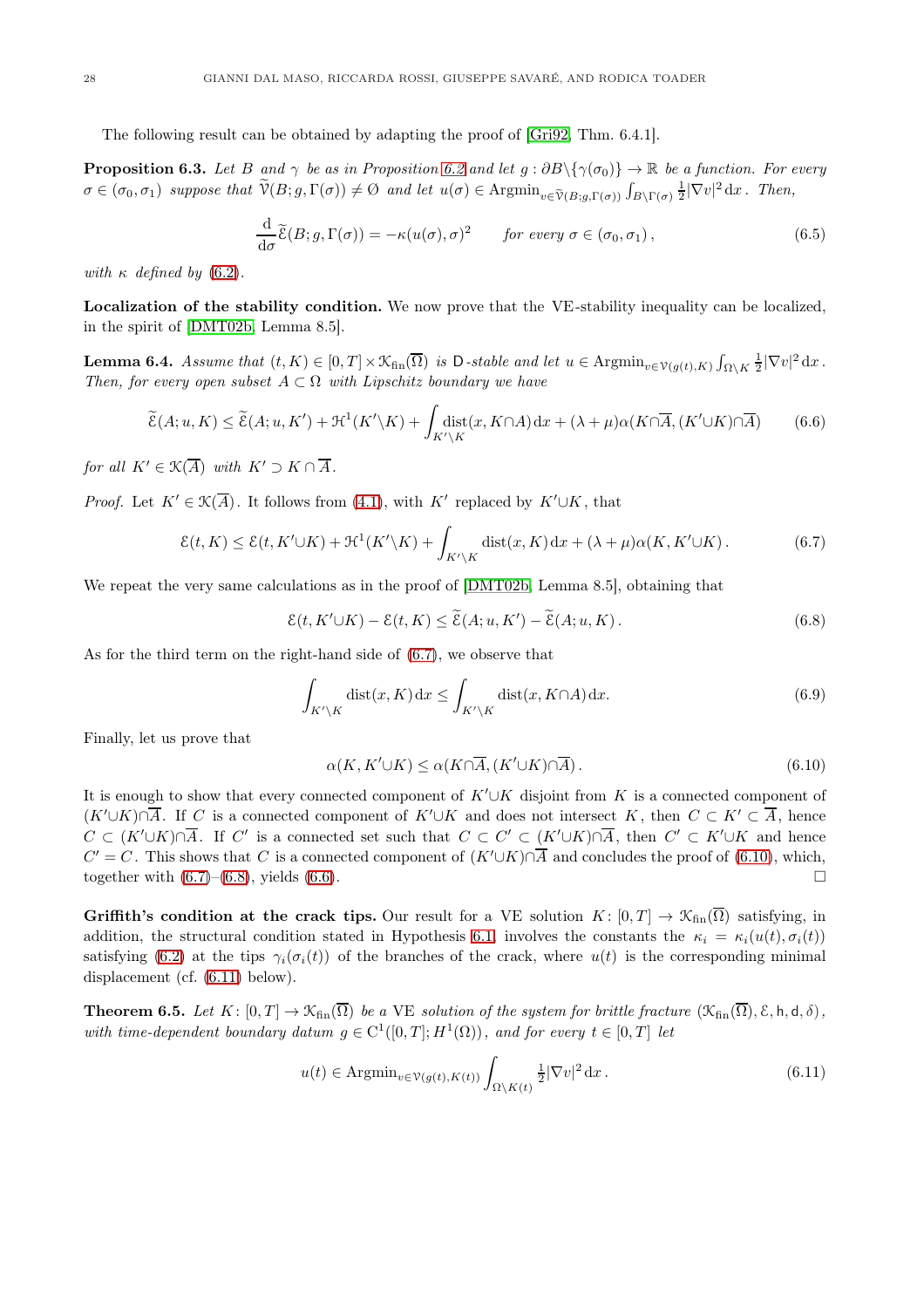<span id="page-28-3"></span>Assume that K satisfies Hypothesis [6.1](#page-26-1) on some  $(\tau_0, \tau_1) \subset [0, T]$ , with arcs  $\Gamma_i$  and functions  $\sigma_i$ ,  $i = 1, \ldots, p$ . Then,

<span id="page-28-0"></span>
$$
\dot{\sigma}_i(t) \ge 0 \qquad \qquad \text{for a.a. } t \in (\tau_0, \tau_1), \tag{6.12a}
$$

$$
1 - \kappa_i(u(t), \sigma_i(t))^2 \ge 0
$$
 *for all*  $t \in (\tau_0, \tau_1)$ ,  $(6.12b)$ 

<span id="page-28-2"></span><span id="page-28-1"></span>
$$
(1 - \kappa_i(u(t), \sigma_i(t))^2) \dot{\sigma}_i(t) = 0
$$
 for a.a.  $t \in (\tau_0, \tau_1)$  (6.12c)

for every  $i = 1, \ldots, p$ .

Remark 6.6. Following [\[DMT02b\]](#page-30-1), we observe that [\(6.12a\)](#page-28-0) states that the length of every branch of the crack is non-decreasing, in accordance with the irreversibility of the crack growth process; [\(6.12b\)](#page-28-1) imposes that the absolute value of the stress intensity factor, at each tip, be less or equal than  $1$ ; by  $(6.12c)$ , the stress intensity factor reaches the threshold values  $\pm 1$  as soon as the tip moves with positive velocity. In fact, conditions [\(6.12\)](#page-28-3) rephrase Griffith's criterion in our context.

Therefore, Theorem [6.5](#page-27-0) ensures that a VE solution complying with Hyp. [6.1](#page-26-1) satisfies Griffith's criterion in the interval  $(\tau_0, \tau_1)$  during which it evolves *continuously* as a function of time, like it happens for the quasistatic evolutions considered in [\[DMT02b,](#page-30-1) Thm. 8.4]. This is consistent with the fact that the most relevant difference between VE solutions and quasistatic evolutions resides in the jump behavior, as highlighted by Proposition [4.8.](#page-18-0)

*Proof of Theorem [6.5.](#page-27-0)* As in the proof of [\[DMT02b,](#page-30-1) Thm. 8.4], we fix an arbitrary  $t \in (\tau_0, \tau_1)$  and consider a family of open balls  $B_1, \ldots, B_p$  centered at the points  $\gamma_i(\sigma_i(t))$ . Up to choosing their radii sufficiently small, we have that  $\overline{B}_i \subset \Omega$  and  $\overline{B}_i \cap K(\tau_0) = \overline{B}_i \cap \overline{B}_j = \overline{B}_i \cap \Gamma_j = \emptyset$  for  $j \neq i$ . Furthermore, we may assume that, for every  $i = 1, \ldots, p$ ,

$$
B_i \cap \Gamma_i = \{ \gamma_i(\sigma) : \rho_i^0 < \sigma < \rho_i^1 \}
$$

for suitable  $\rho_i^0$  and  $\rho_i^1$  such that  $\sigma_i^0 < \rho_i^0 < \sigma_i(t) < \rho_i^1 < \sigma_i^1$ , and that the arcs  $\Gamma_i$  intersect  $\partial B_i$  only at the points  $\gamma_i(\rho_i^0)$  and  $\gamma_i(\rho_i^1)$  with a transversal intersection. Then, taking into account Hypothesis [6.1,](#page-26-1) we conclude that

<span id="page-28-4"></span>
$$
\overline{B}_i \cap K(s) = \overline{B}_i \cap \Gamma_i(\sigma_i(s)) = \{ \gamma_i(\sigma) : \ \rho_i^0 \le \sigma \le \sigma_i(s) \}
$$
\n
$$
(6.13)
$$

whenever  $\sigma_i(s) \in (\rho_i^0, \rho_i^1)$ . In particular, [\(6.13\)](#page-28-4) holds at  $s = t$  and for s sufficiently close to t, since  $\sigma_i$  is continuous at  $t$ .

It follows from Lemma [6.4](#page-27-7) that, for every  $i = 1, \ldots, p$ ,

$$
\widetilde{\mathcal{E}}(B_i; u(t), K(t)) \leq \widetilde{\mathcal{E}}(B_i; u(t), K') + \mathcal{H}^1(K' \backslash K(t)) + \int_{K' \backslash K(t)} \hspace{-0.2cm}\mathrm{dist}(x, K(t) \cap B_i) \hspace{0.2cm}\mathrm{d} x + (\lambda + \mu) \alpha(K(t) \cap \overline{B}_i, (K' \cup K(t)) \cap \overline{B}_i)
$$

for all  $K' \in \mathcal{K}(\overline{B}_i)$  with  $K' \supset K(t) \cap \overline{B}_i$ , where  $\widetilde{\mathcal{E}}$  is the localized energy functional defined in [\(6.3\)](#page-26-3). Choosing  $K' = \Gamma_i(\sigma) \cap \overline{B}_i = \{ \gamma_i(\rho) : \rho_i^0 \leq \rho \leq \sigma \}$  with  $\sigma \in [\sigma_i(t), \rho_i^1]$ , and recalling that  $\mathcal{H}^1(\Gamma_i(\sigma) \setminus \Gamma_i(\sigma_i(t))) = \sigma - \sigma_i(t)$ and  $\alpha(\Gamma_i(\sigma_i(t)) \cap B_i, \Gamma_i(\sigma) \cap B_i) = 0$ , we deduce that

<span id="page-28-5"></span>
$$
\widetilde{\mathcal{E}}(B_i; u(t), \Gamma_i(\sigma_i(t)) \leq \widetilde{\mathcal{E}}(B_i; u(t), \Gamma_i(\sigma)) + \sigma - \sigma_i(t) + \int_{\Gamma_i(\sigma) \backslash \Gamma_i(\sigma_i(t))} \mathrm{dist}(x, \Gamma_i(\sigma_i(t)) \cap B_i) \, \mathrm{d}x. \tag{6.14}
$$

for all  $\sigma \in [\sigma_i(t), \rho_i]$ . Taking into account that

$$
\lim_{\sigma \to \sigma_i(t)} \frac{1}{\sigma - \sigma_i(t)} \int_{\Gamma_i(\sigma) \backslash \Gamma_i(\sigma_i(t))} \operatorname{dist}(x, \Gamma_i(\sigma_i(t)) \cap B_i) \, \mathrm{d}x = 0,
$$

from [\(6.14\)](#page-28-5) we obtain that

$$
\frac{\mathrm{d}}{\mathrm{d}\sigma}\widetilde{\mathcal{E}}(B_i; u(t), \Gamma_i(\sigma))\big|_{\sigma = \sigma_i(t)} + 1 \ge 0 \quad \text{for all } i = 1,\ldots, p.
$$

Then, [\(6.12b\)](#page-28-1) follows from Proposition [6.3](#page-27-1) applied with  $q = u(t)$ .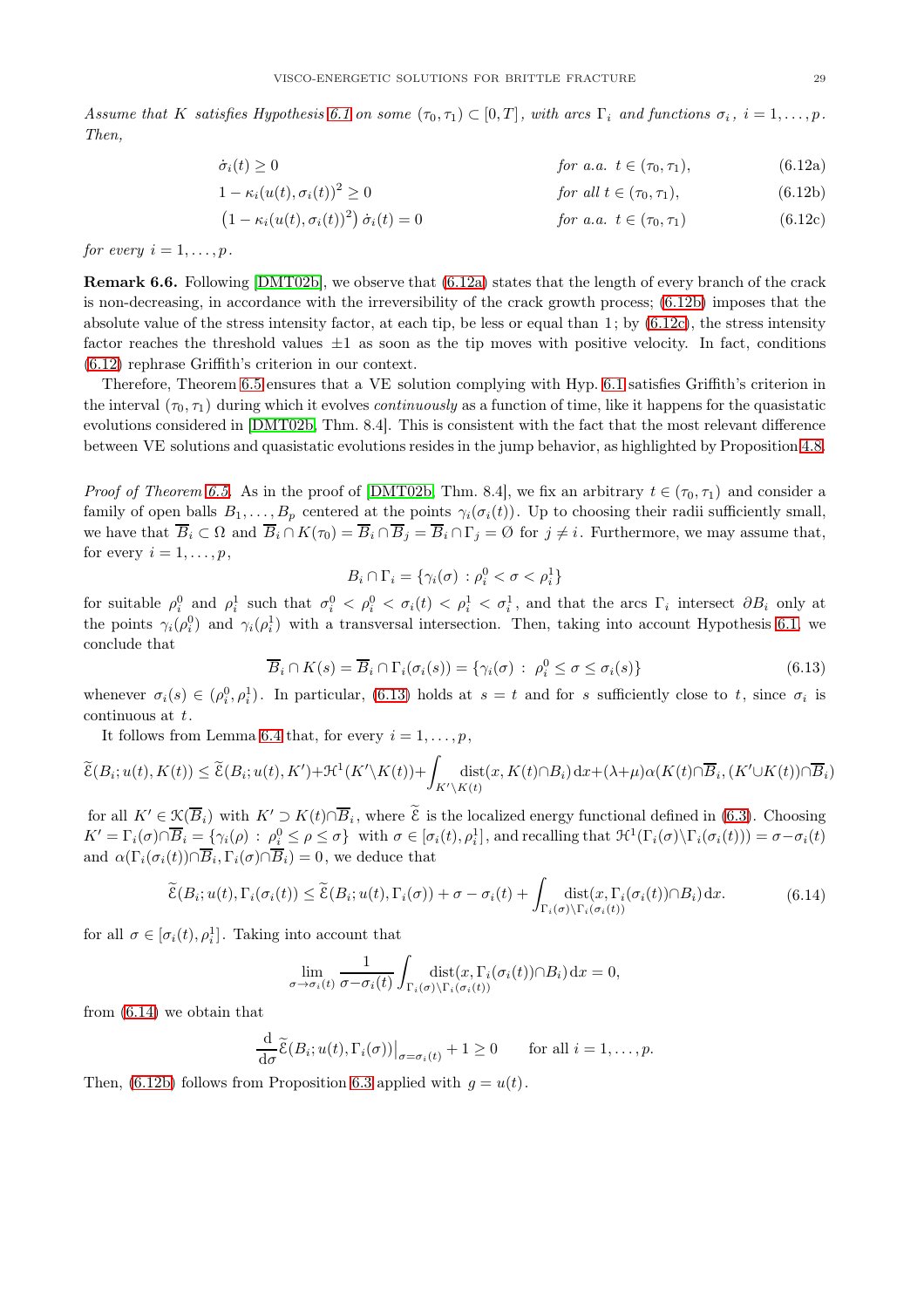For every  $[s,t] \subset (\tau_0, \tau_1)$  we have that  $\alpha(K(s), K(t)) = 0$  by Hypothesis [6.1.](#page-26-1) Hence  $\text{Var}_{\alpha}(K, [s,t]) = 0$ , so that  $Var_d(K, [s,t]) = \mathcal{H}^1(K(t) \setminus K(s))$ . Since K evolves continuously in time on the interval  $(\tau_0, \tau_1)$ , the energy-dissipation balance [\(4.13\)](#page-15-3) reduces to

<span id="page-29-1"></span>
$$
\mathcal{E}(t, K(t)) + \mathcal{H}^1(K(t) \setminus K(s)) = \mathcal{E}(s, K(s)) + \int_s^t \partial_t \mathcal{E}(r, K(r)) dr \quad \text{for all } [s, t] \subset (\tau_0, \tau_1).
$$
 (6.15)

<span id="page-29-0"></span>From [\(6.15\)](#page-29-1), with the very same arguments as in the proof of [\[DMT02b,](#page-30-1) Thm. 8.4] we deduce [\(6.12c\)](#page-28-2).  $\square$ 

## 7. Extension to 2D linearized elasticity

In [\[Cha03\]](#page-30-2) the existence of quasistatic evolutions for fracture, proved in the scalar setting in [\[DMT02b\]](#page-30-1), was extended to the vectorial, still two-dimensional, setting of linearized elasticity. The argument relied on a density result of  $H^1(A;\mathbb{R}^2)$ -fields in the space of fields whose symmetrized gradient is in  $L^2(A;\mathbb{R}^{2\times 2}_{sym})$ , proved by the author in the case  $A \subset \mathbb{R}^2$  is a bounded open set whose complement has a finite number of connected components.

We will now briefly explain how the arguments in [\[Cha03\]](#page-30-2) also allow us to prove the existence of viscoenergetic solutions for the vectorial (2D, linearized elasticity) version of the system for brittle fracture, that we address in a domain  $\Omega \subset \mathbb{R}^2$  still complying with the conditions expounded at the beginning of Section [2.](#page-5-0) The viscously corrected system for brittle fracture is now given by the quadruple  $(\mathcal{K}_{fin}(\overline{\Omega}), \mathcal{E}_{LE}, h, d, \delta)$  in which

- the dissipation quasi-distance d, and the viscous correction  $\delta$  are still given by [\(3.6\)](#page-8-1), and [\(3.32\)](#page-12-0), respectively;
- the driving energy functional  $\mathcal{E}_{LE}[0,T] \times \mathcal{K}_{fin}(\overline{\Omega}) \to [0,+\infty)$  is defined by

<span id="page-29-2"></span>
$$
\mathcal{E}_{\mathrm{LE}}(t, K) := \min_{u \in \mathcal{V}_{\mathrm{LE}}(g(t), K)} \int_{\Omega \setminus K} \frac{1}{2} \mathbb{C}e(u) : e(u) \, \mathrm{d}x,\tag{7.1}
$$

where  $\mathbb C$  is the elasticity tensor and  $e(u)$  denotes the symmetric part of  $\nabla u$ ,

$$
g \in C^1([0,T]; H^1(\Omega;\mathbb{R}^2)),
$$

and the space for admissible displacements is now given by

$$
\mathcal{V}_{\text{LE}}(g(t), K) := \{ v \in \text{LD}(\Omega \backslash K) : v = g(t) \text{ on } \partial_D \Omega \setminus K \}.
$$

Here, following [\[Cha03\]](#page-30-2), for a given  $A \subset \mathbb{R}^2$  we denote by  $LD(A)$  the space

$$
LD(A) := \{ v \in L^2_{loc}(A; \mathbb{R}^2) : e(v) \in L^2(A; \mathbb{R}^{2 \times 2}_{sym}) \}.
$$

We will denote by  $\mathcal{F}_{\text{LE}}$  the functional associated with  $\mathcal{E}_{\text{LE}}$  and a reference crack set  $K_o$  (which may be again chosen as the empty set), as in [\(5.1\)](#page-19-4).

As we have seen in Section [5.3,](#page-25-0) in order to prove the existence of VE solutions it is sufficient to show that the system for brittle fracture  $(\mathcal{K}_{fin}(\overline{\Omega}), \mathcal{E}_{LE}, h, d, \delta)$  complies with conditions  $\langle \mathbf{A} \rangle$ ,  $\langle \mathbf{B} \rangle$ , and  $\langle \mathbf{C} \rangle$  listed at the beginning of Section [5.](#page-19-0) Now, the viscous correction  $\delta$  obviously still enjoys property  $\langle \mathbf{B} \rangle$ . As for  $\langle A \rangle$ , it follows from the following analogue of Proposition [5.1.](#page-19-1)

<span id="page-29-3"></span>**Proposition 7.1.** The functional  $\mathcal{E}_{LE}$ :  $[0, T] \times \mathcal{K}_{fin}(\overline{\Omega}) \to [0, +\infty)$  defined in [\(7.1\)](#page-29-2) is continuous w.r.t. the  $h_{\mathbb{R}}$ -topology on sublevels of the functional  $\mathfrak{F}_{\text{LE}}$  Moreover,  $\partial_t \mathcal{E}_{\text{LE}}$ :  $[0,T] \times \mathcal{K}_{\text{fin}}(\overline{\Omega}) \to \mathbb{R}$  is given by

$$
\partial_t \mathcal{E}_{\text{LE}}(t, K) = \int_{\Omega \setminus K} \mathbb{C}e(u) : e(\dot{g}(t)) \, dx
$$

with  $u \in \mathcal{V}_{LE}(g(t), K)$  a solution of the minimum problem in [\(7.1\)](#page-29-2);  $\partial_t \mathcal{E}_{LE}$  as well is continuous w.r.t. the  $h_{\mathbb{R}}$ -topology on sublevels of  $\mathcal{F}_{\text{LE}}$ , and fulfills estimate [\(5.2\)](#page-19-5).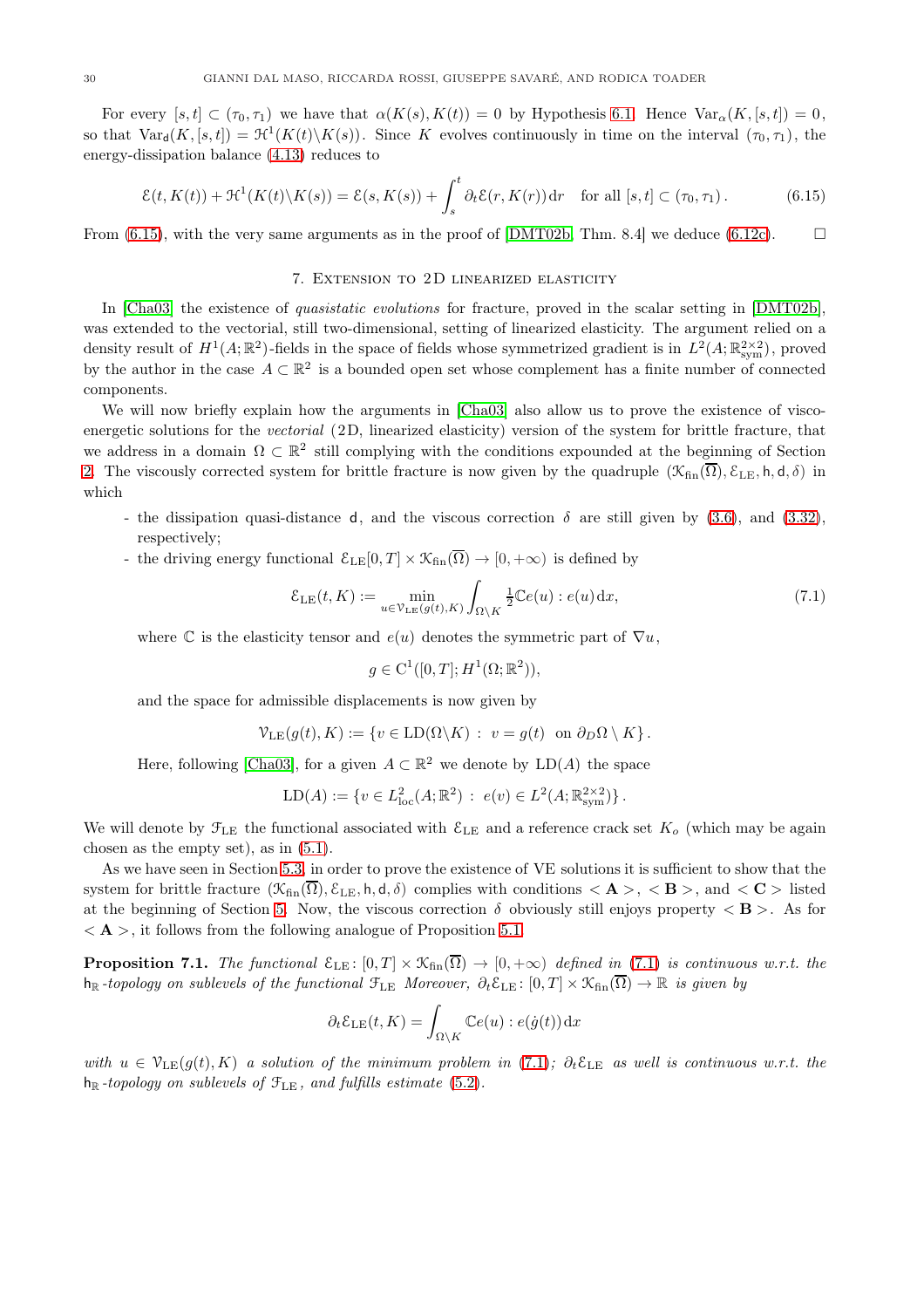The proof of Proposition [7.1](#page-29-3) follows from the arguments in [\[Cha03,](#page-30-2) Thm. 3]. Finally, Proposition [5.3,](#page-21-1) guaranteeing the validity of property  $\langle C \rangle$ , carries over to the present setting: in particular, the construction of the mutual recovery sequence  $(K_n)_n$  fulfilling [\(5.9\)](#page-20-3) developed throughout Section [5.2](#page-21-0) is still appropriate for this vectorial setting thanks to the aforementioned continuity properties of  $\mathcal{E}_{LE}$ .

That is why the analogue of our existence Theorem [4.7](#page-17-0) holds for the system  $(\mathcal{K}_{fin}(\overline{\Omega}), \mathcal{E}_{LE}, \mathsf{h}, \mathsf{d}, \delta)$ .

#### **ACKNOWLEDGMENTS**

This paper is based on work supported by the National Research Projects (PRIN 2017) "Variational Methods for Stationary and Evolution Problems with Singularities and Interfaces" (G.D.M. and R.T.) and "Gradient flows, Optimal Transport and Metric Measure Structures" (R.R. and G.S.).

G.S. acknowledges the support of the Institute of Advanced Study of the Technical University of Munich. G.S. and R.R. acknowledge also the support of the IMATI-CNR, Pavia.

The authors are members of the Gruppo Nazionale per l'Analisi Matematica, la Probabilità e loro Applicazioni (GNAMPA) of the Istituto Nazionale di Alta Matematica (INdAM).

Finally, the authors are grateful to an anonymous referee for reading the paper very thoroughly and for several insightful suggestions.

#### **REFERENCES**

- <span id="page-30-13"></span>[ALL20] S. Almi, G. Lazzaroni, and I. Lucardesi. Crack growth by vanishing viscosity in planar elasticity. Math. Eng., 2(1):141-173, 2020.
- <span id="page-30-11"></span>[Alm17] S. Almi. Energy release rate and quasi-static evolution via vanishing viscosity in a fracture model depending on the crack opening. ESAIM Control Optim. Calc. Var., 23(3):791–826, 2017.
- <span id="page-30-14"></span>[ATW93] F. Almgren, J. E. Taylor, and L. Wang. Curvature-Driven Flows: A Variational Approach. SIAM Journal on Control and Optimization, 31:387–437, 1993.
- <span id="page-30-0"></span>[BFM08] B. Bourdin, G. A. Francfort, and J.-J. Marigo. The variational approach to fracture. Springer, New York, 2008. Reprinted from J. Elasticity 91 (2008), no. 1-3 [MR2390547], With a foreword by Roger Fosdick.
- <span id="page-30-8"></span>[BFM12] J.-F. Babadjian, G. Francfort, and M.G. Mora. Quasistatic evolution in non-associative plasticity - the cap model. SIAM J. Math. Anal., 44:245–292, 2012.
- <span id="page-30-10"></span>[Cag08] F. Cagnetti. A vanishing viscosity approach to fracture growth in a cohesive zone model with prescribed crack path. Math. Models Methods Appl. Sci., 18(7):1027–1071, 2008.
- <span id="page-30-17"></span>[CD97] A. Chambolle and F. Doveri. Continuity of Neumann linear elliptic problems on varying two-dimensional bounded open sets. Comm. Partial Differential Equations, 22(5-6):811–840, 1997.
- <span id="page-30-2"></span>[Cha03] A. Chambolle. A density result in two-dimensional linearized elasticity, and applications. Arch. Ration. Mech. Anal., 167(3):211–233, 2003.
- <span id="page-30-9"></span>[CL16] V. Crismale and G. Lazzaroni. Viscous approximation of quasistatic evolutions for a coupled elastoplastic-damage model. Calc. Var. Partial Differential Equations, 55(1):Art. 17, 54, 2016.
- <span id="page-30-12"></span>[CL17] V. Crismale and G. Lazzaroni. Quasistatic crack growth based on viscous approximation: a model with branching and kinking. NoDEA Nonlinear Differential Equations Appl., 24(1):Paper No. 7, 33, 2017.
- <span id="page-30-7"></span>[DDS11] G. Dal Maso, A. DeSimone, and F. Solombrino. Quasistatic evolution for cam-clay plasticity: a weak formulation via viscoplastic regularization and time rescaling. Calc. Var. Partial Differential Equations, 40:125–181, 2011.
- <span id="page-30-15"></span>[DG93] E. De Giorgi. New problems on minimizing movements. In Boundary value problems for partial differential equations and applications, volume 29 of RMA Res. Notes Appl. Math., pages 81–98. Masson, Paris, 1993.
- <span id="page-30-16"></span>[DL54] J. Deny and J. L. Lions. Les espaces du type de Beppo Levi. Ann. Inst. Fourier, Grenoble, 5:305–370 (1955), 1953–54.
- <span id="page-30-3"></span>[DMFT05] G. Dal Maso, G. A. Francfort, and R. Toader. Quasistatic crack growth in nonlinear elasticity. Arch. Ration. Mech. Anal., 176(2):165–225, 2005.
- <span id="page-30-4"></span>[DML10] G. Dal Maso and G. Lazzaroni. Quasistatic crack growth in finite elasticity with non-interpenetration. Ann. Inst. H. Poincaré Anal. Non Linéaire, 27(1):257–290, 2010.
- <span id="page-30-5"></span>[DMT02a] G. Dal Maso and R. Toader. A model for the quasi-static growth of brittle fractures based on local minimization. Math. Models Methods Appl. Sci., 12(12):1773–1799, 2002.
- <span id="page-30-1"></span>[DMT02b] G. Dal Maso and R. Toader. A model for the quasi-static growth of brittle fractures: existence and approximation results. Arch. Ration. Mech. Anal., 162(2):101–135, 2002.
- <span id="page-30-6"></span>[EM06] M. Efendiev and A. Mielke. On the rate–independent limit of systems with dry friction and small viscosity. J. Convex Analysis, 13(1):151–167, 2006.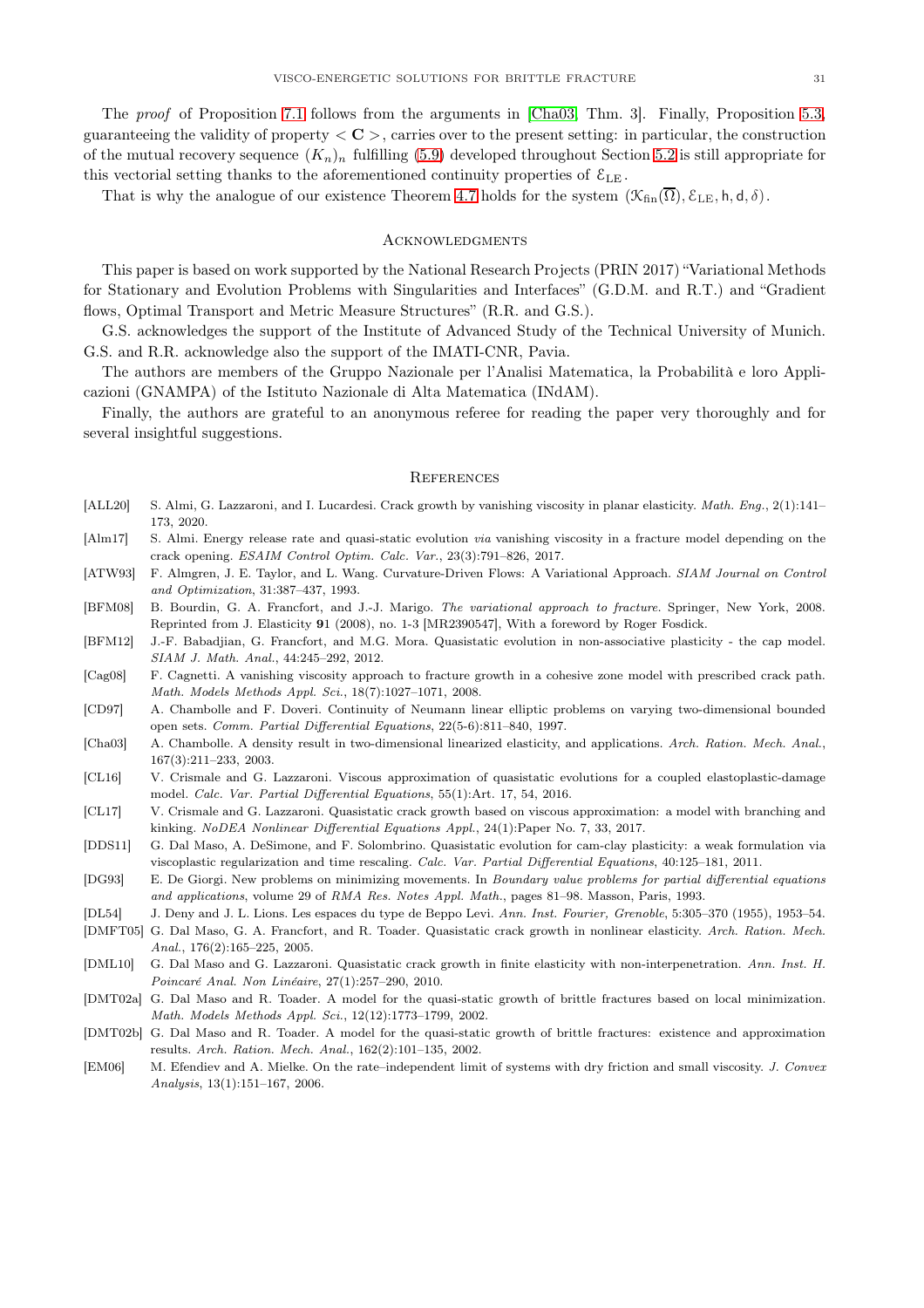- <span id="page-31-5"></span>[FL03] G. A. Francfort and C. J. Larsen. Existence and convergence for quasi-static evolution in brittle fracture. Comm. Pure Appl. Math., 56(10):1465–1500, 2003.
- <span id="page-31-1"></span>[FM98] G. A. Francfort and J.-J. Marigo. Revisiting brittle fracture as an energy minimization problem. J. Mech. Phys. Solids, 46(8):1319–1342, 1998.
- <span id="page-31-6"></span>[FS18] M. Friedrich and F. Solombrino. Quasistatic crack growth in 2d-linearized elasticity. Ann. Inst. H. Poincaré Anal. Non Linéaire, 35(1):27–64, 2018.
- <span id="page-31-0"></span>[Gri20] A.A. Griffith. The phenomena of rupture and flow in solids. Phil. Trans. R. Soc. Lond. A, 221:163–198, Jan. 1920.
- <span id="page-31-26"></span>[Gri85] P. Grisvard. Elliptic problems in nonsmooth domains, volume 24 of Monographs and Studies in Mathematics. Pitman (Advanced Publishing Program), Boston, MA, 1985.
- <span id="page-31-28"></span>[Gri92] P. Grisvard. Singularities in boundary value problems, volume 22 of Recherches en Mathématiques Appliquées [Research in Applied Mathematics]. Masson, Paris; Springer-Verlag, Berlin, 1992.
- <span id="page-31-8"></span>[KMZ08] D. Knees, A. Mielke, and C. Zanini. On the inviscid limit of a model for crack propagation. Math. Models Methods Appl. Sci., 18(9):1529–1569, 2008.
- <span id="page-31-14"></span>[KRZ13] D. Knees, R. Rossi, and C. Zanini. A vanishing viscosity approach to a rate-independent damage model. Math. Models Methods Appl. Sci., 23(4):565–616, 2013.
- <span id="page-31-15"></span>[KZM10] D. Knees, C. Zanini, and A. Mielke. Crack growth in polyconvex materials. Phys. D, 239(15):1470–1484, 2010.
- <span id="page-31-10"></span>[Lar10] C. J. Larsen. Epsilon-stable quasi-static brittle fracture evolution. Comm. Pure Appl. Math., 63(5):630–654, 2010.
- <span id="page-31-22"></span>[LS95] S. Luckhaus and T. Sturzenhecker. Implicit time discretization for the mean curvature flow equation. Calculus of Variations and Partial Differential Equations, 3(2):253–271, 1995.
- <span id="page-31-16"></span>[LT11] G. Lazzaroni and R. Toader. A model for crack propagation based on viscous approximation. Math. Models Methods Appl. Sci., 21(10):2019–2047, 2011.
- <span id="page-31-17"></span>[LT13] G. Lazzaroni and R. Toader. Some remarks on the viscous approximation of crack growth. Discrete Contin. Dyn. Syst. Ser. S, 6(1):131–146, 2013.
- <span id="page-31-19"></span>[Min17] L. Minotti. Visco-energetic solutions to one-dimensional rate-independent problems. Discrete Contin. Dyn. Syst., 37(11):5883–5912, 2017.
- <span id="page-31-7"></span>[MR15] A. Mielke and T. Roubíček. Rate-independent systems. Theory and application, volume 193 of Applied Mathematical Sciences. Springer, New York, 2015.
- <span id="page-31-25"></span>[MRS08] A. Mielke, T. Roubíček, and U. Stefanelli. Γ-limits and relaxations for rate-independent evolutionary problems. Calc. Var. Partial Differential Equations, 31:387–416, 2008.
- <span id="page-31-11"></span>[MRS12] A. Mielke, R. Rossi, and G. Savaré. BV solutions and viscosity approximations of rate-independent systems. ESAIM Control Optim. Calc. Var., 18(1):36–80, 2012.
- <span id="page-31-12"></span>[MRS16] A. Mielke, R. Rossi, and G. Savaré. Balanced viscosity (BV) solutions to infinite-dimensional rate-independent systems. J. Eur. Math. Soc. (JEMS), 18(9):2107–2165, 2016.
- <span id="page-31-27"></span>[MS89] D. Mumford and J. Shah. Optimal approximations by piecewise smooth functions and associated variational problems. Comm. Pure Appl. Math., 42(5):577–685, 1989.
- <span id="page-31-24"></span>[MS95] J.-M. Morel and S. Solimini. Variational methods in image segmentation, volume 14 of Progress in Nonlinear Differential Equations and their Applications. Birkhäuser Boston, Inc., Boston, MA, 1995. With seven image processing experiments.
- <span id="page-31-18"></span>[MS18] L. Minotti and G. Savaré. Viscous Corrections of the Time Incremental Minimization Scheme and Visco-Energetic Solutions to Rate-Independent Evolution Problems. Arch. Ration. Mech. Anal., 227(2):477–543, 2018.
- <span id="page-31-2"></span>[MT99] A. Mielke and F. Theil. A mathematical model for rate-independent phase transformations with hysteresis. In H.-D. Alber, R.M. Balean, and R. Farwig, editors, Proceedings of the Workshop on "Models of Continuum Mechanics in Analysis and Engineering", pages 117–129, Aachen, 1999. Shaker-Verlag.
- <span id="page-31-4"></span>[MT04] A. Mielke and F. Theil. On rate-independent hysteresis models. NoDEA Nonlinear Differential Equations Appl., 11(2):151–189, 2004.
- <span id="page-31-3"></span>[MTL02] A. Mielke, F. Theil, and V. I. Levitas. A variational formulation of rate-independent phase transformations using an extremum principle. Archive for Rational Mechanics and Analysis, 162(2):137–177, 2002.
- <span id="page-31-13"></span>[Neg14] M. Negri. Quasi-static rate-independent evolutions: characterization, existence, approximation and application to fracture mechanics. ESAIM Control Optim. Calc. Var., 20(4):983–1008, 2014.
- <span id="page-31-23"></span>[Rog70] C. A. Rogers. Hausdorff measures. Cambridge University Press, London-New York, 1970.
- <span id="page-31-21"></span>[Ros19] R. Rossi. Visco-energetic solutions to some rate-independent systems in damage, delamination, and plasticity. Math. Models Methods Appl. Sci., 29(6):1079–1138, 2019.
- <span id="page-31-9"></span>[RS13] R. Rossi and G. Savaré. A characterization of energetic and BV solutions to one-dimensional rate-independent systems. Discrete Contin. Dyn. Syst. Ser. S, 6(1):167–191, 2013.
- <span id="page-31-20"></span>[RS17] R. Rossi and G. Savaré. From Visco-Energetic to Energetic and Balanced Viscosity solutions of rate-independent systems. In Solvability, Regularity, and Optimal Control of Boundary Value Problems for PDEs., pages 489-531. Springer INdAM Series, vol 22. Springer, Cham, 2017. Colli P., Favini A., Rocca E., Schimperna G., Sprekels J. (eds).